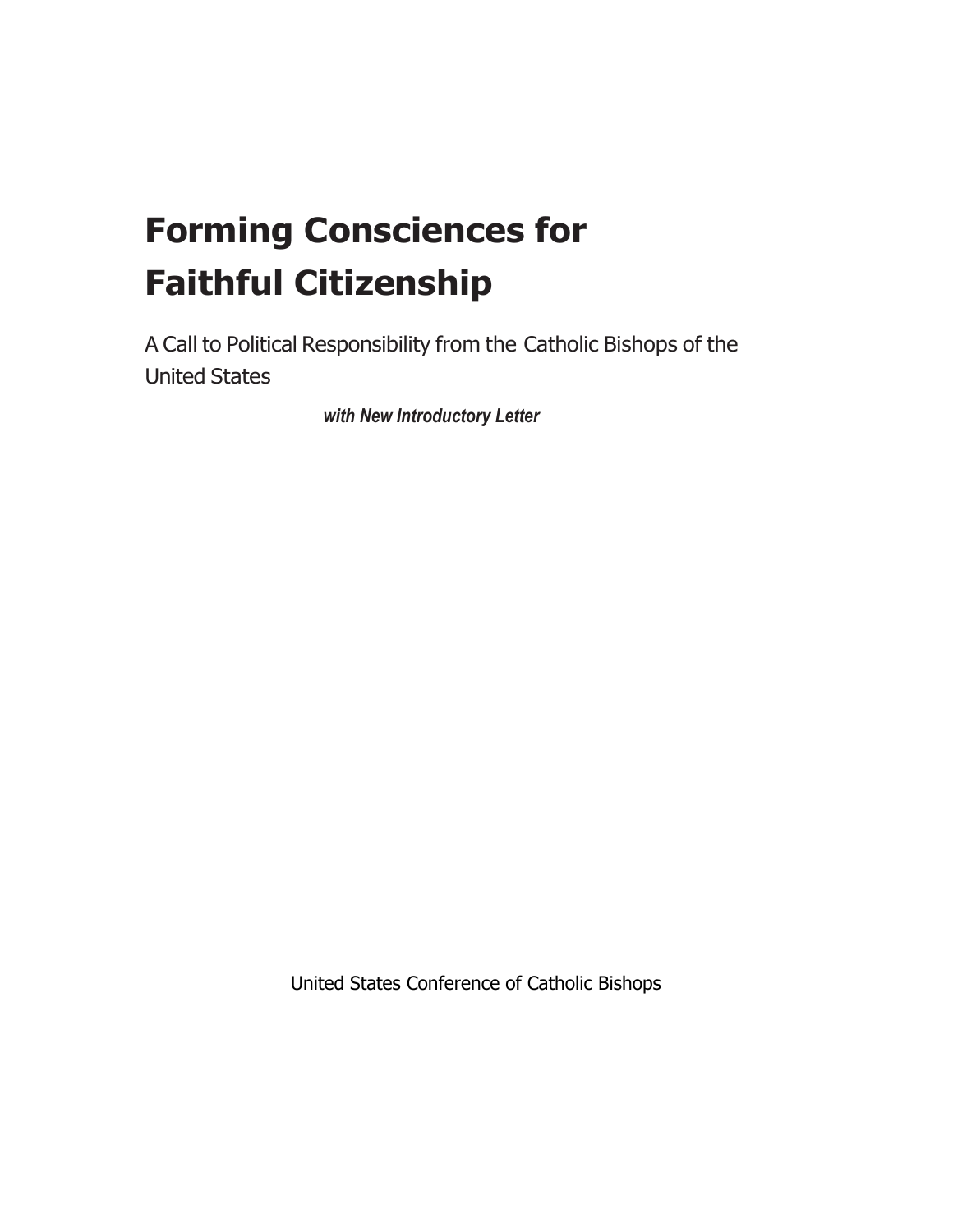The document*Forming Consciences for Faithful Citizenship: A Call to Political Responsibility* from the Catholic Bishops of the United States was developed by the chairmen, in consultation with the membership, of the Committees on Catholic Education, Communications, Cultural Diversity in the Church, Doctrine, Domestic Justice and Human Development, Evangelization and Catechesis, International Justice and Peace, Migration, Pro-Life Activities; the Subcommittee for the Promotion and Defense of Marriage; and the Ad Hoc Committee for Religious Liberty of the United States Conference of Catholic Bishops (USCCB). It was approved by the full body of bishops at its November 2015 General Meeting.

A new Introductory Letter from the Catholic Bishops of the United States for *Forming Consciences for Faithful Citizenship* was developed by the chairmen, in consultation with the membership, of the Committees on Catholic Education, Communications, Cultural Diversity in the Church, Doctrine, Domestic Justice and Human Development, Evangelization and Catechesis, International Justice and Peace, Laity, Marriage, Family Life and Youth, Migration, Pro-Life Activities; the Committee for Religious Liberty; the Subcommittee for the Promotion and Defense of Marriage; and the Ad Hoc Committee Against Racism of the USCCB. The Introductory Letter was approved by the full body of bishops at its November 2019 General Meeting.

Both documents have been directed for publication by the undersigned.

#### Msgr. J. Brian Bransfield General Secretary, USCCB

Excerpts from the English translation of the *Compendium of the Social Doctrine of the Church* copyright © 2004, Libreria Editrice Vaticana, Vatican City State. All rights reserved.

Excerpts from the Congregation of the Doctrine of the Faith's *Doctrinal Note on Some Questions Regarding the Participation of Catholics in Political Life* copyright © 2002, Libreria Editrice Vaticana, Vatican City State. All rights reserved.

Excerpts from Pope Paul VI's *World Day of Peace Message* (1970) copyright © Libreria Editrice Vaticana, Vatican City State. All rights reserved.

ExcerptsfromPope John PaulII, *Sollicitudo Rei Socialis*(1987) and*Evangelium Vitae* (1995), copyright ©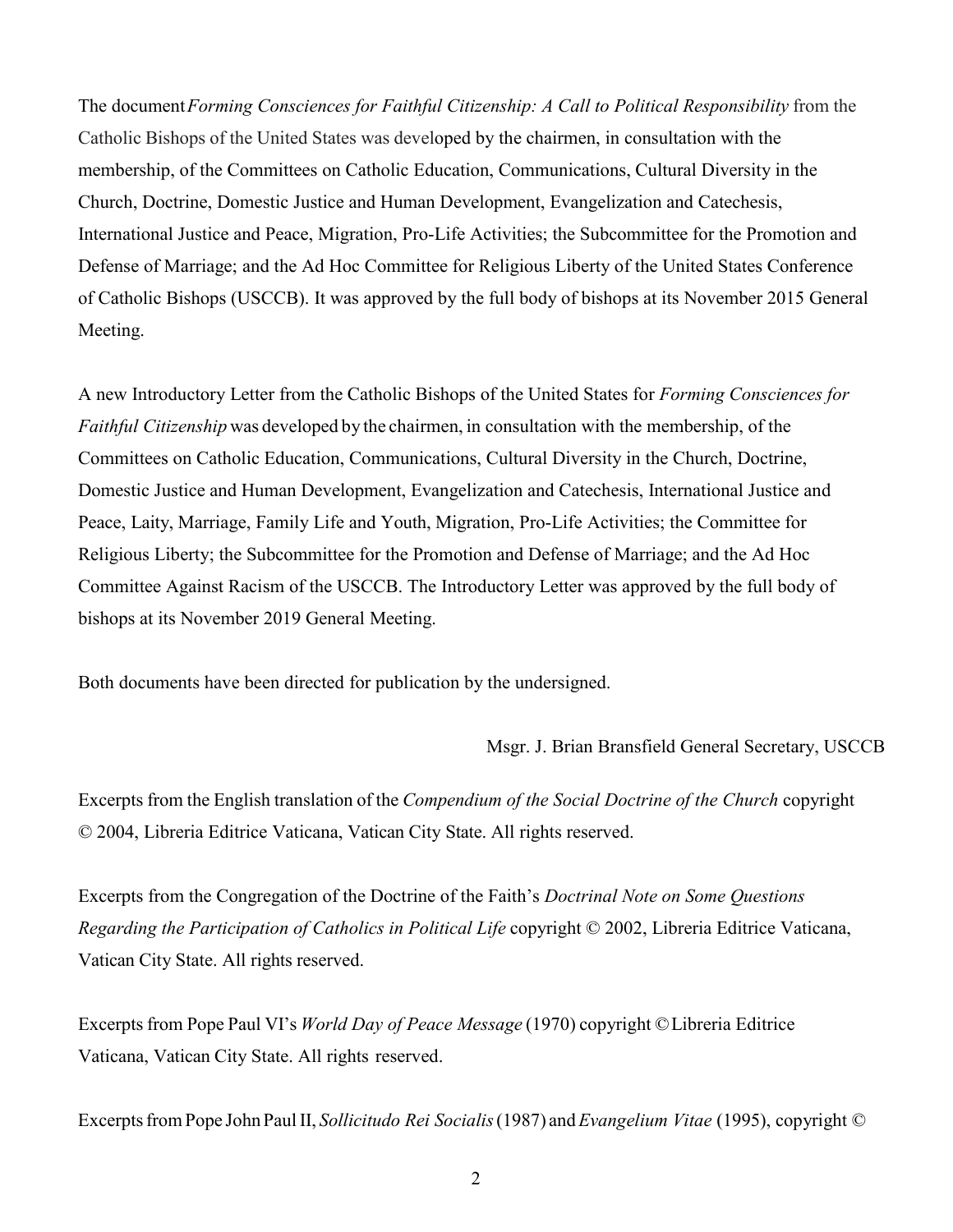Libreria Editrice Vaticana, Vatican City State. All rights reserved.

Excerpts from Pope Benedict XVI, *Caritas in Veritate* (2009), *Deus Caritas Est* (2005), *Sacramentum Caritatis* (2007), and Address, Jan. 19, 2013, copyright © Libreria Editrice Vaticana, Vatican City State. All rights reserved.

Excerpts from Pope Francis, Homily, June 30, 2014; *Evangelii Gaudium* (2013); *Laudato Si'* (2015); *Gaudete Et Exsultate* (2018); Homily, Feb. 17, 2015; Message, April 20, 2015; General Audience, April 15, 2015; Address, Nov. 17, 2014; and Address, Dec. 12, 2013, copyright © Libreria Editrice Vaticana, Vatican City State. All rights reserved.

Excerpts from *Living the Gospel of Life* copyright © 1998, United States Conference of Catholic Bishops, Washington DC. All rights reserved.

Excerptsfrom *Gaudium et Spes* and *Dignitatis Humanae* are taken from the Vatican website and copyright © 1965, Libreria Editrice Vaticana (LEV), Vatican City State. Used with permission. All rights reserved.

Excerpts from the *Catechism of the Catholic Church, second edition*, copyright © 2000, Libreria Editrice Vaticana–United States Conference of Catholic Bishops, Washington, DC. Used with permission. All rights reserved.

Scripture excerpts used in this work are taken from the *New American Bible, Revised Edition*, © 2010, 1991, 1986, 1970 Confraternity of Christian Doctrine, Inc., Washington, DC. All rights reserved. Used with permission. No part of the *New American Bible* may be reproduced in any form without permission in writing from the copyright owner.

Copyright © 2007, 2011, 2015, 2019, United States Conference of Catholic Bishops, Washington DC. All rights reserved. No part of this work may be reproduced or transmitted in any form or by any means, electronic or mechanical, including photocopying, recording, or by any information storage and retrieval system, without permission in writing from the copyright holder.

Digital Edition, February 2020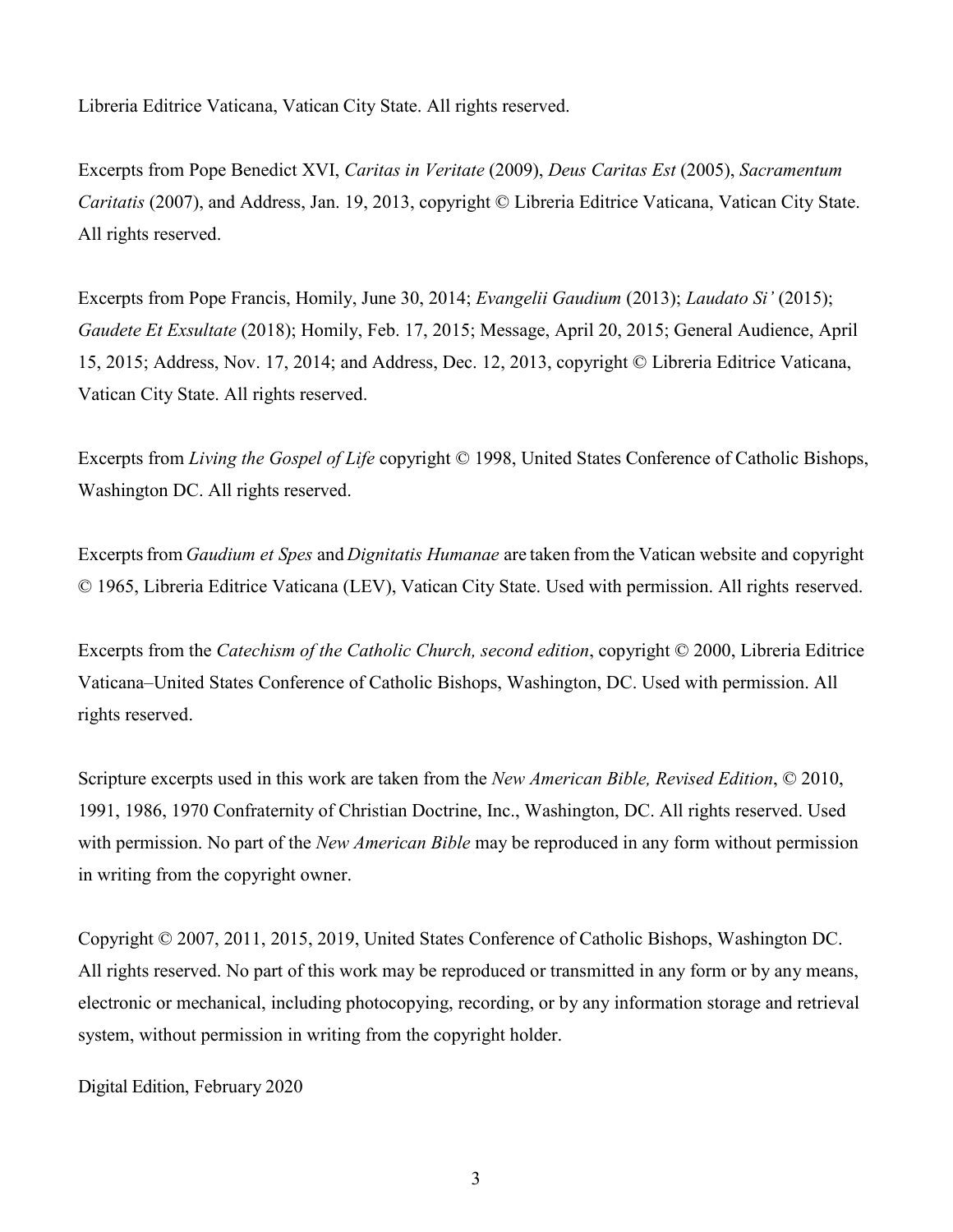# contents

| <b>PARTI</b><br>Forming Consciences for Faithful Citizenship:<br>The US Bishops' Reflection on Catholic Teaching and Political Life10 |  |
|---------------------------------------------------------------------------------------------------------------------------------------|--|
|                                                                                                                                       |  |
| Why Does the Church Teach About Issues Affecting Public Policy?  13                                                                   |  |
|                                                                                                                                       |  |
| How Does the Church Help the Catholic Faithful to Speak About Political and Social                                                    |  |
|                                                                                                                                       |  |
|                                                                                                                                       |  |
|                                                                                                                                       |  |
|                                                                                                                                       |  |
| What Does the Church Say About Catholic Social Teaching in the Public Square? - Four                                                  |  |
|                                                                                                                                       |  |
|                                                                                                                                       |  |
|                                                                                                                                       |  |
|                                                                                                                                       |  |
|                                                                                                                                       |  |
|                                                                                                                                       |  |
| <b>PARTII</b><br>Applying Catholic Teaching to Major Issues: A Summary of Policy Positions of the                                     |  |
|                                                                                                                                       |  |
|                                                                                                                                       |  |
|                                                                                                                                       |  |
|                                                                                                                                       |  |
|                                                                                                                                       |  |
|                                                                                                                                       |  |
|                                                                                                                                       |  |
|                                                                                                                                       |  |
|                                                                                                                                       |  |
|                                                                                                                                       |  |
|                                                                                                                                       |  |
|                                                                                                                                       |  |
|                                                                                                                                       |  |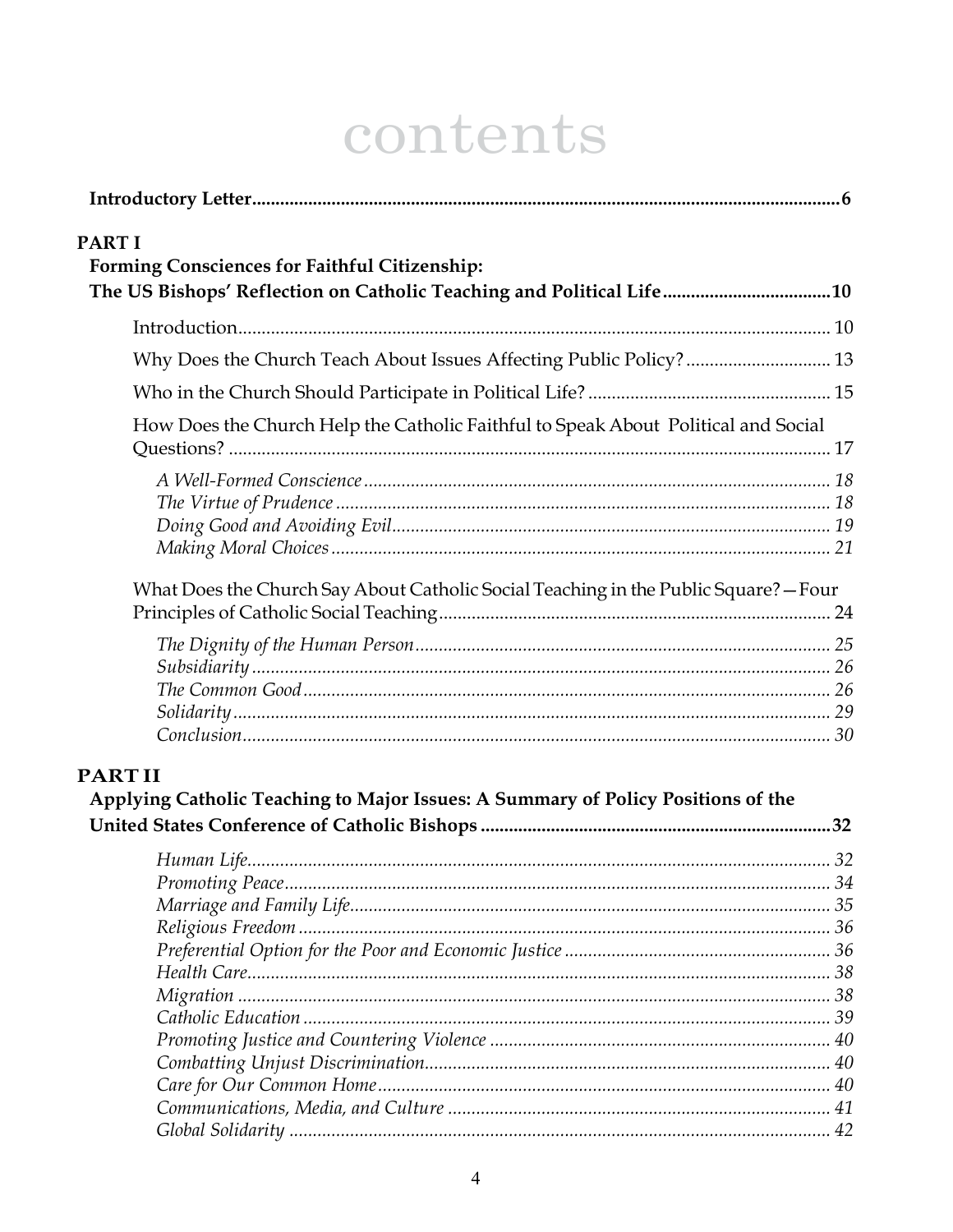### **PARTIII**

| Goals for Political Life: Challenges for Citizens, Candidates, and Public Officials 44         |  |
|------------------------------------------------------------------------------------------------|--|
|                                                                                                |  |
|                                                                                                |  |
|                                                                                                |  |
|                                                                                                |  |
|                                                                                                |  |
|                                                                                                |  |
|                                                                                                |  |
| Major Policy-Related Speeches of Pope Francis During His Apostolic Visit to the United States, |  |
|                                                                                                |  |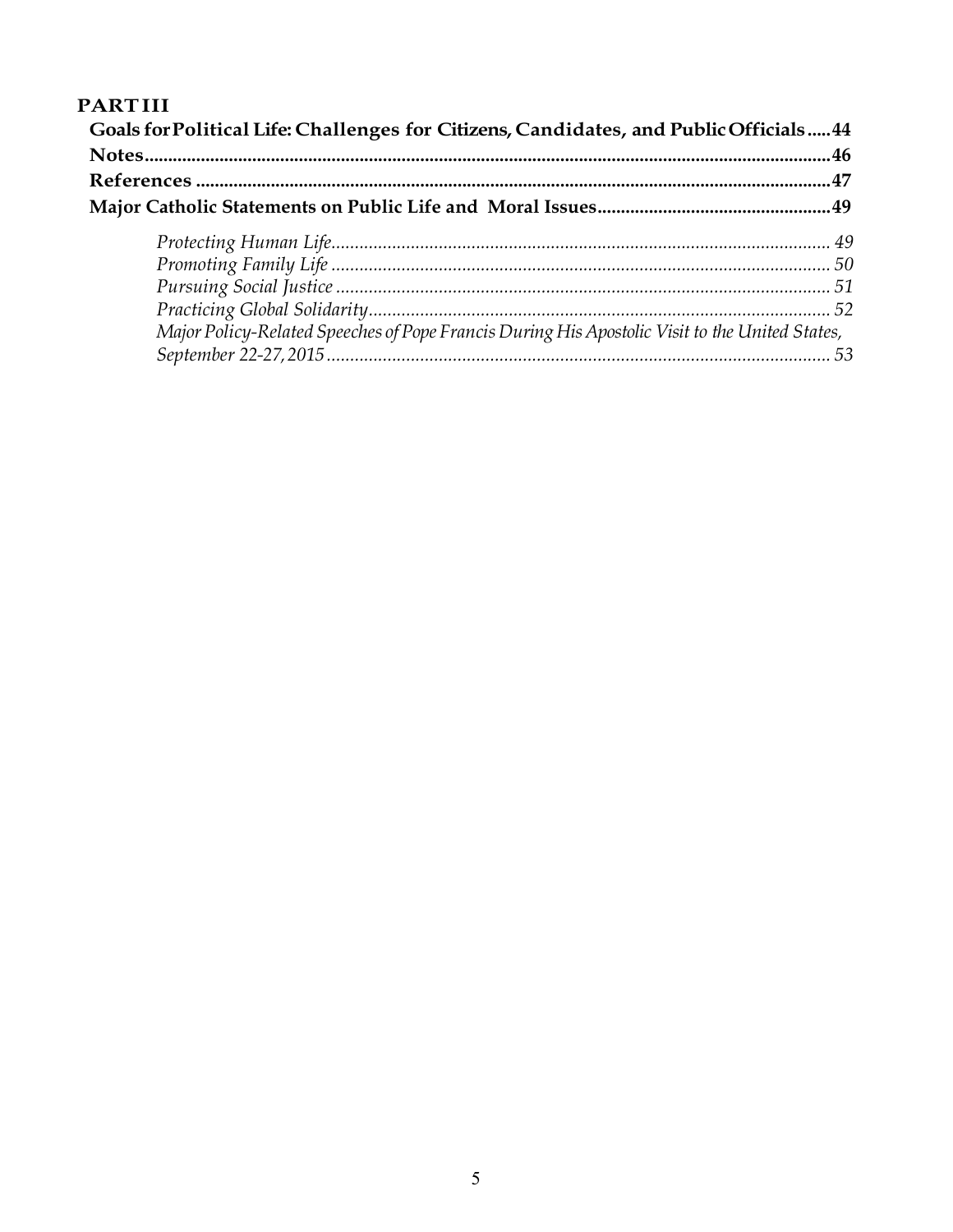## <span id="page-5-0"></span>Introductory Letter

As Catholics, we bring the richness of our faith to the public square. We draw from both faith and reason as we seek to affirm the dignity of the human person and the common good of all. With renewed hope, we, the Catholic Bishops of the United States, are re-issuing *Forming Consciences for Faithful Citizenship*, our teaching document on the political responsibility of Catholics, which provides guidance for all who seek to exercise their rights and duties as citizens.

Everyone living in this country is called to participate in public life and contribute to the common good.1 In *Rejoice and Be Glad* [*Gaudete et Exsultate*], Pope Francis writes:

Your identification with Christ and his will involves a commitment to build with him that kingdom of love, justice and universal peace. . . .You cannot grow in holiness without committing yourself, body and soul, to giving your best to this endeavor.<sup>2</sup>

The call to holiness, he writes, requires a "firm and passionate" defense of "the innocent unborn." "Equally sacred," he further states, are "the lives of the poor, those already born, the destitute, the abandoned and the underprivileged, the vulnerable infirm and elderly exposed to covert euthanasia, the victims of human trafficking, new forms of slavery, and every form of rejection."3

Our approach to contemporary issues is first and foremost rooted in our identity as followers of Christ and as brothers and sisters to all who are made in God's image. For all Catholics, including those seeking public office, our participation in political parties or other groups to which we may belong should be influenced by our faith, not the other way around.

Our 2015 statement, *Forming Consciences for Faithful Citizenship*,sought to help Catholics form their consciences, apply a consistent moral framework to issues facing the nation and world, and shape their choices in elections in the light of Catholic Social Teaching. In choosing to re-issue this statement, we recognize that the thrust of the document and the challenges it addresses remain relevant today.

At the same time, some challenges have become even more pronounced. Pope Francis has continued to draw attention to important issues such as migration, xenophobia, racism, abortion, global conflict, and care for creation. In the United States and around the world, many challenges demand our attention.

The threat of abortion remains our preeminent priority because it directly attacks life itself,<sup>4</sup> because it takes place within the sanctuary of the family, and because of the number of lives destroyed. At the same time, we cannot dismiss or ignore other serious threats to human life and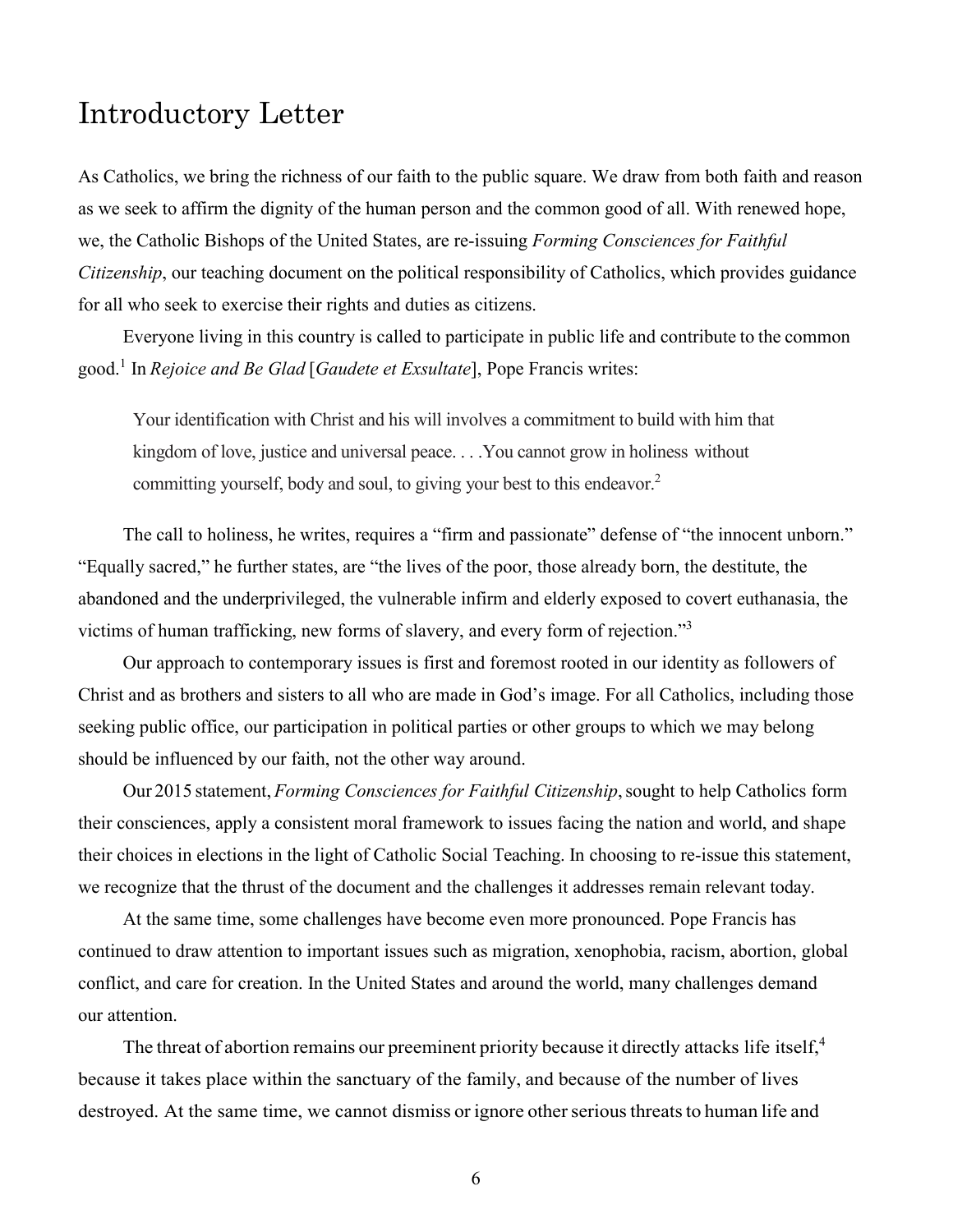dignity such as racism, the environmental crisis, poverty and the death penalty.<sup>5</sup>

Our efforts to protect the unborn remain as important as ever, for just as the Supreme Court may allow greater latitude for state laws restricting abortion, state legislators have passed statutes not only keeping abortion legal through all nine months of pregnancy but opening the door to infanticide. Additionally, abortion contaminates many other important issues by being inserted into legislation regarding immigration, care for the poor, and health care reform.

At our border, many arriving families endure separation, inhumane treatment, and lack of due process, while those fleeing persecution and violence face heightened barriers to seeking refuge and asylum. Within our borders, Dreamers, Temporary Protected Status (TPS) holders, and mixed-status and undocumented families face continued fear and anxiety as political solutions fail to materialize. Lawmakers' inability to pass comprehensive immigration reform which acknowledges the family as the basic unit of society has contributed to the deterioration of conditions at the border. As we seek solutions, we must ensure that we receive refugees, asylum seekers, and other migrants in light of the teachings of Christ and the Church while assuring the security of our citizens.

The wound of racism continues to fester; the bishops of the United States drew attention to this important topic in the recent pastoral letter, *Open Wide Our Hearts*. Religious freedom problems continue to intensify abroad and in the United States have moved beyond the federal to state and local levels. Asinternational conflicts proliferate, addressing poverty and building global peace remain pressing concerns, as does the need to assist persons and families in our own country who continue to struggle to make ends meet. We must work to address gun violence, xenophobia, capital punishment, and other issues that affect human life and dignity. It is also essential to affirm the nature of the human person as male and female, to protect the family based on marriage between a man and a woman, and to uphold the rights of children in that regard. Finally, we must urgently find ways to care better for God's creation, especially those most impacted by climate change—the poor—and protect our common home. We must resist the throw-away culture and seek integral development for all.

With these and other serious challenges facing both the nation and the Church, we are called to walk with those who suffer and to work toward justice and healing.

At all levels of society, we are aware of a great need for leadership that models love for righteousness (Wisdom 1:1) as well as the virtues of justice, prudence, courage, and temperance. Our commitment as people of faith to imitate Christ's love and compassion should challenge us to serve as modelsof civil dialogue, especially in a context where discourse is eroding at all levels of society. Where we live, work, and worship, we strive to understand before seeking to be understood, to treat with respect those with whom we disagree, to dismantle stereotypes, and to build productive conversation in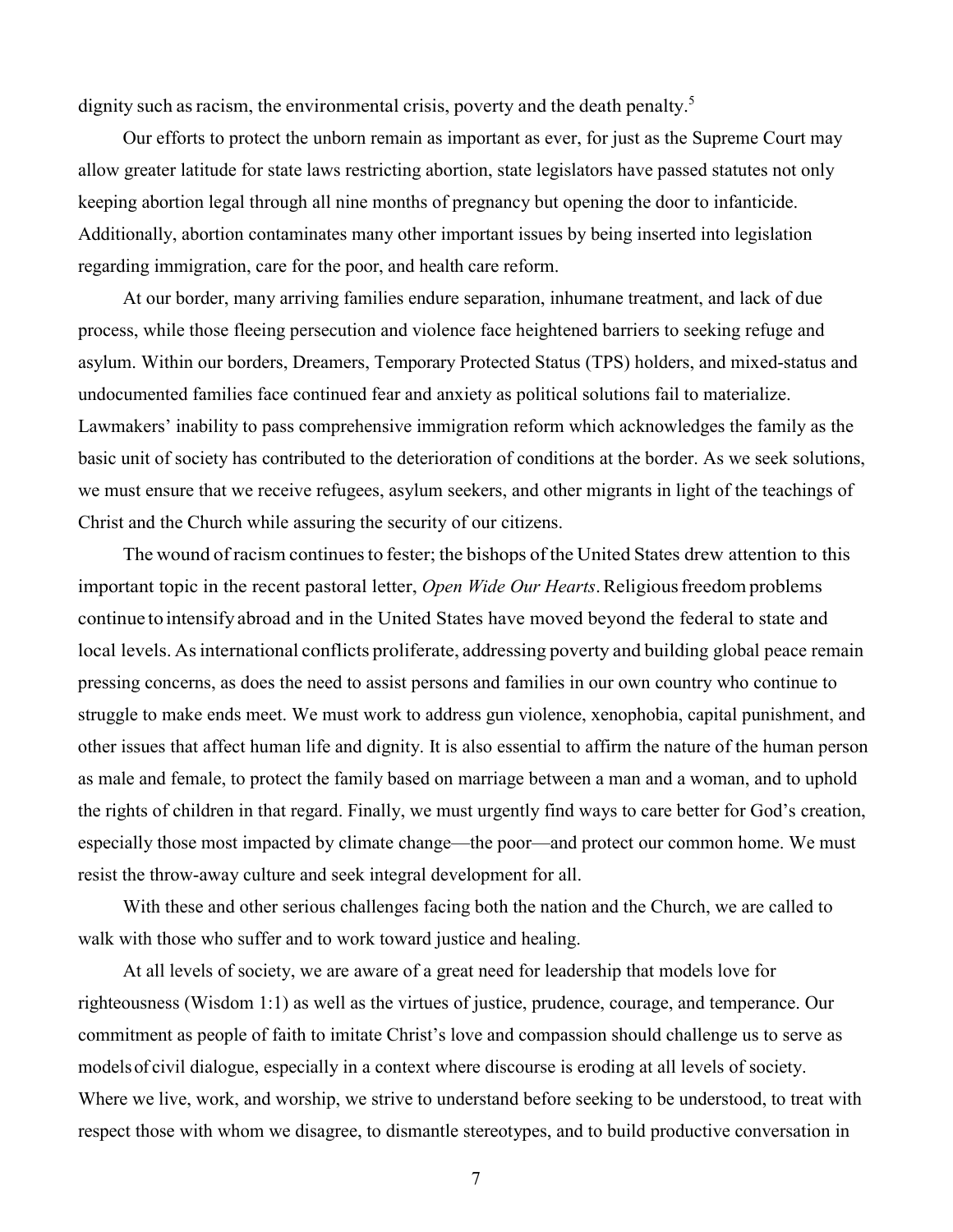place of vitriol.

-----------

Catholics from every walk of life can bring their faith and our consistent moral framework to contribute to important work in our communities, nation, and world on an ongoing basis, not just during election season. In this coming year and beyond, we urge leaders and all Catholics to respond in prayer and action to the call to faithful citizenship. In doing so, we live out the call to holiness and work with Christ as he builds his kingdom of love.

Merciful Father,

Thank you for inviting each of us to join in your work of building the kingdom of love, justice, and peace.

Draw us close to you in prayer as we discern your call in our families and communities.

Send us forth to encounter all whom you love: those not yet born, those in poverty, those in need of welcome.

Inspire us to respond to the call to faithful citizenship, during election season and beyond.

Help us to imitate your charity and compassion and to serve as models of loving dialogue.

Teach us to treat others with respect, even when we disagree, and seek to share your love and mercy.

We ask this through Jesus Christ our Lord, who lives and reigns with you in the unity of the Holy Spirit, one God forever and ever. Amen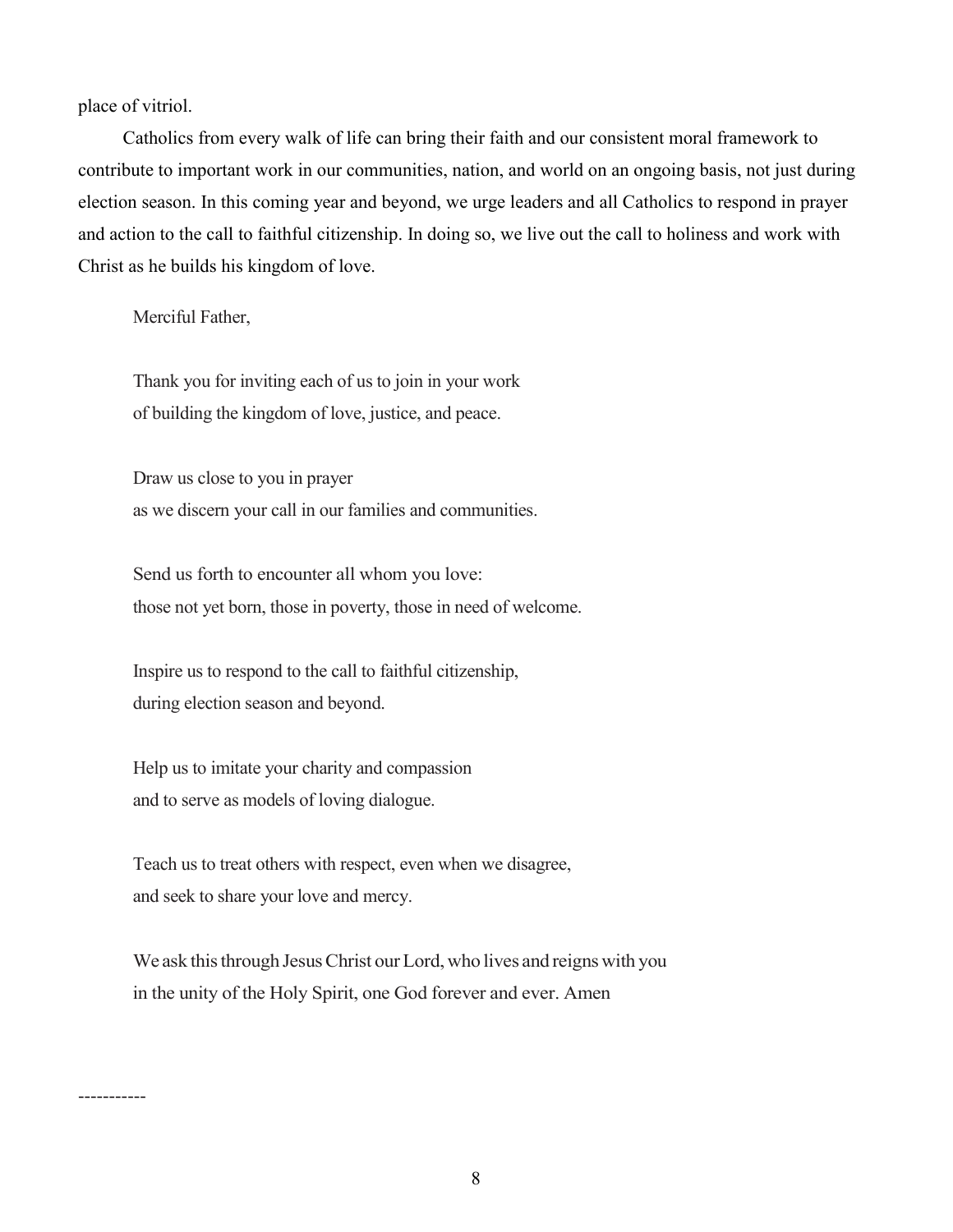- *Catechism of the Catholic Church*, nos. 1913-15.
- 2 Pope Francis, *Gaudete et Exsultate*, no. 25.
- 3 Ibid, no. 101.
- *Forming Consciences for Faithful Citizenship*, no. 22.
- *Forming Consciences for Faithful Citizenship*, no. 29.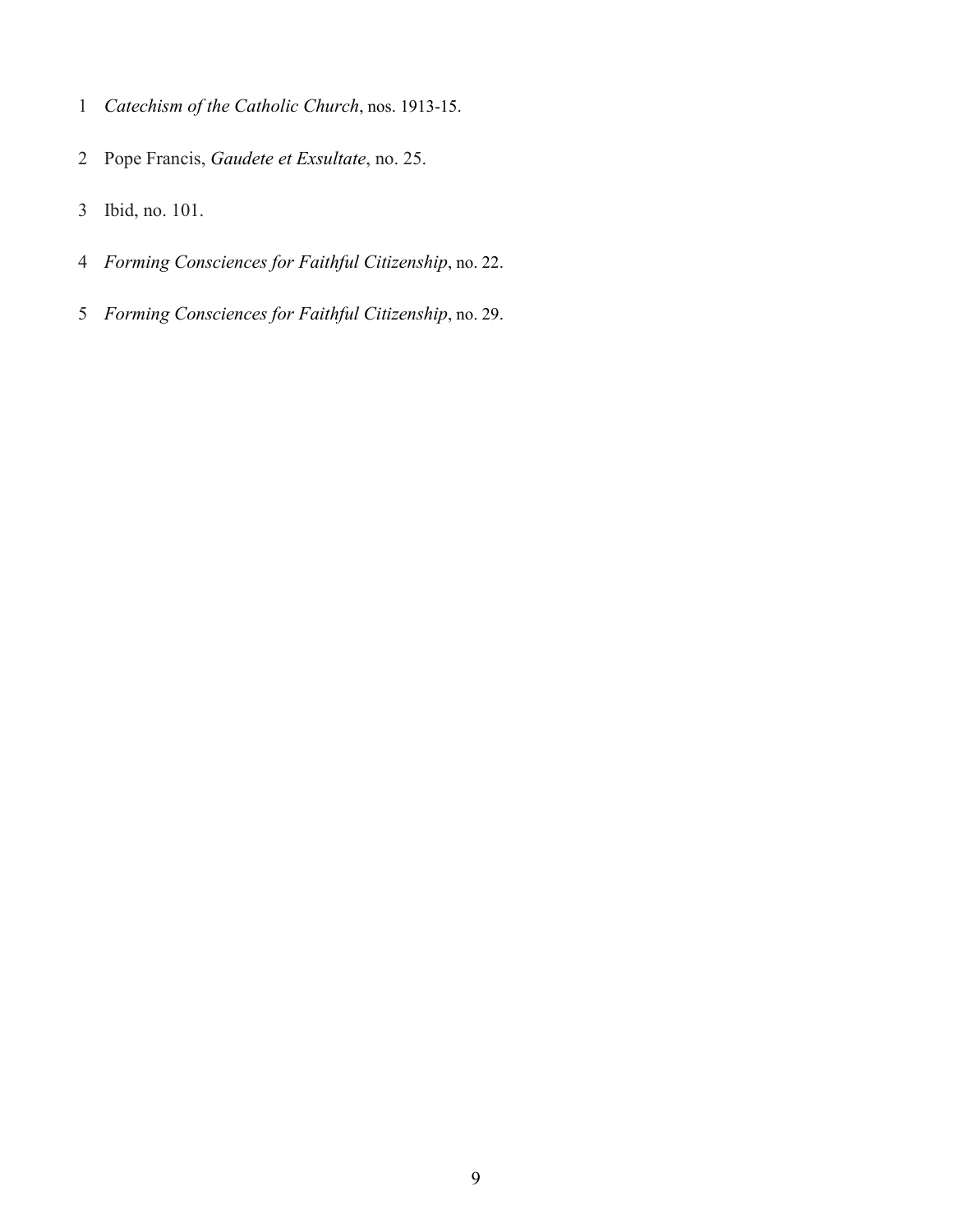# <span id="page-9-2"></span>PART I

# <span id="page-9-1"></span><span id="page-9-0"></span>Forming Consciences for Faithful Citizenship: The US Bishops' Reflection on Catholic Teaching and Political Life

#### <span id="page-9-3"></span>**Introduction**

*Our redemption has a social dimension because "God, in Christ, redeems not only the individual person, but also . . . social relations." To believe that the Holy Spirit is at work in everyone means realizing that he seeks to penetrate every human situation and all social bonds. Accepting the first proclamation, which invites us to receive God's love and to love him in return with the very love which is his gift, brings forth in our lives and actions a primary and fundamental response: to desire, seek and protect the good of others.*

(Pope Francis, *Evangelii Gaudium*, no. 178)

1. As a nation, we share many blessings and strengths, including a tradition of religious freedom and political participation. However, as a people, we face serious challenges that are both political and moral. This has always been so and as Catholics we are called to participate in public life in a manner consistent with the mission of our Lord, a mission that he has called us to share. As Pope Francis teaches,

An authentic faith . . . always involves a deep desire to change the world, to transmit values, to leave this earth somehow better than we found it. We love this magnificent planet on which God has put us, and we love the human family which dwells here, with all its tragedies and struggles, it hopes and aspirations, its strengths and weaknesses. The earth is our common home and all of us are brothers and sisters. If indeed "the just ordering of society and of the state is a central responsibility of politics," the Church, "cannot and must not remain on the sidelines in the fight for justice." (*Evangelii Gaudium*, no. 183)

In this fight for justice, God gives us a special gift, hope, which Pope Benedict describes in *Caritas in Veritate* as "burst[ing] into our lives as something not due to us, something that transcends every law of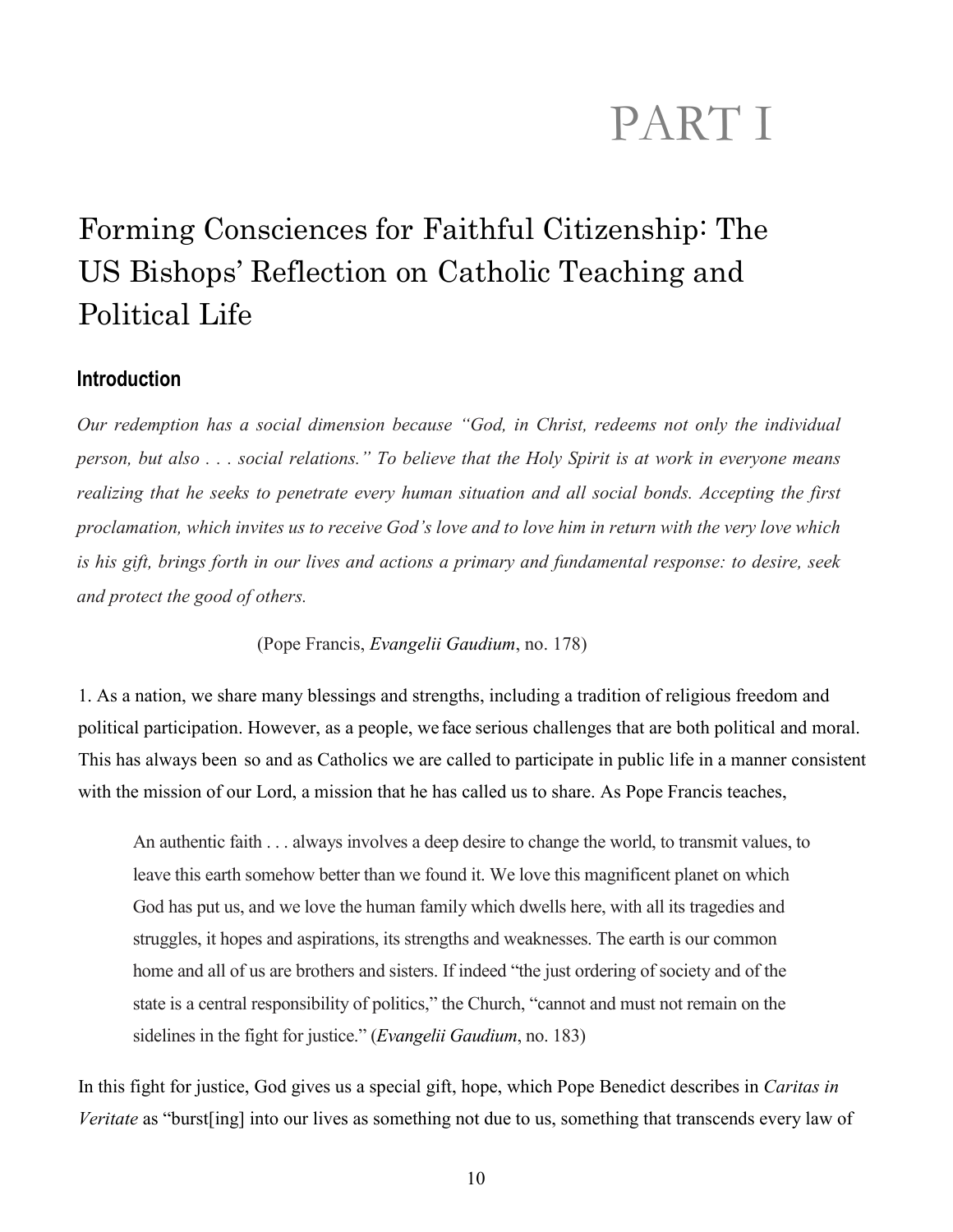justice" (no. 34). Thus we take up the task of serving the common good with joy and hope, confident that God, who "so loved the world that he gave his only Son," walks with us and strengthens us on the way (Jn 3:16). God is love, and he desires that we help to build a "civilization of love"—one in which all human beings have the freedom and opportunity to experience the love of God and live out that love by making a free gift of themselves to one another. Pope Francis encouragesus in *Evangelii Gaudium* to meditate on the

inseparable bond between our acceptance of the message of salvation and genuine fraternal love . . . God's word teaches that our brothers and sisters are the prolongation of the incarnation for each of us: "As you did it to one of these, the least of my brethren, you did it to me" (Mt 25:40). The way we treat others has a transcendent dimension: "The measure you give will be the measure you get" (Mt 7:2). It corresponds to the mercy which God has shown us: "Be merciful, just as your Father is merciful. Do not judge, and you will not be judged; do not condemn, and you will not be condemned. Forgive, and you will be forgiven; give, and it will be given to you . . . For the measure you give will be the measure you get back" (Lk 6:36-38). What these passages make clear is the absolute priority of "going forth from ourselves toward our brothers and sisters" as one of the two great commandments which ground every moral norm and as the clearest sign for discerning spiritual growth in response to God's completely free gift. (no. 179)

Love compels us "to 'go into all the world and proclaim the good news to the whole creation' (Mk 16:15)" (*Evangelii Gaudium*, no. 181). "Here," Pope Francis continues, "'the creation' refers to every aspect of human life; consequently, 'the mission of proclaiming the good news of Jesus Christ has a universal destination. Its mandate of charity encompasses all dimensions of existence, all individuals, all areas of community life, and all peoples. Nothing human can be alien to it'" (*Evangelii Gaudium*, no. 181). This "mandate" includes our engagement in political life.

2. The political realities of our nation present us with opportunities and challenges. We are a nation founded on "life, liberty, and the pursuit of happiness," but the right to life itself is not fully protected, especially for unborn children, the terminally ill, and the elderly, the most vulnerable members of the American family. We are called to be peacemakers in a nation at war. We are a country pledged to pursue "liberty and justice for all," but we are too often divided across lines of race, ethnicity, and economic inequality. We are a nation of immigrants, struggling to address the challenges of many new immigrants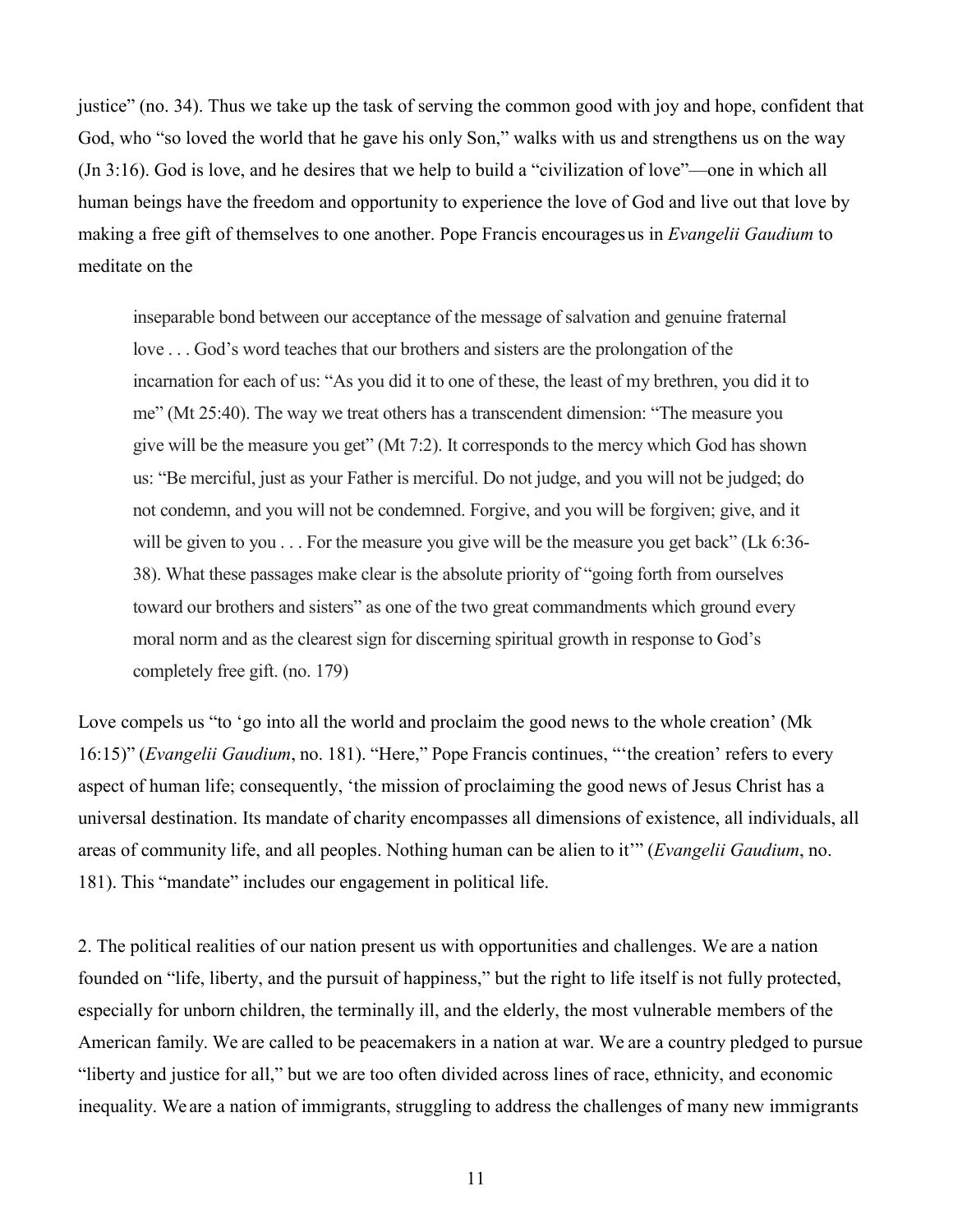in our midst. We are a society built on the strength of our families, called to defend marriage and offer moral and economic supports for family life. We are a powerful nation in a violent world, confronting terror and trying to build a safer, more just, more peaceful world. We are an affluent society where too many live in poverty and lack health care and other necessities of life. We are part of a global community charged with being good stewards of the earth's environment, what Pope Francis calls "our common home," which is being threatened. These challenges are at the heart of public life and at the center of the pursuit of the common good.<sup>1</sup> They are intertwined and inseparable. As Pope Francis has insisted, "We are faced . . . with one complex crisis which is both social and environmental. Strategies for a solution demand an integrated approach to combating poverty, restoring dignity to the excluded, and at the same time protecting nature" (*Laudato Si'*, no. 139).

3. For many years, we bishops of the United States have sought to share Catholic teaching on social and political life. We have done so in a series of statements issued every four years focused on "political responsibility" or "faithful citizenship." In this document we continue that practice, maintaining continuity with what we have said in the past in light of new challenges facing our nation and world. This is not new teaching but affirms what is taught by our bishops' conference and the whole Church.

4. As Catholics, we are part of a community with a rich heritage that helps us consider the challenges in public life and contribute to greater justice and peace for all people. Part of that rich heritage on faithful citizenship is the teaching of Vatican Council II's Declaration on Religious Liberty (*Dignitatis Humanae*). It says that "society itself may profit by the moral qualities of justice and peace which have their origin in [people's] faithfulness to God and to His holy will" (no. 6). The work for justice requires that the mind and the heart of Catholics be educated and formed to know and practice the whole faith.

5. This statement highlights the role of the Church in the formation of conscience and the corresponding moral responsibility of each Catholic to hear, receive, and act upon the Church's teaching in the lifelong task of forming his or her own conscience. Foremost amongst those teachings are the four basic principles of Catholic social doctrine: the dignity of the human person, the common good, subsidiarity, and solidarity (*Compendium of the Social Doctrine of the Church*, no. 160). With this foundation, Catholics are better able to evaluate policy positions, party platforms, and candidates' promises and actions in light of the Gospel and the moral and social teaching of the Church in order to help build a better world.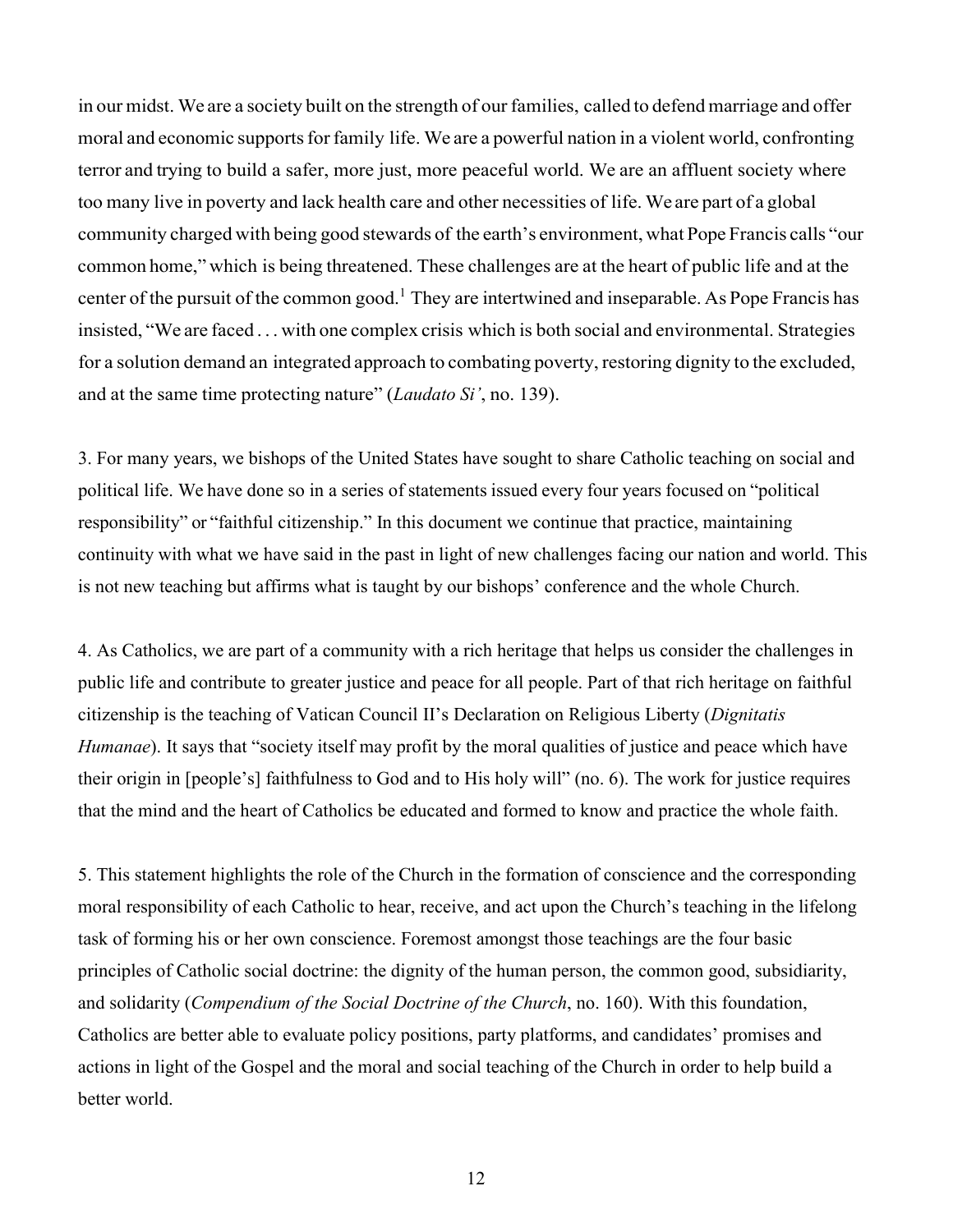6. We seek to do this by addressing four questions: (1) Why doesthe Church teach about issues affecting public policy? (2) Who in the Church should participate in political life? (3) How does the Church help the Catholic faithful to speak about political and social questions? (4) What doesthe Church say about Catholic social teaching in the publicsquare?

7. In this statement, we bishops do not intend to tell Catholics for whom or against whom to vote. Our purpose is to help Catholics form their consciences in accordance with God's truth. We recognize that the responsibility to make choices in political life rests with each individual in light of a properly formed conscience, and that participation goes well beyond casting a vote in a particular election.

8. During election years, there may be many handouts and voter guides that are produced and distributed. We encourage Catholics to seek those resources authorized by their own bishops, their state Catholic conferences, and the United States Conference of Catholic Bishops. This statement is intended to reflect and complement, not substitute for, the ongoing teaching of bishops in our own dioceses and states. When using this document, it is important to remember that Church teaching is coherent and rests on a comprehensive vision of the dignity of the human person, a dignity that St. John Paul II described as "manifested in all its radiance when the person's origin and destiny are considered: created by God in his image and likeness as well as redeemed by the most precious blood of Christ, the person is called to be a 'child in the Son' and a living temple of the Spirit, destined for the eternal life of blessed communion with God" (*Christifideles Laici*, no. 37). Thus, the particular judgments of the document may fall at various points along the political spectrum, but the foundational principles that guide these teachings should not be ignored in any case nor used selectively in order to serve partisan interests. In light of these reflections and those of local bishops, we encourage Catholics throughout the United States to be active in the political process, particularly in these challenging times.

#### <span id="page-12-0"></span>**Why Does the Church Teach About Issues Affecting Public Policy?**

*The Church's teachings concerning contingent situations are subject to new and further developments and can be open to discussion, yet we cannot help but be concrete—without presuming to enter into details—lest the great social principles remain mere generalities which challenge no one. . . . The Church's pastors, taking into account the contributions of the different sciences, have the right to offer opinions in all that affects people's lives, since the task of evangelization implies and demands the integral promotion of each human being.*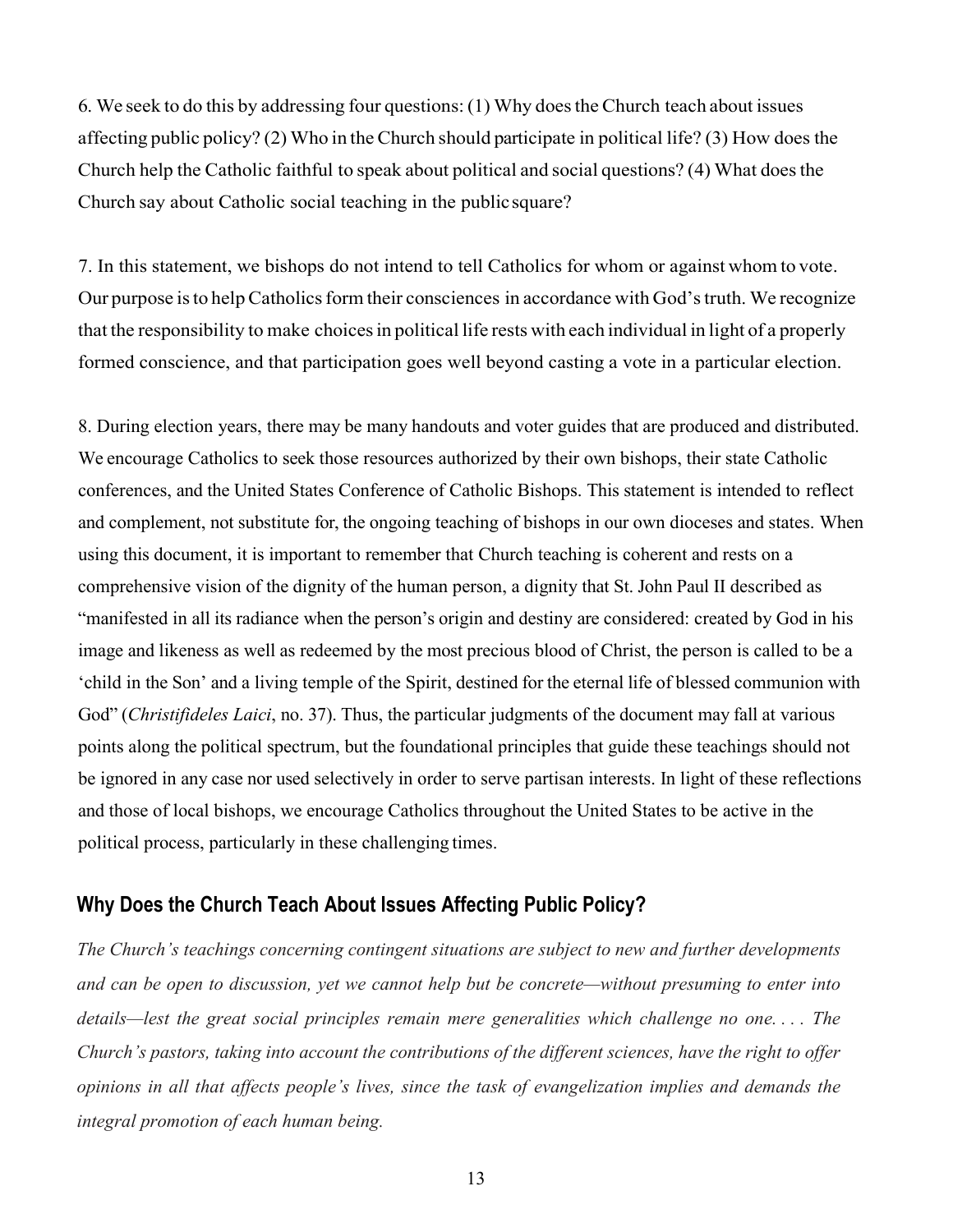#### (Pope Francis, *Evangelii Gaudium*, no. 182)

9. The Church's obligation to participate in shaping the moral character of society is a requirement of our faith. It is a basic part of the mission we have received from Jesus Christ, who offers a vision of life revealed to us in Sacred Scripture and Tradition. To echo the teaching of the Second Vatican Council: Christ, the Word made flesh, in showing us the Father's love, also shows us what it truly means to be human (see *Gaudium et Spes*, no. 22). Christ's love for us lets us see our human dignity in full clarity and compels us to love our neighbors as he has loved us. Christ, the Teacher, shows us what is true and good, that is, what is in accord with our human nature as free, intelligent beings created in God'simage and likeness and endowed by theCreator with dignity and rights as well as duties.

Christ also reveals to us the weaknesses that are part of all human endeavors. In the language of revelation, we are confronted with sin, both personal and structural. "The Church's wisdom," according to Pope Benedict XVI, "has always pointed to the presence of original sin in social conditions and in the structure of society" (*Caritas in Veritate*, no. 34). All "structures of sin," as St. John Paul II calls them, "are rooted in personal sin, and thus always linked to the concrete acts of individuals who introduce these structures, consolidate them and make them difficult to remove" (*Sollicitudo Rei Socialis*, no. 36). Thus, our faith helps us understand that the pursuit of a civilization of love must address our own failures and the ways in which these failures distort the broader ordering of the society in which we live. In the words of the*Catechism of the Catholic Church*, "Ignorance of the fact that man has a wounded nature inclined to evil gives rise to serious errors in the areas of education, politics, social action and morals" (no. 407). As Pope Francis, quoting Pope Benedict XVI, reaffirmed in *Evangelii Gaudium,* "We need to be convinced that charity 'is the principle not only of micro-relationships (with friends, with family members or within small groups) but also of macro-relationships (social, economic and political ones)'" (no. 205).

10. What faith teaches about the dignity of the human person, about the sacredness of every human life, and about humanity's strengths and weaknesses helps us see more clearly the same truths that also come to us through the gift of human reason. At the center of these truths is respect for the dignity of every person. This is the core of Catholic moral and social teaching. Because we are people of both faith and reason, it is appropriate and necessary for us to bring this essential truth about human life and dignity to the public square. We are called to practice Christ's commandment to "love one another" (Jn 13:34). We are also called to promote the well-being of all, to share our blessings with those most in need, to defend marriage, and to protect the lives and dignity of all, especially the weak, the vulnerable, the voiceless. In

14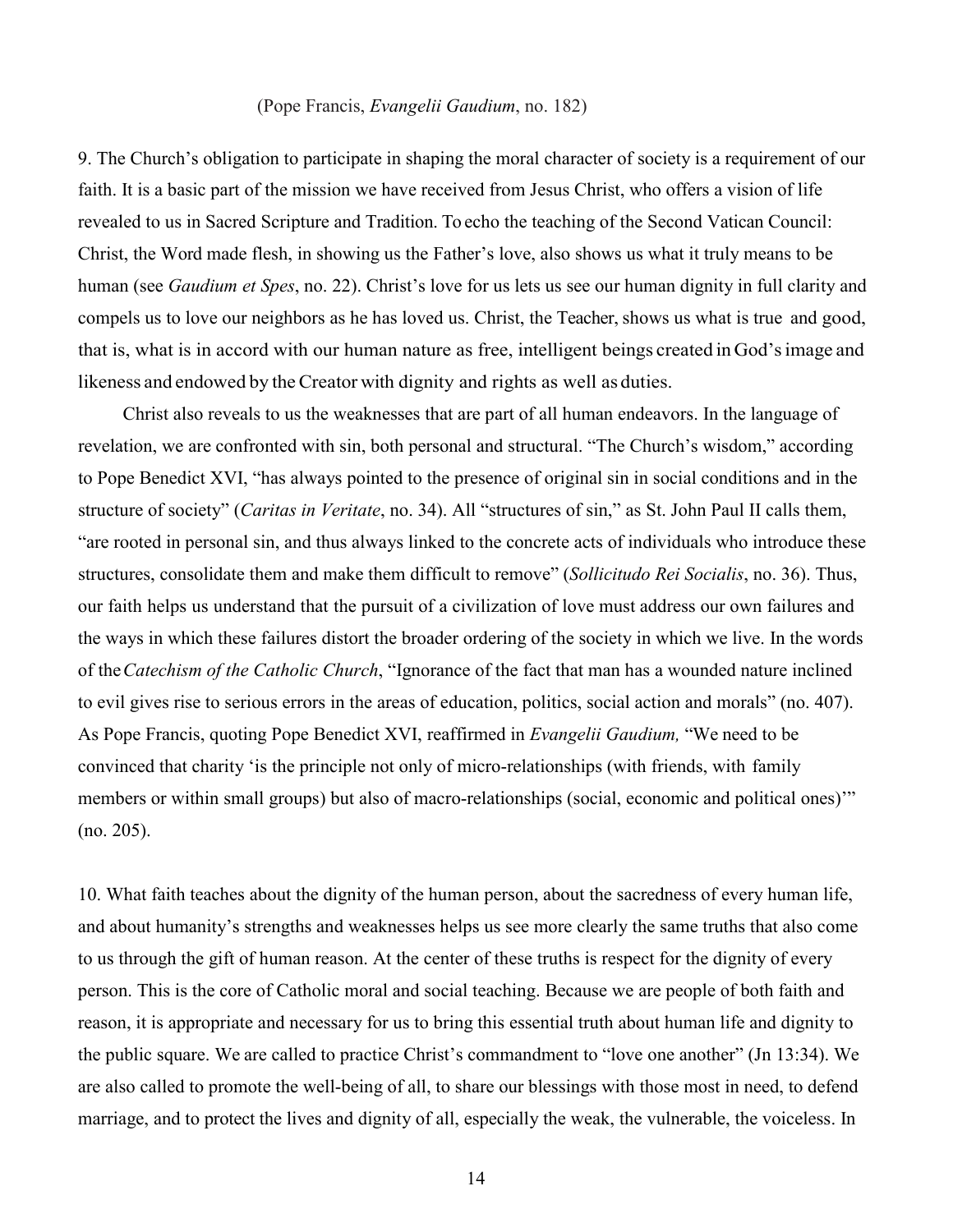his first encyclical letter, *Deus Caritas Est*, Pope Benedict XVI explained that "charity must animate the entire lives of the lay faithful and therefore also their political activity, lived as 'social charity'" (no. 29).

11. Some question whether it is appropriate for the Church to play a role in political life. However, the obligation to teach the moral truths that should shape our lives, including our public lives, is central to the mission given to the Church by Jesus Christ. Moreover, the United States Constitution protect the right of individual believers and religious bodies to participate and speak out without government interference, favoritism, or discrimination. Civil law should fully recognize and protect the right of the Church and other institutions in civil society to participate in cultural, political, and economic life without being forced to abandon or ignore their central moral convictions. Our nation's tradition of pluralism is enhanced, not threatened, when religious groups and people of faith bring their convictions and concerns into public life. Indeed, our Church's teaching is in accord with the foundational values that have shaped our nation's history: "life, liberty, and the pursuit of happiness."

12. The Catholic community brings important assets to the political dialogue about our nation's future. We bring a consistent moral framework—drawn from basic human reason that is illuminated by Scripture and the teaching of the Church—for assessing issues, political platforms, and campaigns. We also bring broad experience in serving those in need—educating the young, serving families in crisis, caring for the sick, sheltering the homeless, helping women who face difficult pregnancies, feeding the hungry, welcoming immigrants and refugees, reaching out in global solidarity, and pursuing peace. We celebrate, with all our neighbors, the historically robust commitment to religious freedom in this country that has allowed the Church the freedom to serve the common good.

#### <span id="page-14-0"></span>**Who in the Church Should Participate in Political Life?**

*Laymen should also know that it is generally the function of their well-formed Christian conscience to see that the divine law is inscribed in the life of the earthly city; from priests they may look for spiritual light and nourishment. . . . Since they have an active role to play in the whole life of the Church, laymen are not only bound to penetrate the world with a Christian spirit, but are also called to be witnesses to Christ in all things in the midst of human society.*

*Bishops, to whom is assigned the task of ruling the Church of God, should, together with their priests, so preach the news of Christ that all the earthly activities of the faithful will be bathed in the light of the Gospel. All pastors should remember too that by their daily conduct and concern they are*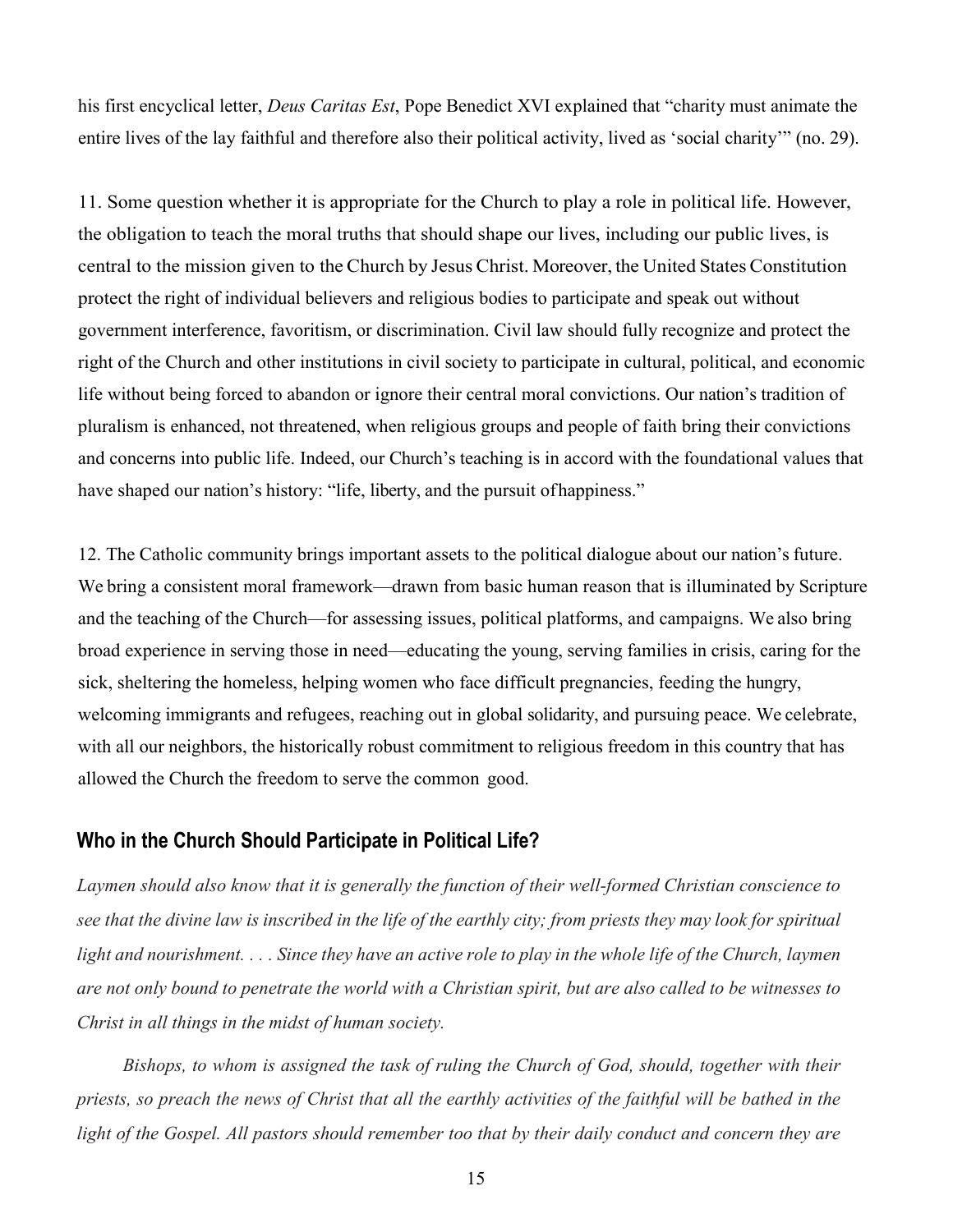*revealing the face of the Church to the world, and men will judge the power and truth of the Christian message thereby.*

(Second Vatican Council, *Gaudium et Spes*, no. 43)

13. In the Catholic Tradition, responsible citizenship is a virtue, and participation in political life is a moral obligation. "People in every nation enhance the social dimension of their lives by acting as committed and responsible citizens" (*Evangelii Gaudium*, no. 220).The obligation to participate in political life is rooted in our baptismal commitment to follow Jesus Christ and to bear Christian witnessinallwe do.Asthe*Catechism of the Catholic Church* reminds us, "It is necessary that all participate, each according to his position and role, in promoting the common good. This obligation is inherent in the dignity of the human person.  $\ldots$  As far as possible citizens should take an active part in public life" (nos. 1913-1915).

14. Unfortunately, politics in our country often can be a contest of powerful interests, partisan attacks, sound bites, and media hype. The Church calls for a different kind of political engagement: one shaped by the moral convictions of well-formed consciences and focused on the dignity of every human being, the pursuit of the common good, and the protection of the weak and the vulnerable. As Pope Francis reminds us, "Politics, though often denigrated, remains a lofty vocation and one of the highest forms of charity, inasmuch as it seeks the common good. . . . I beg the Lord to grant us more politicians who are genuinely disturbed by the state of society, the people, the lives of the poor!" (*Evangelii Gaudium*, no. 205). The Catholic call to faithful citizenship affirms the importance of political participation and insists that public service is a worthy vocation. As citizens, we should be guided more by our moral convictions than by our attachment to a political party or interest group. When necessary, our participation should help transform the party to which we belong; we should not let the party transform us in such a way that we neglect or deny fundamental moral truths or approve intrinsically evil acts. We are called to bring together our principles and our political choices, our values and our votes, to help build a civilization of truth and love.

15. Clergy and lay people have complementary roles in public life. We bishops have the primary responsibility to hand on the Church's moral and social teaching. Together with priests and deacons, assisted by religious and lay leaders of the Church, we are to teach fundamental moral principles that help Catholics form their consciences correctly, to provide guidance on the moral dimensions of public decisions, and to encourage the faithful to carry out their responsibilities in political life. In fulfilling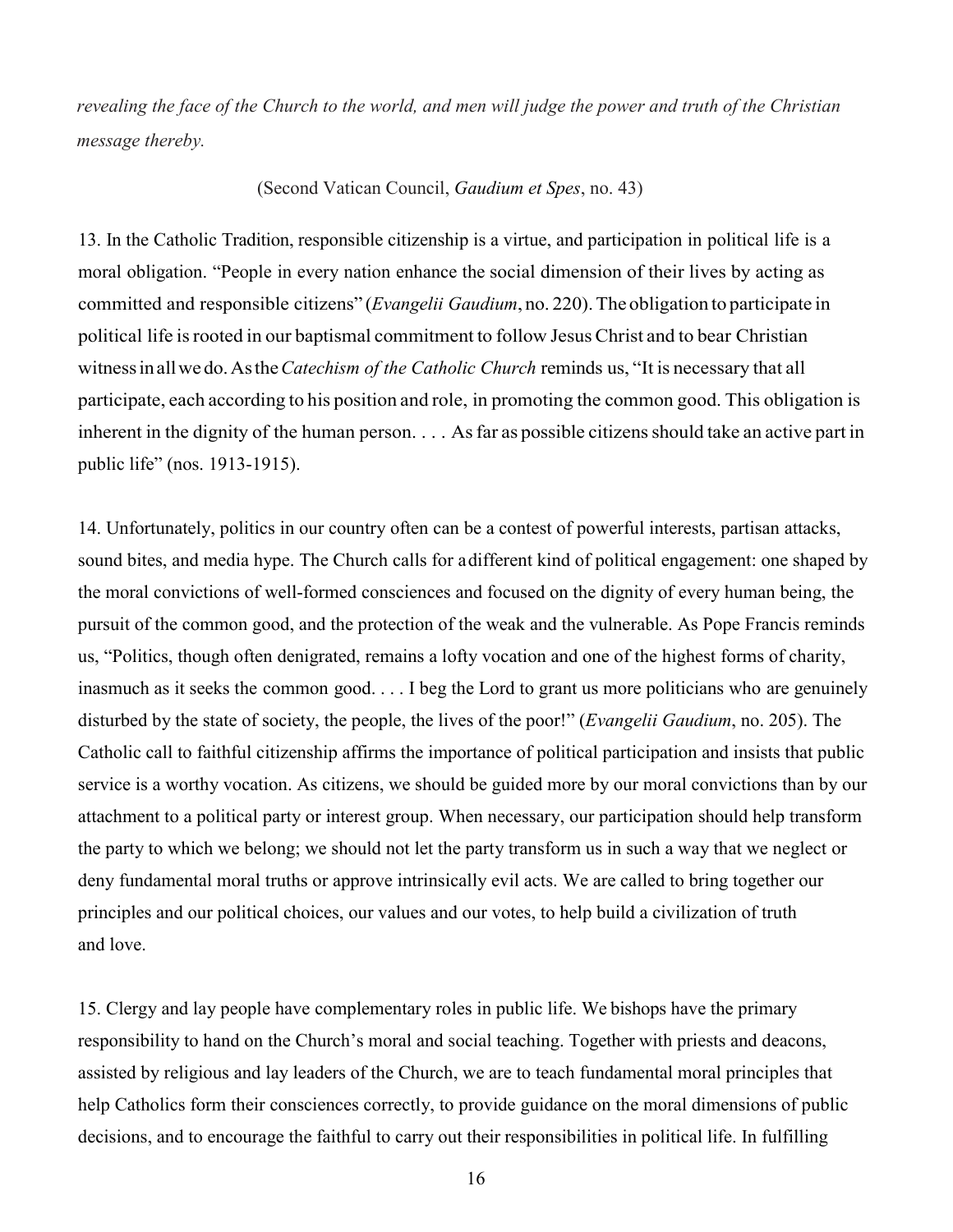these responsibilities, the Church's leaders avoid endorsing or opposing candidates. As Pope Benedict XVI stated in *Deus Caritas Est*,

The Church wishes to help form consciences in political life and to stimulate greater insight into the authentic requirements of justice as well as greater readiness to act accordingly, even when this might involve conflict with situations of personal interest. . . . The Church cannot and must not take upon herself the political battle to bring about the most just society possible. She cannot and must not replace the State. Yet at the same time she cannot and must not remain on the sidelines in the fight for justice. (no. 28)

16. As the Holy Father also taught in *Deus Caritas Est*, "The direct duty to work for a just ordering of society is proper to the lay faithful" (no. 29). This duty is more critical than ever in today's political environment, where Catholics may feel politically disenfranchised, sensing that no party and too few candidates fully share the Church's comprehensive commitment to the life and dignity of every human being from conception to natural death. Yet this is not a time for retreat or discouragement; rather, it is a time for renewed engagement. Forming their consciences in accord with Catholic teaching, Catholic lay women and men can become actively involved: running for office; working within political parties; communicating their concerns and positions to elected officials; and joining diocesan social mission or advocacy networks, state Catholic conference initiatives, community organizations, and other efforts to apply authentic moral teaching in the public square. Even those who cannot vote have the right to have their voices heard on issues that affect their lives and the common good.

### <span id="page-16-0"></span>**How Does the Church Help the Catholic Faithful to Speak About Political and Social Questions?**

*As the bishops of the United States of America have rightly pointed out, while the Church insists on the existence of objective moral norms which are valid for everyone, "there are those in our culture who portray this teaching as unjust, that is, as opposed to basic human rights. Such claims usually follow from a form of moral relativism that is joined, not without inconsistency, to a belief in the absolute rights of individuals. In this view, the Church is perceived as promoting a particular prejudice and as interfering with individual freedom" (USCCB,* Ministry to Persons with a Homosexual Inclination *(2006), 17). We are living in an information-driven society which bombards us indiscriminately with data—all treated as being of equal importance—and which leads to remarkable superficiality in the*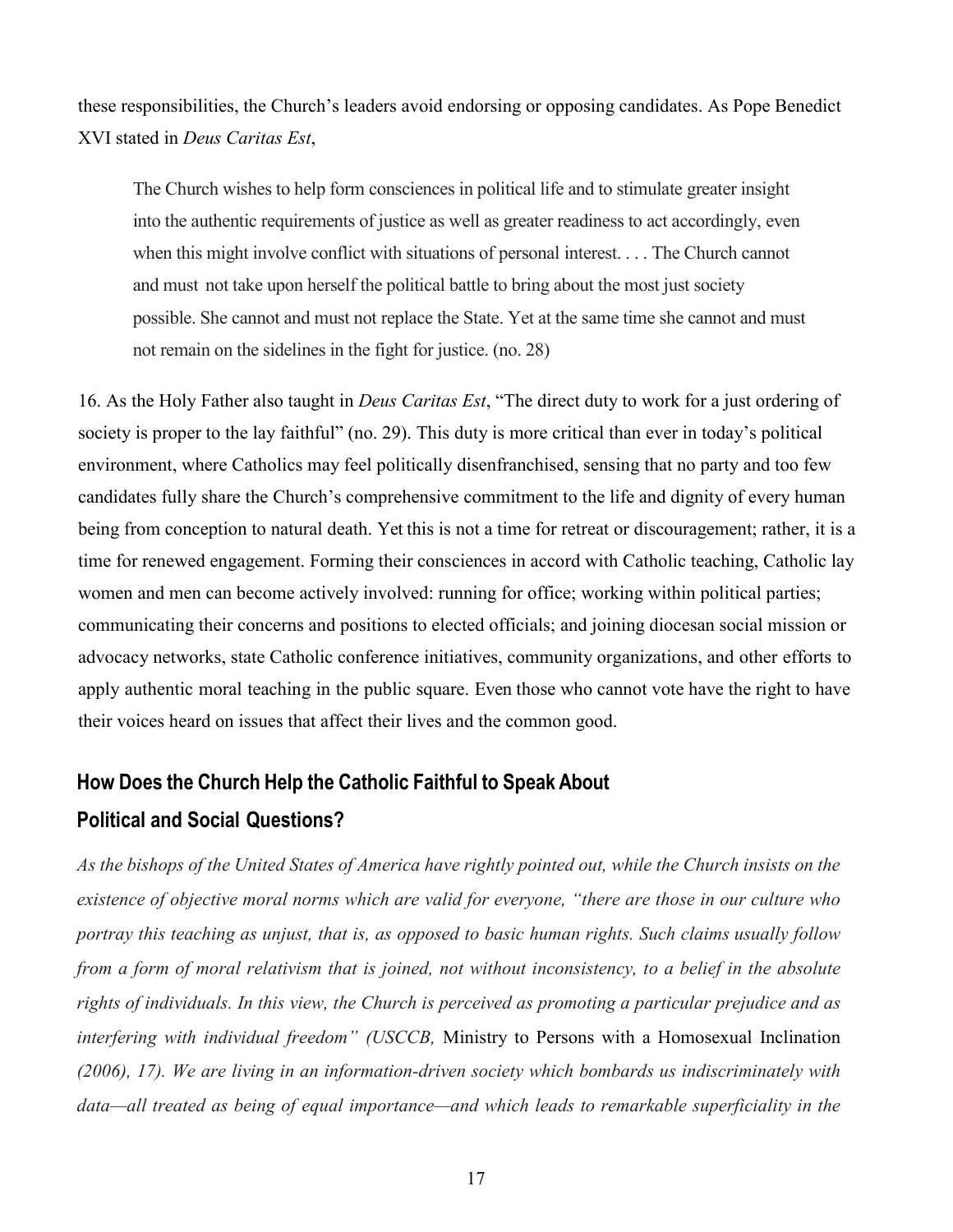*area of moral discernment. In response, we need to provide an education which teaches critical thinking and encourages the development of mature moral values.*

(Pope Francis, *Evangelii Gaudium*, no. 64)

#### <span id="page-17-0"></span>*A Well-Formed Conscience*

17. The Church equips its members to address political and social questions by helping them to develop a well-formed conscience. Catholics have a serious and lifelong obligation to form their consciences in accord with human reason and the teaching of the Church. Conscience is not something that allows us to justify doing whatever we want, nor is it a mere "feeling" about what we should or should not do. Rather, conscience is the voice of God resounding in the human heart, revealing the truth to us and calling us to do what is good while shunning what is evil. Conscience always requires serious attempts to make sound moral judgments based on the truths of our faith. As stated in the *Catechism of the Catholic Church*, "Conscience is a judgment of reason whereby the human person recognizes the moral quality of a concrete act that he is going to perform, is in the process of performing, or has already completed. In all he says and does, man is obliged to follow faithfully what he knows to be just and right" (no. 1778).

18. The formation of conscience includes several elements. First, there is a desire to embrace goodness and truth. For Catholics, this begins with a willingness and openness to seek the truth and what is right by studying Sacred Scripture and the teaching of the Church as contained in the *Catechism of the Catholic Church*. It is also important to examine the facts and background information about various choices. Finally, prayerful reflection is essential to discern the will of God. Catholics must also understand that if they fail to form their consciences in the light of the truths of the faith and the moral teachings of the Church they can make erroneous judgments.<sup>2</sup>

#### <span id="page-17-1"></span>*The Virtue of Prudence*

19. The Church fosters well-formed consciences not only by teaching moral truth but also by encouraging its members to develop the virtue of prudence, which St. Ambrose described as "the charioteer of the virtues." Prudence enables us "to discern our true good in every circumstance and to choose the right means of achieving it" (*Catechism of the Catholic Church*, no. 1806). Prudence shapes and informs our ability to deliberate over available alternatives, to determine what is most fitting to a specific context, and to act decisively. Exercising this virtue often requires the courage to act in defense of moral principles when making decisions about how to build a society of justice and peace.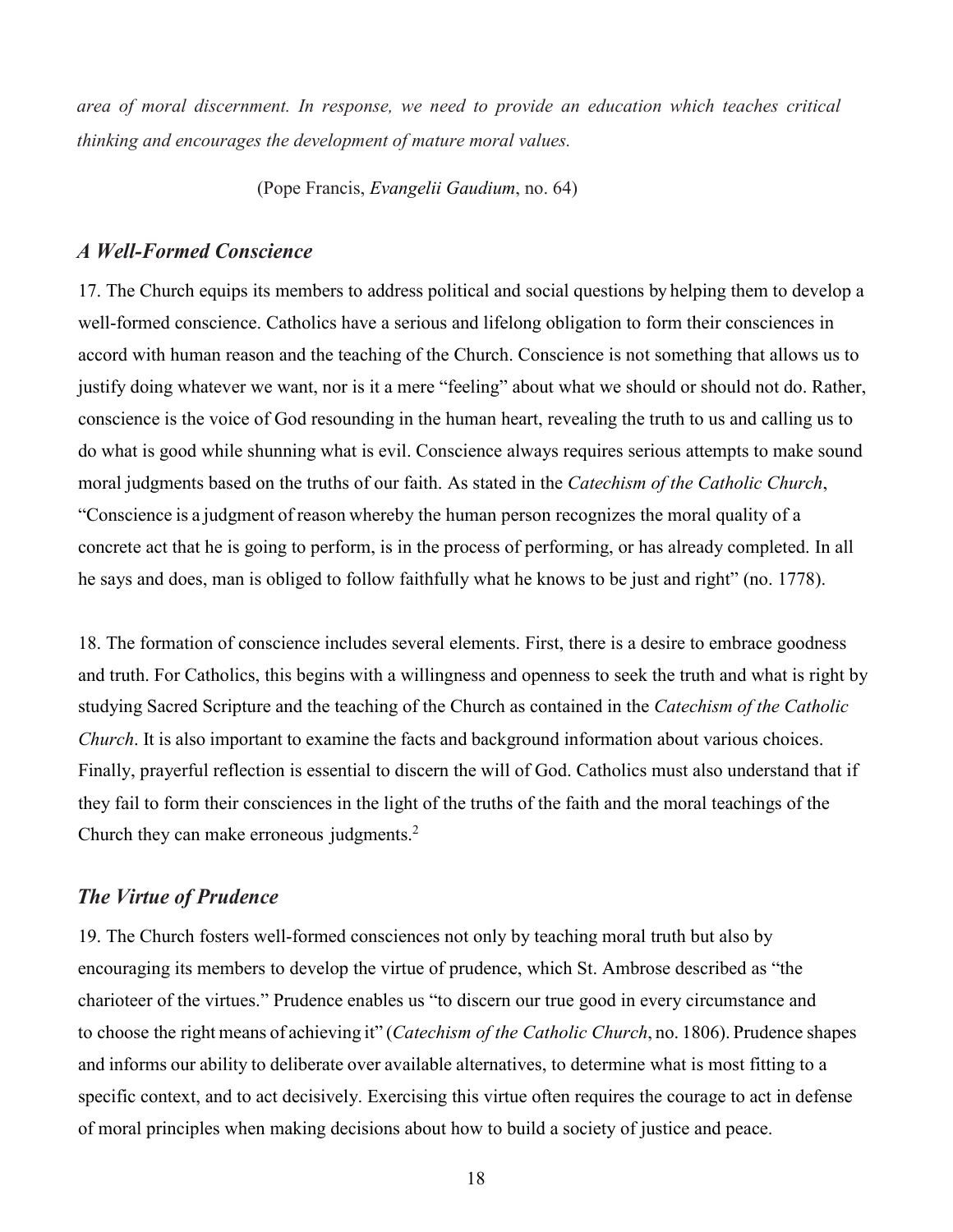20. The Church'steaching is clear that a good end does not justify an immoral means. As we all seek to advance the common good—by defending the inviolable sanctity of human life from the moment of conception until natural death,by promoting religiousfreedom, by defendingmarriage, by feeding the hungry and housing the homeless, by welcoming the immigrant and protecting the environment it isimportant to recognize that not all possible courses of action are morally acceptable. We have a responsibility to discern carefully which public policies are morally sound. Catholics may choose different waysto respond to compelling social problems, but we cannot differ on our moral obligation to help build a more just and peaceful world through morally acceptable means, so that the weak and vulnerable are protected and human rights and dignity are defended.

#### <span id="page-18-0"></span>*Doing Good and Avoiding Evil*

21. Aided by the virtue of prudence in the exercise of well-formed consciences, Catholics are called to make practical judgments regarding good and evil choices in the political arena.

22. There are some things we must never do, as individuals or as a society, because they are always incompatible with love of God and neighbor. Such actions are so deeply flawed that they are always opposed to the authentic good of persons. These are called "intrinsically evil" actions. They must always be rejected and opposed and must never be supported or condoned. A prime example is the intentional taking of innocent human life, as in abortion and euthanasia. In our nation, "abortion and euthanasia have become preeminent threats to human dignity because they directly attack life itself, the most fundamental human good and the condition for all others" (*Living the Gospel of Life*, no. 5). It is a mistake with grave moral consequences to treat the destruction of innocent human life merely as a matter of individual choice. A legal system that violates the basic right to life on the grounds of choice is fundamentally flawed.

23. Similarly, human cloning, destructive research on human embryos, and other acts that directly violate the sanctity and dignity of human life are also intrinsically evil. These must always be opposed. Other direct assaults on innocent human life, such as genocide, torture, and the targeting of noncombatants in acts of terror or war, can never be justified. Nor can violations of human dignity, such as acts of racism, treating workers as mere means to an end, deliberately subjecting workers to subhuman living conditions, treating the poor as disposable, or redefining marriage to deny its essential meaning, ever be justified.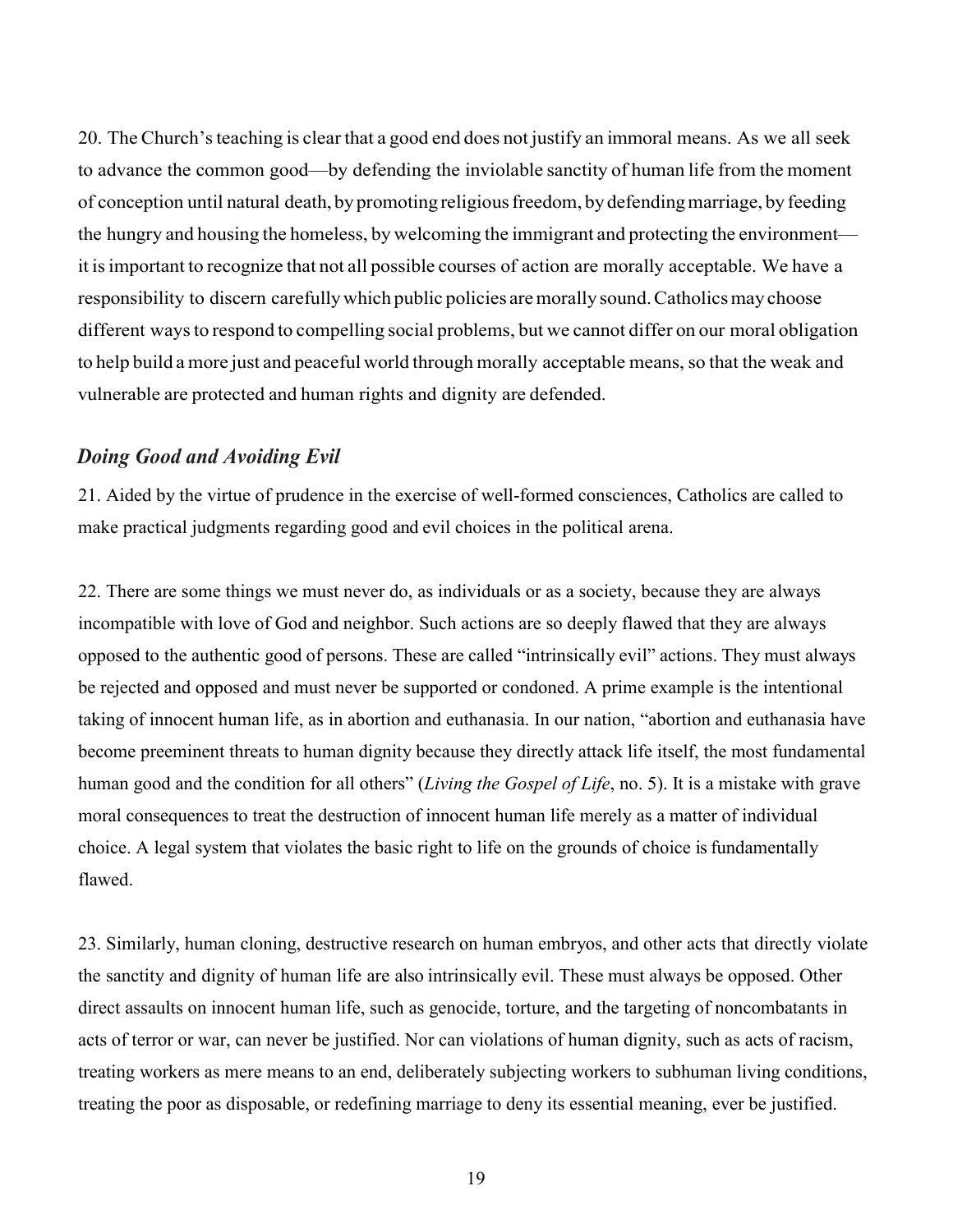24. Opposition to intrinsically evil acts, which undercut the dignity of the human person, should also open our eyes to the good we must do, that is, to our positive duty to contribute to the common good and to act in solidarity with those in need. As St. John Paul II said, "The fact that only the negative commandments oblige always and under all circumstances does not mean that in the moral life prohibitions are more important than the obligation to do good indicated by the positive commandment" (*Veritatis Splendor*, no. 52). Both opposing evil *and* doing good are essential obligations.

25. The right to life implies and is linked to other human rights—to the basic goods that every human person needs to live and thrive. All the life issues are connected, for erosion of respect for the life of any individual or group in society necessarily diminishes respect for all life. The moral imperative to respond to the needs of our neighbors—basic needs such as food, shelter, health care, education, and meaningful work—is universally binding on our consciences and may be legitimately fulfilled by a variety of means. Catholics must seek the best ways to respond to these needs. As St. John XXIII taught, "[Each of us] has the right to life, to bodily integrity, and to the means which are suitable for the proper development of life; these are primarily food, clothing, shelter, rest, medical care, and, finally, the necessary social services" (*Pacem in Terris*, no. 11).

26. St. John Paul II explained the importance of being true to fundamental Church teachings:

Above all, the common outcry, which is justly made on behalf of human rights—for example, the right to health, to home, to work, to family, to culture—is false and illusory if *the right to life*, the most basic and fundamental right and the condition for all other personal rights, is not defended with maximum determination. (*Christifideles Laici*, no. 38)

27. Two temptations in public life can distort the Church's defense of human life and dignity:

28. The first is a moral equivalence that makes no ethical distinctions between different kinds of issues involving human life and dignity. The direct and intentional destruction of innocent human life from the moment of conception until natural death is always wrong and is not just one issue among many. It must always be opposed. $3$ 

29. The second is the misuse of these necessary moral distinctions as a way of dismissing or ignoring other serious threats to human life and dignity. The current and projected extent of environmental degradation has become a moral crisis especially because it poses a risk to humanity in the future and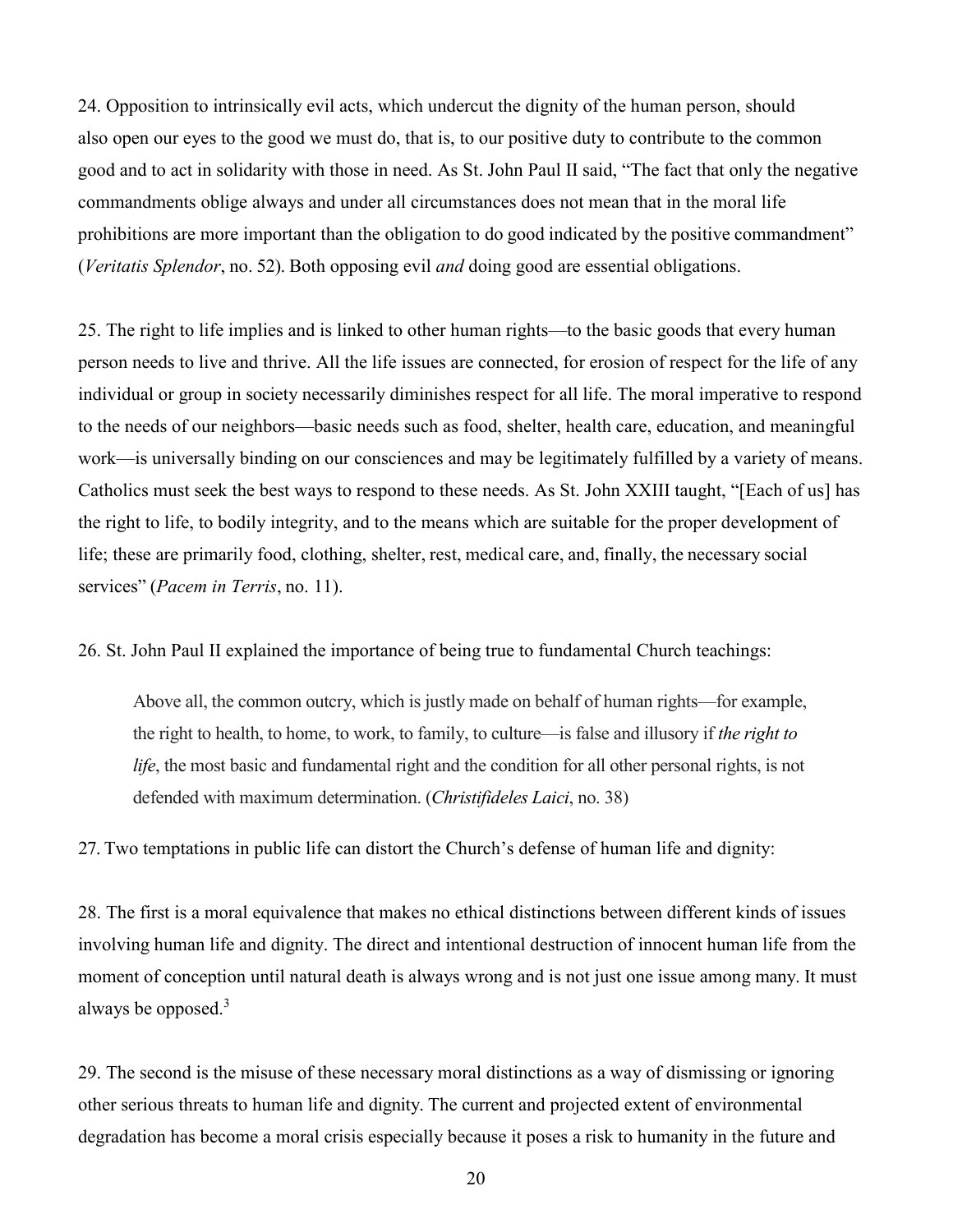threatens the lives of poor and vulnerable human persons here and now. Racism and other unjust discrimination, the use of the death penalty, resorting to unjust war, the use of torture,  $4 \text{ war}$  crimes, the failure to respond to those who are suffering from hunger or a lack of health care, pornography, redefining civil marriage, compromising religious liberty, or an unjust immigration policy are all serious moral issues that challenge our consciences and require us to act. These are not optional concerns which can be dismissed. Catholics are urged to seriously consider Church teaching on these issues. Although choices about how best to respond to these and other compelling threats to human life and dignity are matters for principled debate and decision, this does not make them optional concerns or permit Catholics to dismiss or ignore Church teaching on these important issues. Clearly not every Catholic can be actively involved on each of these concerns, but we need to support one another as our community of faith defends human life and dignity wherever it is threatened. We are not factions, but one family of faith fulfilling the mission of Jesus Christ.

30. The Vatican Congregation for the Doctrine of the Faith made a similar point:

It must be noted also that a well-formed Christian conscience does not permit one to vote for a political program or an individual law which contradicts the fundamental contents of faith and morals. The Christian faith is an integral unity, and thus it is incoherent to isolate some particular element to the detriment of the whole of Catholic doctrine. A political commitment to a single isolated aspect of the Church's social doctrine does not exhaust one'sresponsibility toward the common good.(*Doctrinal Note on Some Questions Regarding the Participation of Catholics in Political Life*,no.4)

#### <span id="page-20-0"></span>*Making Moral Choices*

31. Decisions about political life are complex and require the exercise of a well-formed conscience aided by prudence. This exercise of conscience begins with outright opposition to laws and other policies that violate human life or weaken its protection. Those who knowingly, willingly, and directly support public policies or legislation that undermine fundamental moral principles cooperate with evil.

32. Sometimes morally flawed laws already exist. In this situation, the process of framing legislation to protect life is subject to prudential judgment and "the art of the possible." At times this process may restore justice only partially or gradually. For example, St. John Paul II taught that when a government official who fully opposes abortion cannot succeed in completely overturning a pro-abortion law, he or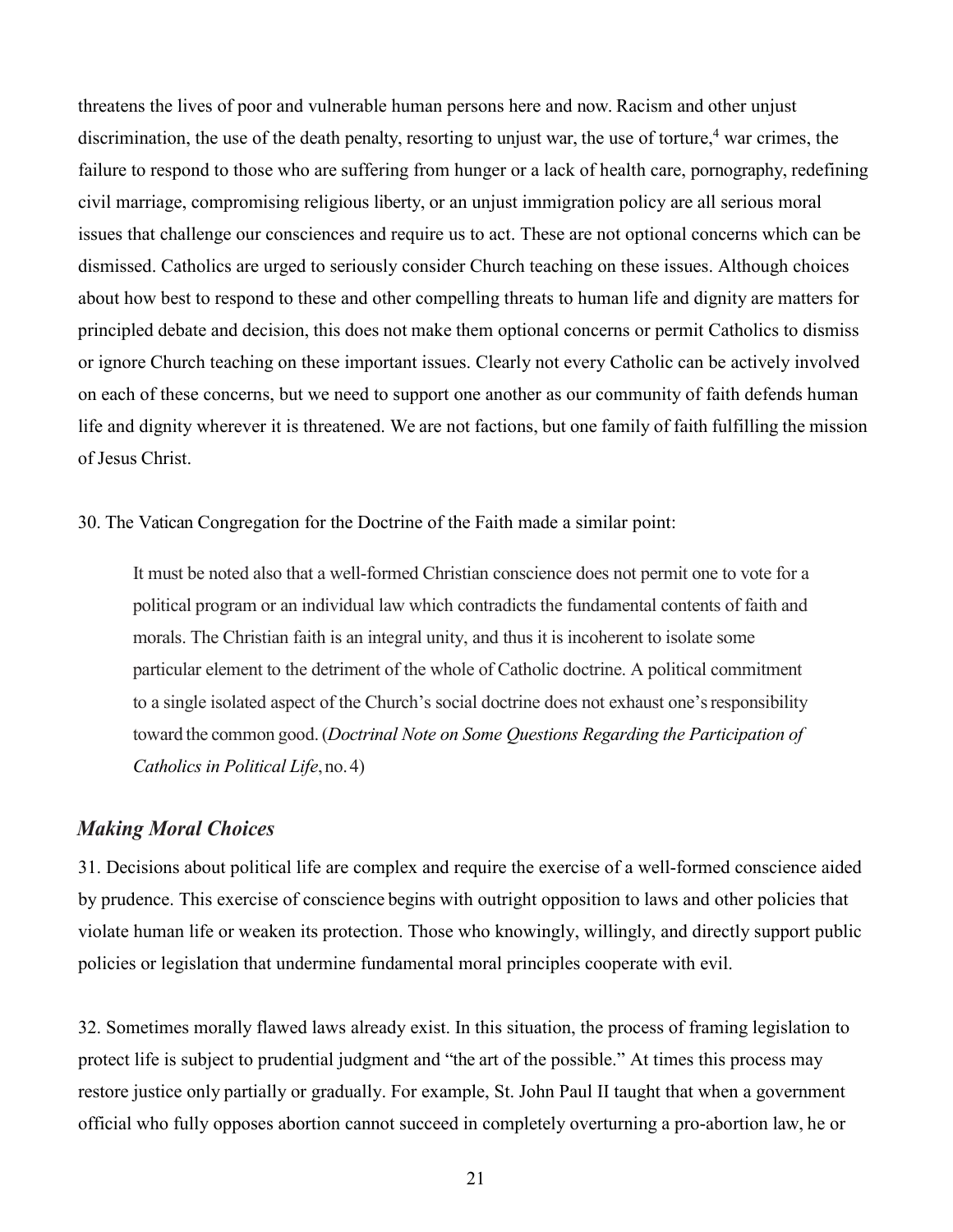she may work to improve protection for unborn human life, "limiting the harm done by such a law" and lessening its negative impact as much as possible (*Evangelium Vitae*, no. 73). Such incremental improvements in the law are acceptable as steps toward the full restoration of justice. However, Catholics must never abandon the moral requirement to seek full protection for all human life from the moment of conception until natural death.

33. Prudential judgment is also needed in applying moral principles to specific policy choices in areas such as armed conflict, housing, health care, immigration, and others. This does not mean that all choices are equally valid, or that our guidance and that of other Church leaders is just another political opinion or policy preference among many others. Rather, we urge Catholics to listen carefully to the Church's teachers when we apply Catholic social teaching to specific proposals and situations. The judgments and recommendations that we make as bishops on such specific issues do not carry the same moral authority as statements of universal moral teachings. Nevertheless, the Church's guidance on these mattersis an essential resource for Catholics as they determine whether their own moral judgments are consistent with the Gospel and with Catholic teaching.

34. Catholics often face difficult choices about how to vote. This is why it is so important to vote according to a well-formed conscience that perceives the proper relationship among moral goods. A Catholic cannot vote for a candidate who favors a policy promoting an intrinsically evil act, such as abortion, euthanasia, assisted suicide, deliberately subjecting workers or the poor to subhuman living conditions, redefining marriage in ways that violate its essential meaning, or racist behavior, if the voter's intent is to support that position. In such cases, a Catholic would be guilty of formal cooperation in grave evil. At the same time, a voter should not use a candidate's opposition to an intrinsic evil to justify indifference or inattentiveness to other important moral issues involving human life and dignity.

35. There may be times when a Catholic who rejects a candidate's unacceptable position even on policies promoting an intrinsically evil act may reasonably decide to vote for that candidate for other morally grave reasons. Voting in this way would be permissible only for truly grave moral reasons, not to advance narrow interests or partisan preferences or to ignore a fundamental moral evil.

36. When all candidates hold a position that promotes an intrinsically evil act, the conscientious voter faces a dilemma. The voter may decide to take the extraordinary step of not voting for any candidate or,

22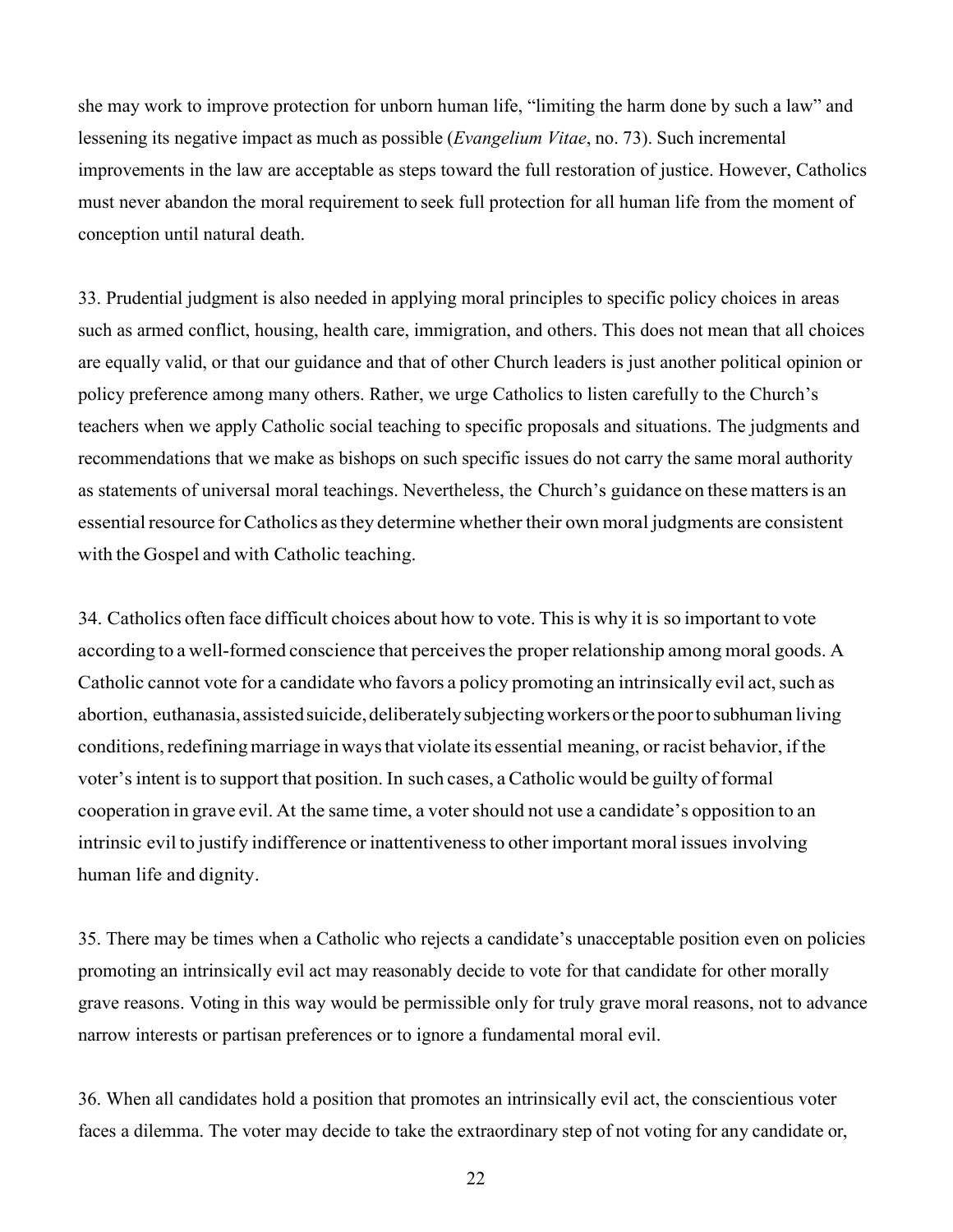after careful deliberation, may decide to vote for the candidate deemed less likely to advance such a morally flawed position and more likely to pursue other authentic human goods.

37. In making these decisions, it is essential for Catholics to be guided by a well-formed conscience that recognizes that all issues do not carry the same moral weight and that the moral obligation to oppose policies promoting intrinsically evil acts has a special claim on our consciences and our actions. These decisions should take into account a candidate's commitments, character, integrity, and ability to influence a given issue. In the end, this is a decision to be made by each Catholic guided by a conscience formed by Catholic moral teaching.

38. It is important to be clear that the political choices faced by citizens not only have an impact on general peace and prosperity but also may affect the individual's salvation. Similarly, the kinds of laws and policies supported by public officials affect their spiritual well-being. Pope Benedict XVI, in his reflection on the Eucharist as "the sacrament of charity," challenged all of us to adopt what he calls "a Eucharistic form of life." This means that the redeeming love we encounter in the Eucharist should shape our thoughts, our words, and our decisions, including those that pertain to the social order. The Holy Father called for "Eucharistic consistency" on the part of every member of theChurch:

It is important to consider what the Synod Fathers described as *eucharistic consistency*, a quality which our lives are objectively called to embody. Worship pleasing to God can never be a purely private matter, without consequences for our relationships with others: it demands a public witness to our faith. Evidently, this is true for all the baptized, yet it is especially incumbent upon those who, by virtue of their social or political position, must make decisions regarding fundamental values, such as respect for human life, its defense from conception to natural death, the family built upon marriage between a man and a woman, the freedom to educate one's children and the promotion of the common good in all its forms. . . . (*Sacramentum Caritatis*, no. 83)

39. This calls for a heroic commitment on the part of Catholics who are politicians and other leaders in society. Having been entrusted with special responsibility for the common good, Catholic leaders must commit themselves to the pursuit of the virtues, especially courage, justice, temperance, and prudence. The culmination of these virtues is the strong public promotion of the dignity of every human person as made in the image of God in accord with the teachings of the Church, even when it conflicts with current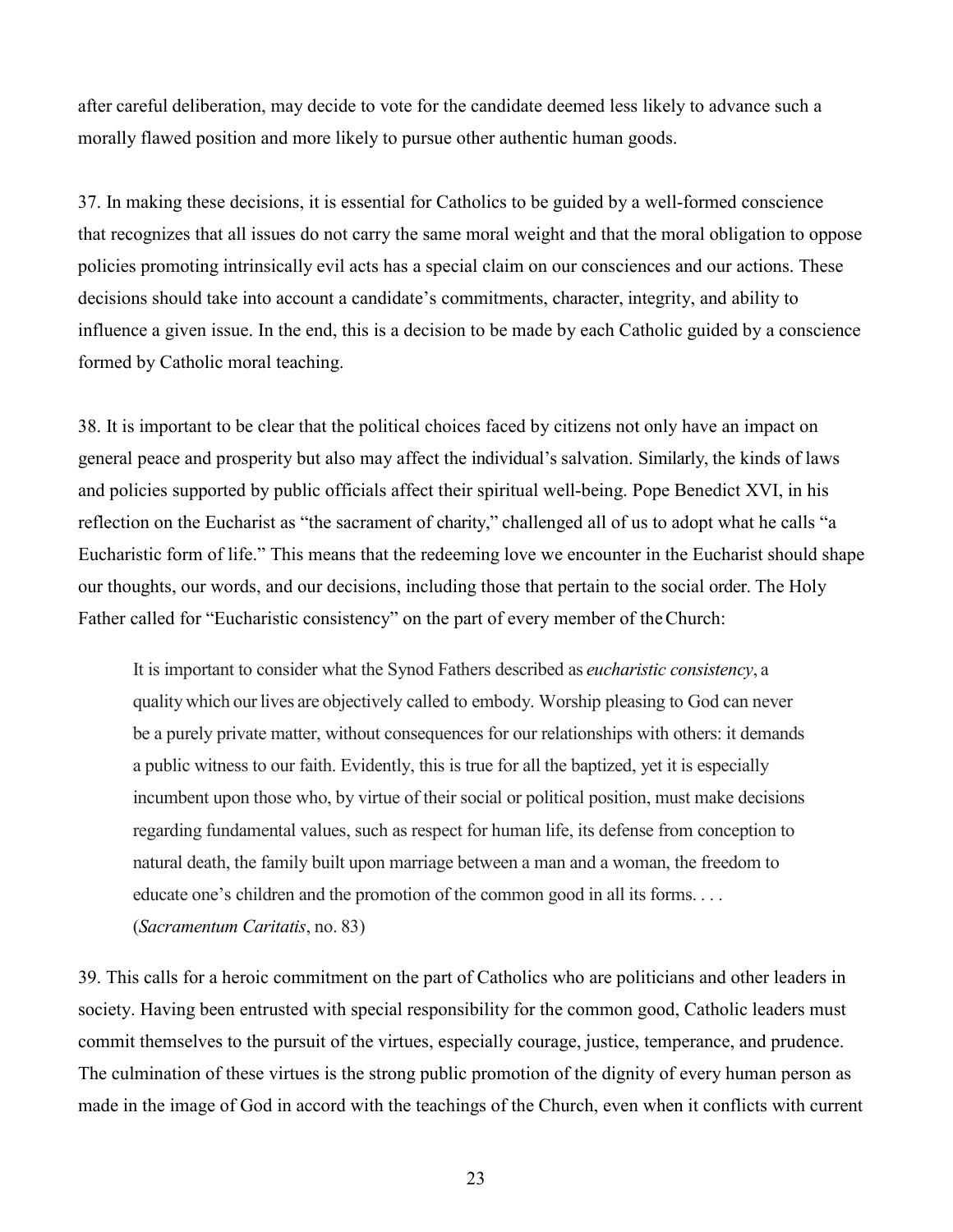public opinion. Catholic politicians and legislators must recognize their grave responsibility in society to support laws shaped by these fundamental human values and oppose laws and policies that violate life and dignity at any stage from conception to natural death. This is not to bring a "Catholic interest" to the political sphere, it is to insist that the truth of the dignity of the human person, as discovered by reason and confirmed by revelation, be at the forefront of all political considerations.

### <span id="page-23-0"></span>**What Does the Church SayAbout Catholic Social Teaching in the Public Square?—Four Principles of Catholic Social Teaching**

*The permanent principles of the Church's social doctrine constitute the very heart of Catholic social teaching. These are the principles of: the dignity of the human person, . . . the common good; subsidiarity; and solidarity. These principles [are] the expression of the whole truth about man known by reason and faith . . ."*

(*Compendium of the Social Doctrine of the Church*, no. 160)

40. In the words of Pope Francis, "progress in building a people in peace, justice and fraternity depends on four principles related to constant tensions present in every social reality. These derive from the pillars of the Church's social doctrine, which serve as 'primary and fundamental parameters of reference for interpreting and evaluating social phenomena'" (*Evangelii Gaudium*, no. 221). Taken together, these principles provide a moral framework for Catholic engagement in advancing what we have called elsewhere a "consistent ethic of life" (*Living the Gospel of Life*, no. 22). Rightly understood, this ethic does not treat all issues as morally equivalent nor does it reduce Catholic teaching to one or two issues. It anchors the Catholic commitment to defend human life, from conception until natural death, in the fundamental moral obligation to respect the dignity of every person as a child of God. It unites us as a "people of life and for life" (*Evangelium Vitae*, no. 6) pledged to build what St. John Paul II called a "culture of life" (*Evangelium Vitae*, no. 77). This culture of life begins with the preeminent obligation to protect innocent life from direct attack and extends to defending life whenever it is threatened or diminished:

Any politics of human dignity must seriously address issues of racism, poverty, hunger, employment, education, housing, and health care. . . . If we understand the human person as the "temple of the Holy Spirit"—the living house of God— then these issues fall logically into place as the crossbeams and walls ofthat house. *All direct attacks on innocent human life, such*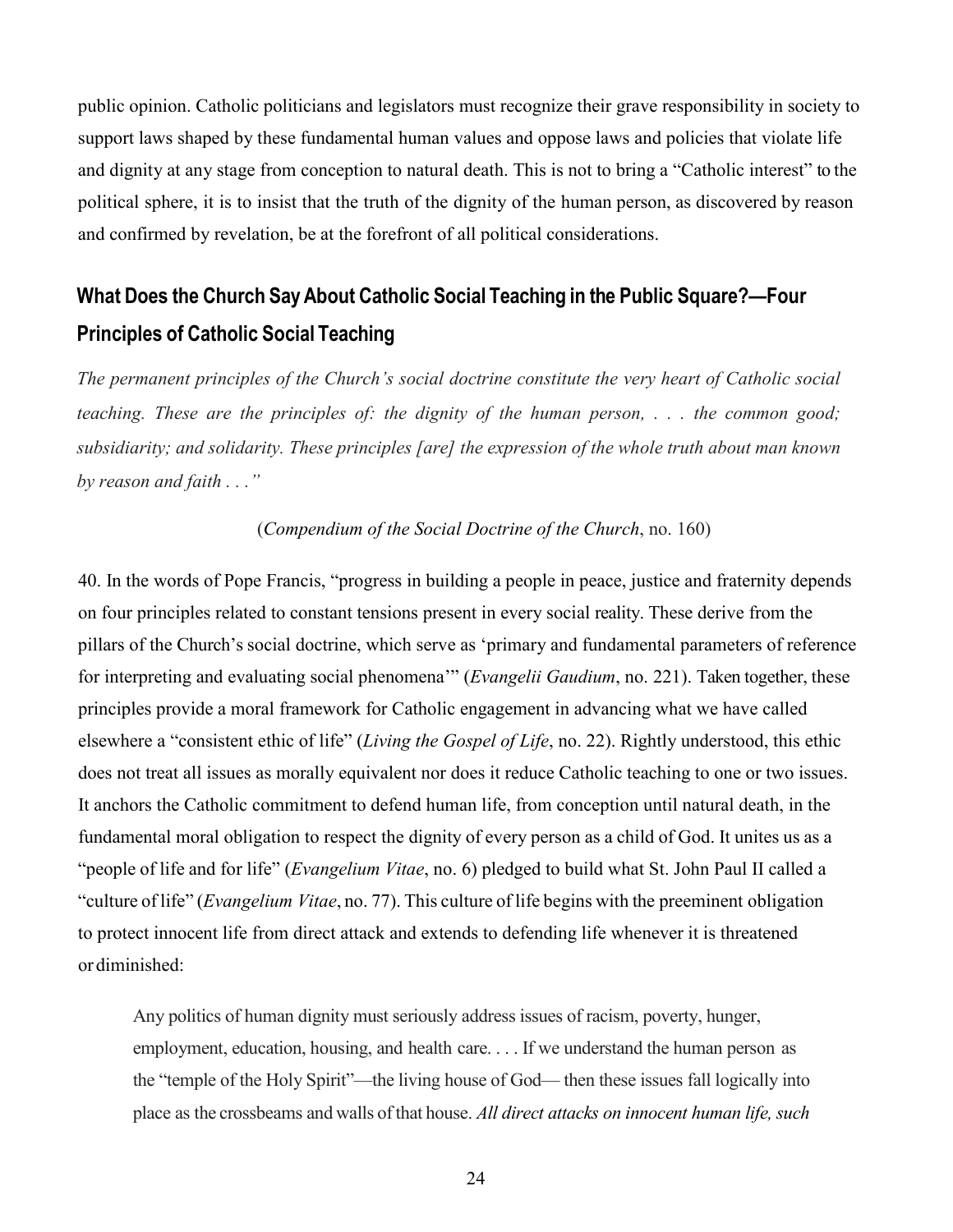*as abortion and euthanasia, strike at the house's foundation*. (*Living the Gospel of Life*, no. 22)

41. Catholic voters should use the framework of Catholic social teaching to examine candidates' positions on issues affecting human life and dignity as well as issues of justice and peace, and they should consider candidates' integrity, philosophy, and performance. It is important for all citizens "to see beyond party politics, to analyze campaign rhetoric critically, and to choose their political leaders according to principle, not party affiliation or mere self-interest" (*Living the Gospel of Life*, no. 33).

42. As Catholics we are not single-issue voters. A candidate's position on a single issue is not sufficient to guarantee a voter's support. Yet if a candidate's position on a single issue promotes an intrinsically evil act, such as legal abortion, redefining marriage in a way that denies its essential meaning, or racist behavior, a voter may legitimately disqualify a candidate from receiving support.

43. As noted previously, the Catholic approach to faithful citizenship rests on moral principles found in Sacred Scripture and Catholic moral and social teaching as well as in the hearts of all people of good will. Recent papal teaching has identified four major principles of Catholic social teaching. We now present the central and enduring themes of the Catholic social tradition organized under these four principles that can provide a moral framework for decisions in public life.<sup>5</sup>

#### <span id="page-24-0"></span>*The Dignity of the Human Person*

44. Human life issacred. The **dignity of the human person** isthe foundation of a moral vision for society. Direct attacks on innocent persons are never morally acceptable, at any stage or in any condition. In our society, human life is especially under direct attack from abortion, which some political actors mischaracterize as an issue of "women's health." Other direct threats to the sanctity of human life include euthanasia and assisted suicide (sometimes falsely labelled as "death with dignity"), human cloning, in vitro fertilization, and the destruction of human embryos for research.

45. Catholic teaching about the dignity of life calls us to oppose torture,<sup>6</sup> unjust war, and the indiscriminate use of drones for violent purposes; to prevent genocide and attacks against noncombatants; to oppose racism; to oppose human trafficking; and to overcome poverty and suffering. Nations are called to protect the right to life by seeking effective ways to combat evil and terror without resorting to armed conflicts except as a last resort after all peaceful means have failed, and to end the use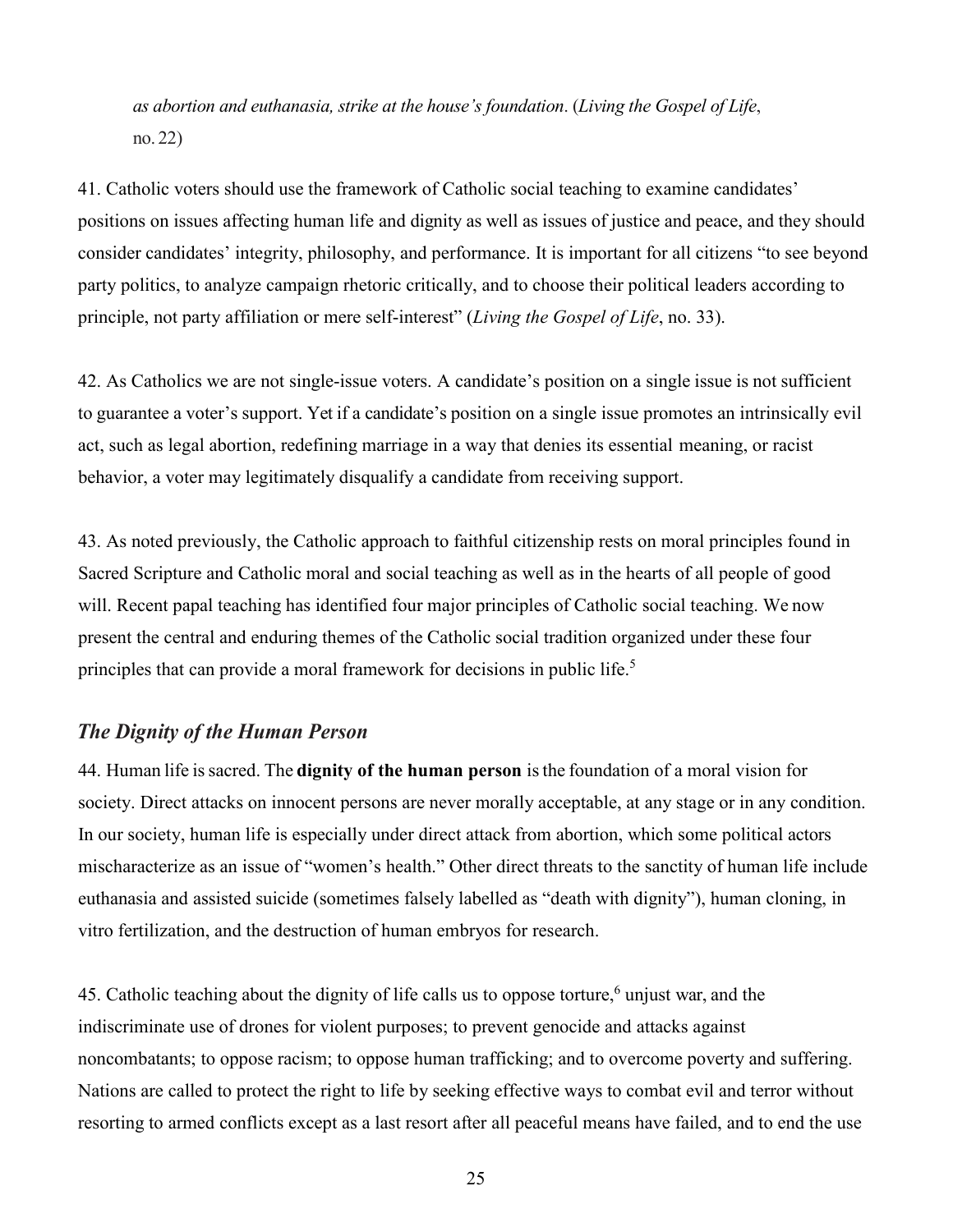of the death penalty as a means of protecting society from violent crime. We revere the lives of children in the womb, the lives of persons dying in war and from starvation, and indeed the lives of all human beings as children of God. We stand opposed to these and all activities that contribute to what Pope Francis has called "a throwaway culture."

#### <span id="page-25-0"></span>*Subsidiarity*

*It is impossible to promote the dignity of the person without showing concern for the family, groups, associations, local territorial realities; in short, for that aggregate of economic, social, cultural, sportsoriented, recreational, professional and political expressions to which people spontaneously give life and which make it possible for them to achieve effective social growth.*

(*Compendium of the Social Doctrine of the Church*, no. 185)

46. The human person is not only sacred but also social. Full human development takes place in relationship with others. The **family**—based on marriage between a man and a woman—is the first and fundamental unit of society and is a sanctuary for the creation and nurturing of children. It should be defended and strengthened, not redefined, undermined, or further distorted. Respect for the family should be reflected in every policy and program. It is important to uphold parents' rights and responsibilities to care for their children, including the right to choose their children's education.

47. How we organize our society—in economics and politics, in law and policy—directly affects the common good and the capacity of individuals to develop their full potential. Every person and association has a right and a duty to participate actively in shaping society and to promote the well-being of all, especially the poor and vulnerable.

48. The principle of subsidiarity reminds us that larger institutions in society should not overwhelm or interfere with smaller or local institutions, yet larger institutions have essential responsibilities when the more local institutions cannot adequately protect human dignity, meet human needs, and advance the common good (*Centesimus Annus*, no. 48; *Dignitatis Humanae*, nos. 4-6).

#### <span id="page-25-1"></span>*The Common Good*

*The common good indicates "the sum total of social conditions which allow people, either as groups or as individuals, to reach their fulfilment more fully and more easily" (*Gaudium et Spes*, no. 26). . . .*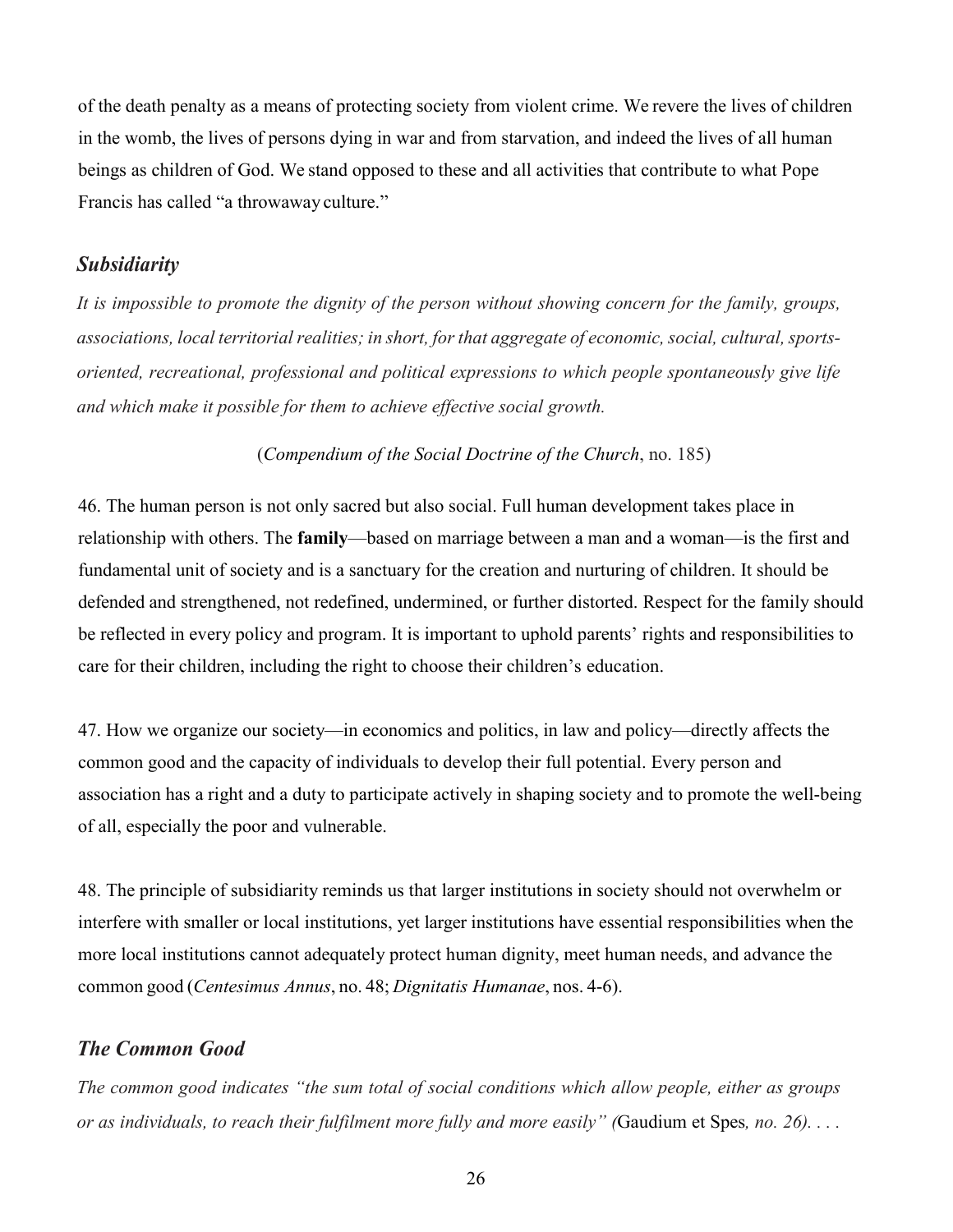*The common good, in fact, can be understood as the social and community dimension of the moral good.*

#### (*Compendium of the Social Doctrine of the Church*, no. 164)

49. Human dignity is respected and the common good is fostered only if **human rights are protected and basic responsibilities** are met. Every human being has a right to life, the fundamental right that makes all other rights possible, and a right to access those things required for human decency—food and shelter, education and employment, health care and housing, freedom of religion and family life. The right to exercise religious freedom publicly and privately by individuals and institutions along with freedom of conscience need to be constantly defended. In a fundamental way, the right to free expression of religious beliefs protects all other rights. Corresponding to these rights are duties and responsibilities—to one another, to our families, and to the larger society. Rights should be understood and exercised in a moral framework rooted in the dignity of the human person.

50. The economy must serve people, not the other way around. It is therefore necessary that an economic system serve the dignity of the human person and the common good by respecting the **dignity of work and protecting the rights of workers**. A "growth in justice," according to Pope Francis in *Evangelii Gaudium*,

requires more than economic growth, while presupposing such growth: it requires decisions, programs,mechanisms and processes specifically geared to a better distribution of income, the creation of sources of employment and an integral promotion of the poor which goes beyond a simple welfare mentality. I am far from proposing an irresponsible populism, but the economy can no longer turn to remedies that are a new poison, such as attempting to increase profits by reducing the work force and thereby adding to the ranks of the excluded. (no. 204)

Work is more than a way to make a living; it is a form of continuing participation in God's creation. Employers contribute to the common good through the services or products they provide and by creating jobs that uphold the dignity and rights of workers—to productive work, to decent and just wages, to adequate benefits and security in their old age, to the choice of whether to organize and join unions, to the opportunity for legal status for immigrant workers, to private property, and to economic initiative. Workers also have responsibilities—to provide a fair day's work for a fair day's pay, to treat employers and co-workers with respect, and to carry out their work in ways that contribute to the common good.

27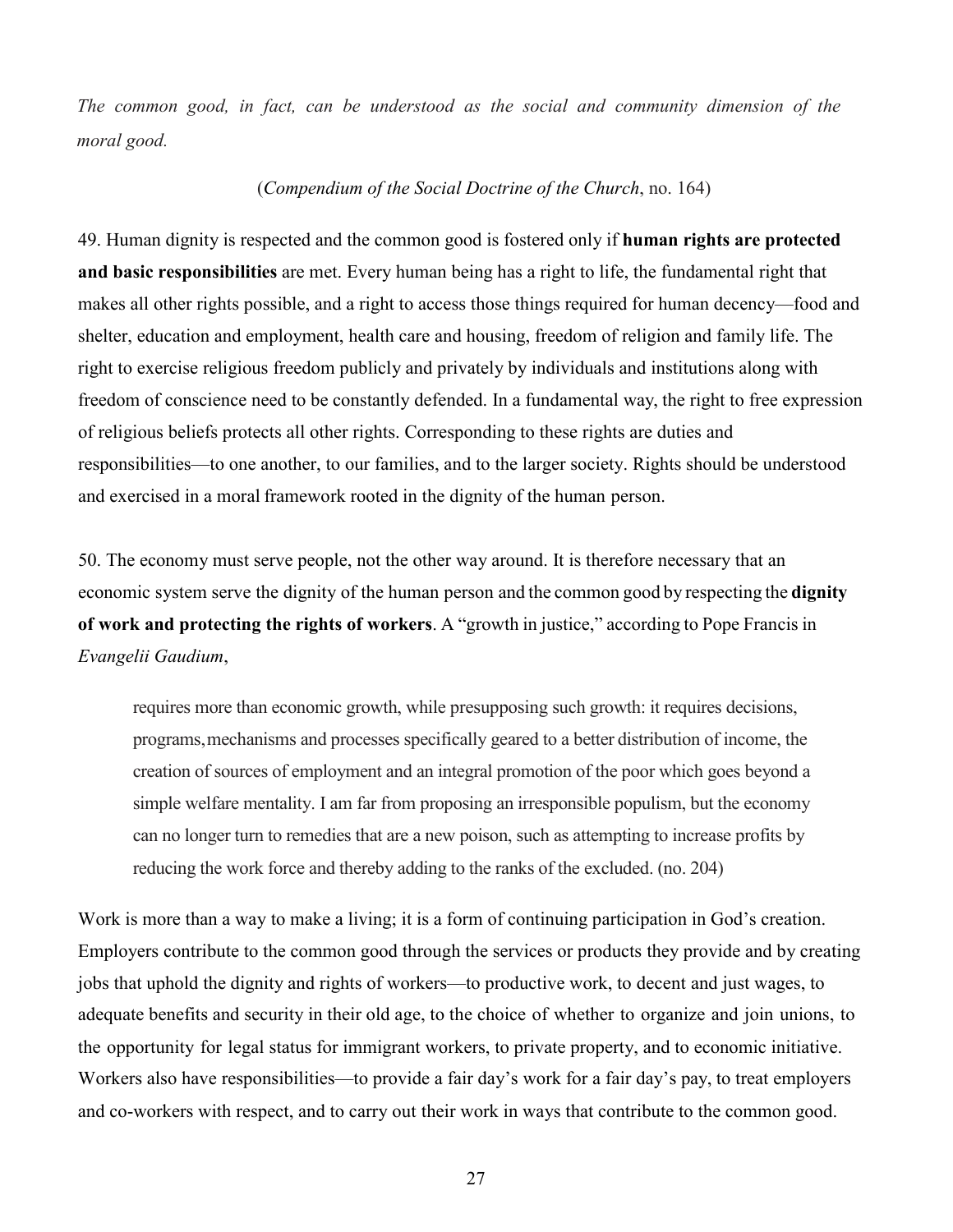Workers, employers, and unions should not only advance their own interests but also work together to advance economic justice and the well-being of all. Pope Francis has summarized well the Church's teaching on work in *Laudato Si'*. "Work," he writes,

should be the setting for . . . rich personal growth, where many aspects of life enter into play: creativity, planning for the future, developing our talents, living out our values, relating to others, giving glory to God. . . . Work is a necessity, part of the meaning of life on this earth, a path to growth, human development and personal fulfillment. Helping the poor financially must always be a provisional solution in the face of pressing needs. The broader objective should always be to allow them a dignified life through work. (*Laudato Si'*, no. 127-128)

51. We have a duty to **care for God's creation**, or as Pope Francis refers to it in *Laudato Si'*, "our common home." We show our respect for the Creator by ourstewardship of God's creation because "every creature is. . . the object ofthe Father'stenderness, who givesit its place in the world" (*Laudato Si'*, no. 77). **Care for creation** is a duty of our faith and a sign of our concern for all people, especially the poor, who "both everyday experience and scientific research show" suffer "the gravest effects of all attacks on the environment" (no. 48). Pope Francis underscoresthat environmental degradation can often force the poor "to leave their homes, with great uncertainty for their future and that of their children" (no. 25). The threats to the environment are many. Pope Francis, consistent with both St. John Paul II and Pope Benedict XVI (World Day of Peace Message in 1990 and 2010), has recently lifted up pollution, climate change, lack of access to clean water, and the loss of biodiversity as particular challenges. He speaks of an "ecological debt" (no. 51) owed by wealthier nations to developing nations and he laments the weakness of many responses to the ecological challenges rooted in "complacency and a cheerful recklessness" (no. 59). In the face of this, we should aim for "a new lifestyle" (no. 203-208), one that strives to live simply to meet the needs of the present without compromising the ability of future generations to meet their own needs, and one that brings "healthy pressure to bear on those who wield political, economic and social power." (no. 206). We have a moral obligation to protect the planet on which we live—to respect God's creation and to ensure a safe and hospitable environment for human beings, especially children at their most vulnerable stages of development. As stewards called by God to share the responsibility for the future of the earth, we should work for a world in which people respect and protect all of creation and seek to live simply in harmony with it for the sake of future generations. Fully embracing this task amounts to what Pope Francis calls an "ecological conversion" (no. 219), by which "the effects of [our] encounter with Jesus Christ become evident in [our] relationship with the world around [us]" (no. 217). Such a conversion "can inspire us to greater creativity and enthusiasm in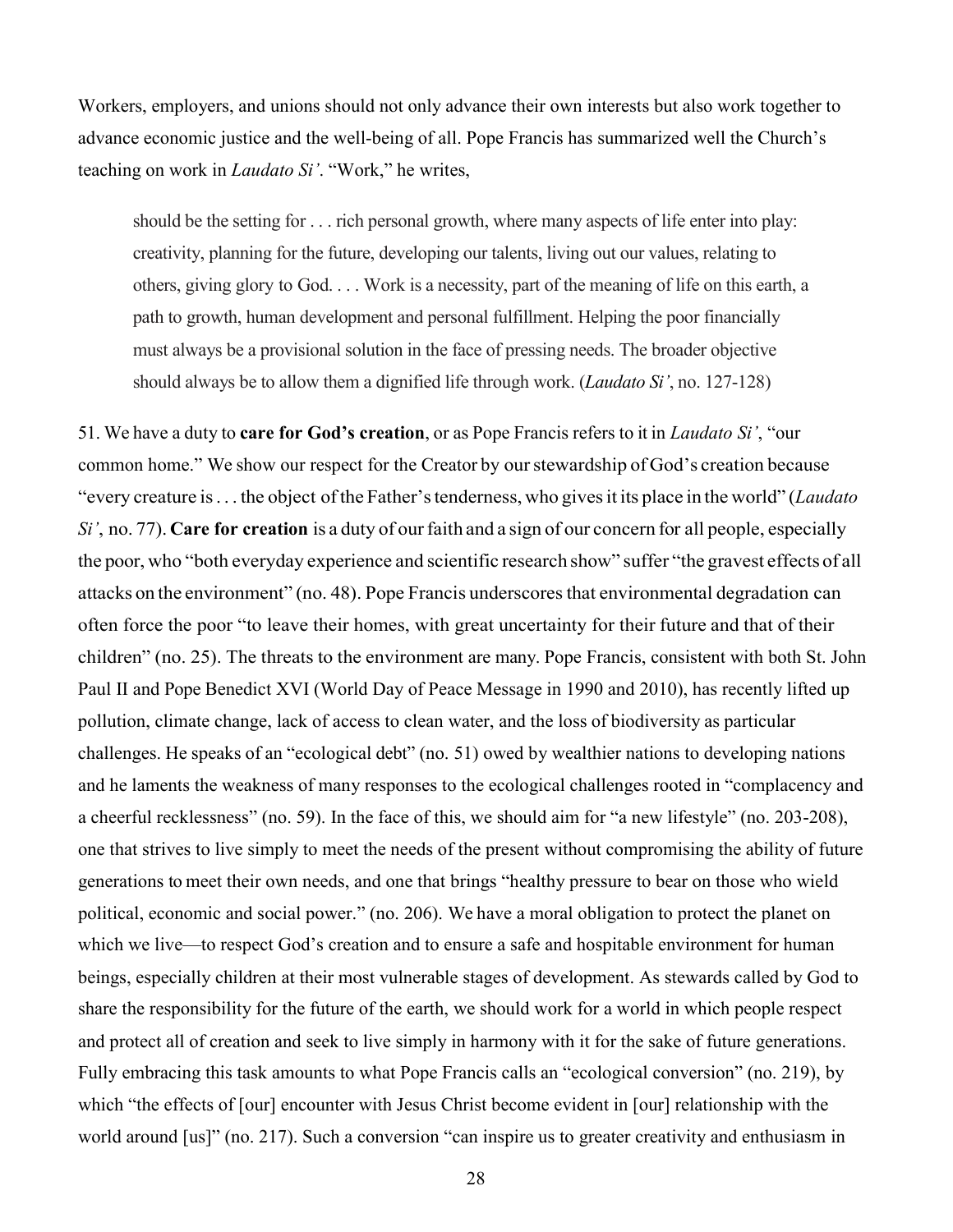resolving the world's problems and in offering ourselves to God 'as a living sacrifice, holy and acceptable' (Rom 12:1)" (no. 220).

#### <span id="page-28-0"></span>*Solidarity*

*Solidarity highlights in a particular way the intrinsic social nature of the human person, the equality of all in dignity and rights and the common path of individuals and peoples towards an ever more committed unity Solidarity must be seen above all in its value as a moral virtue that determines the order of institutions. On the basis of this principle the "structures of sin" (*Sollicitudo Rei Socialis*, nos. 36, 37) that dominate relationships between individuals and peoples must be overcome.*

#### (*Compendium of the Social Doctrine of the Church*, nos. 192-193)

52. We are one human family, whatever our national, racial, ethnic, economic, and ideological differences. We are our brothers' and sisters' keepers, wherever they may be. Loving our neighbor has global dimensions and requires us to eradicate racism and address the extreme poverty and disease plaguing so much of the world. **Solidarity** also includes the scriptural call to welcome the stranger among us—including immigrants seeking work—by ensuring that they have opportunities for a safe home, education for their children, and a decent life for their families and by ending the practice of separating families through deportation. In light of the Gospel's invitation to be peacemakers, our commitment to solidarity with our neighbors—at home and abroad—also demands that we promote peace and pursue justice in a world marred by terrible violence and conflict. Decisions on the use of force should be guided by traditional moral criteria and undertaken only as a last resort. As Bl. Paul VI taught, "If you want peace, work for justice" (*World Day of Peace Message*, January 1, 1972).

53. In reference to solidarity, a special emphasis must be given to the Church's **preferential option for the poor**. While the common good embraces all, those who are weak, vulnerable, and most in need deserve preferential concern. A basic moral test for any society is how it treats those who are most vulnerable. In a society marred by deepening disparities between rich and poor, Sacred Scripture gives us the story of the Last Judgment (see Mt 25:31-46) and reminds us that we will be judged by our response to the "least among us." The *Catechism of the Catholic Church* explains:

Those who are oppressed by poverty are the object of *a preferential love* on the part of the Church which, since her origin and in spite of the failings of many of her members, has not ceased to work for their relief, defense, and liberation through numerous works of charity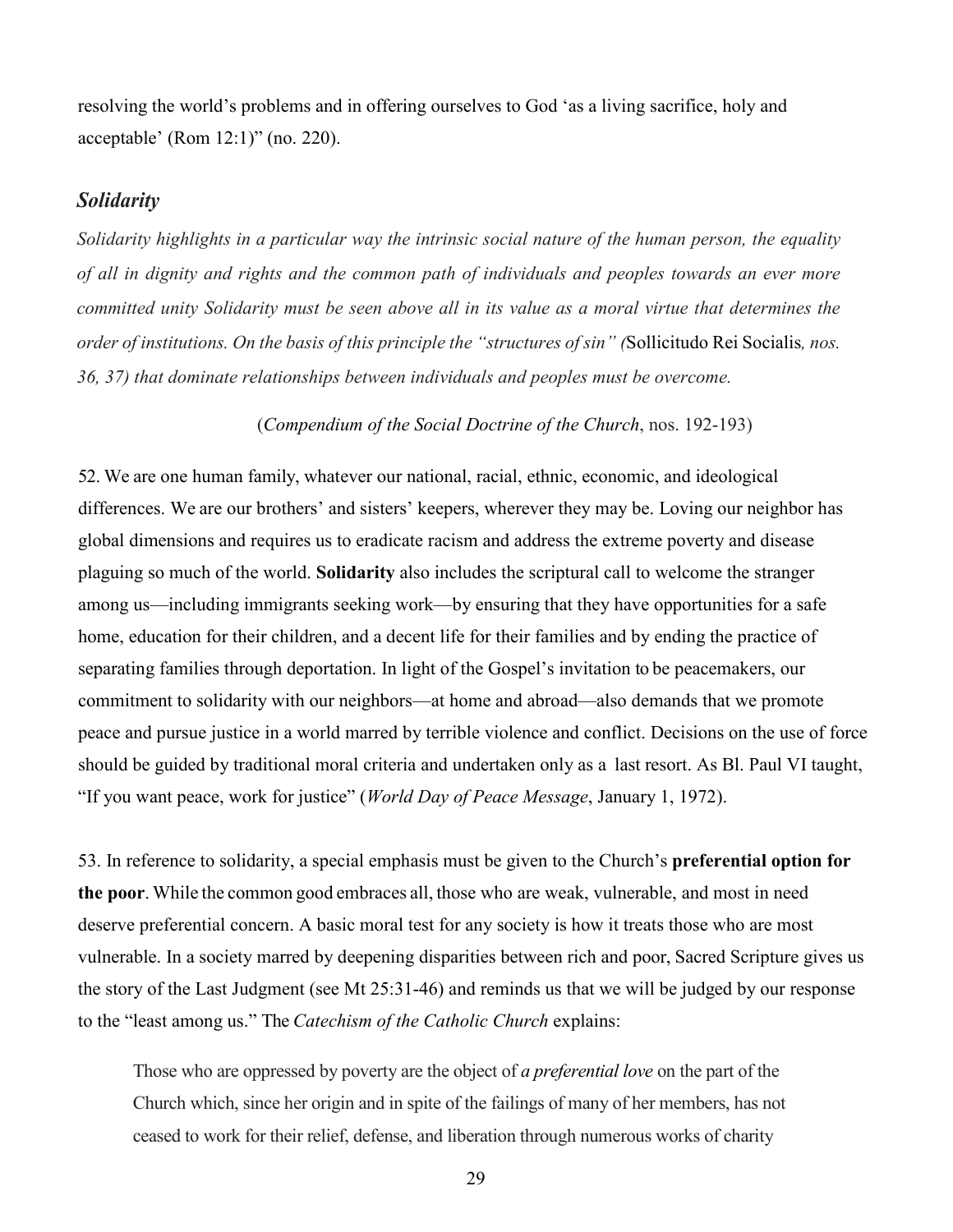which remain indispensable always and everywhere. (no. 2448)

54. Pope Benedict XVI has taught that "love for widows and orphans, prisoners, and the sick and needy of every kind, is as essential to [the Church] as the ministry of the sacraments and preaching of the Gospel" (*Deus Caritas Est*, no. 22). This preferential option for the poor and vulnerable includes all who are marginalized in our nation and beyond—unborn children, persons with disabilities, the elderly and terminally ill, victims of injustice and oppression, and immigrants.

55. These four principles and related themes from Catholic social teaching provide a moral framework that does not easily fit ideologies of "right" or "left," "liberal" or "conservative," or the platform of any political party. They are not partisan or sectarian, but reflect fundamental ethical principles that are common to all people.

56. As leaders of the Church in the United States, we bishops have the duty to apply these moral principles to key public policy decisions facing our nation, outlining directions on issues that have important moral and ethical dimensions. More detailed information on policy directions adopted by our bishops' conference can be found in Part II of this document. We hope Catholics and others will seriously consider these policy applications as they make their own decisions in public life.

#### <span id="page-29-0"></span>*Conclusion*

57. Building a world of respect for human life and dignity, where justice and peace prevail, requires more than just political commitment. Individuals, families, businesses, community organizations, and governments all have a role to play. Participation in political life in light of fundamental moral principles is an essential duty for every Catholic and all people of good will.

58. The Church is involved in the political process but is not partisan. The Church cannot champion any candidate or party. Our cause is the defense of human life and dignity and the protection of the weak and vulnerable.

59. The Church is engaged in the political process but should not be used. We welcome dialogue with political leaders and candidates; we seek to engage and persuade public officials. Events and photo ops cannot substitute for serious dialogue.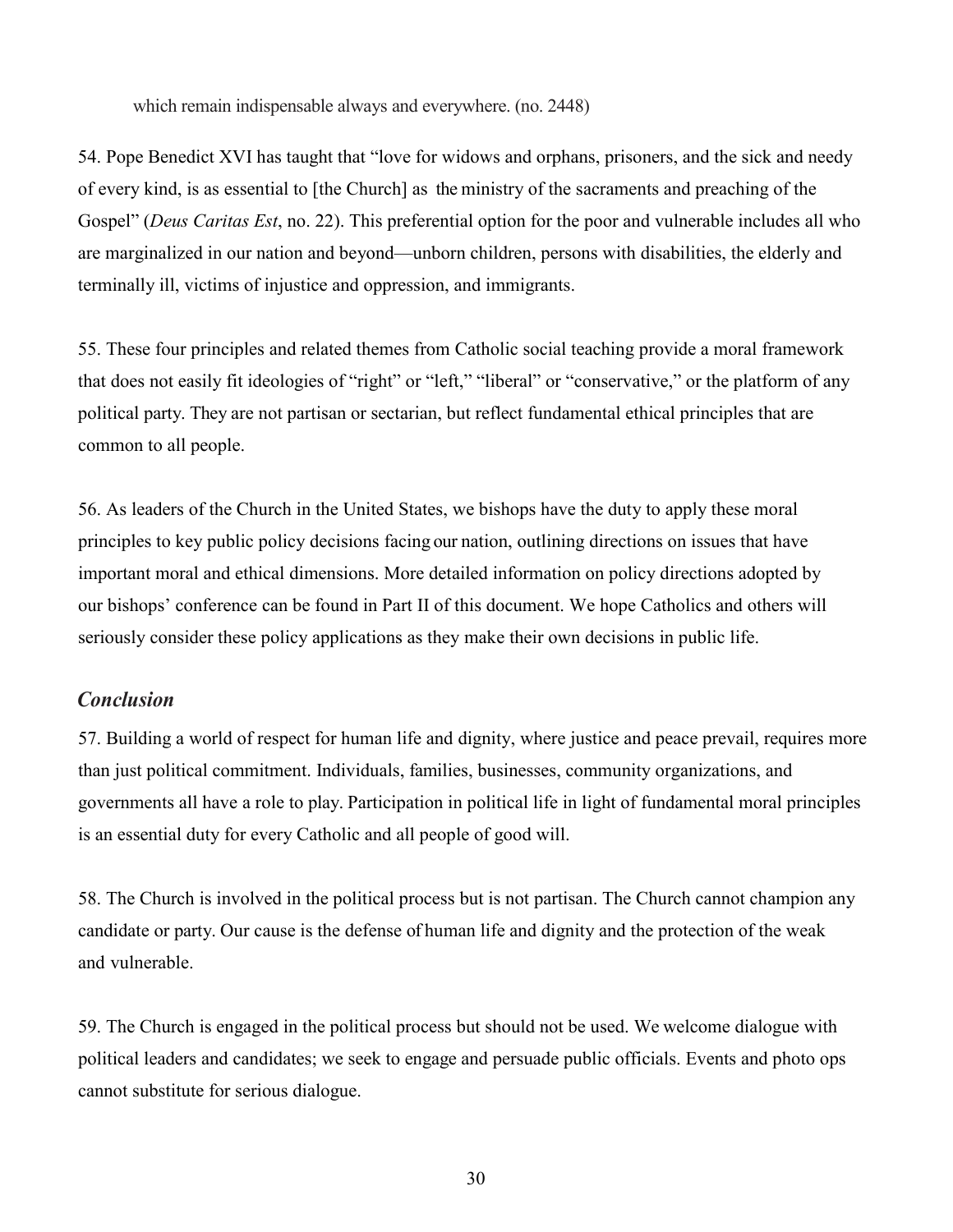60. The Church is principled but not ideological. As St. John Paul II wrote in his encyclical, *Sollicitudo Rei Socialis*,

The Church's social doctrine is not . . . an ideology, but rather the accurate formulation of the results of a careful reflection on the complex realities of human existence, in society and in the international order, in the light of faith and of the Church's tradition. Its main aim is to interpret these realities, determining their conformity with or divergence from the lines of the Gospel teaching on man and his vocation, a vocation which is at once earthly and transcendent; its aim is thus to guide Christian behavior. It therefore belongs to the field, not of ideology, but of theology and particularly ofmoral theology.(*Sollicitudo Rei Socialis*, no. 41)

We cannot compromise basic principles or moral teaching. We are committed to clarity about our moral teaching and to civility. In public life, it is important to practice the virtues of charity and justice that are at the core of our Tradition. We should work with others in a variety of ways to advance our moral principles.

61. In light of these principles and the blessings we share as part of a free and democratic nation, we bishops vigorously repeat our call for a renewed kind of politics:

- Focused more on moral principles than on the latest polls
- Focused more on the needs of the weak than on benefits for the strong
- Focused more on the pursuit of the common good than on the demands of narrow interests

62. This kind of political participation reflects the social teaching of our Church and the best traditions of our nation.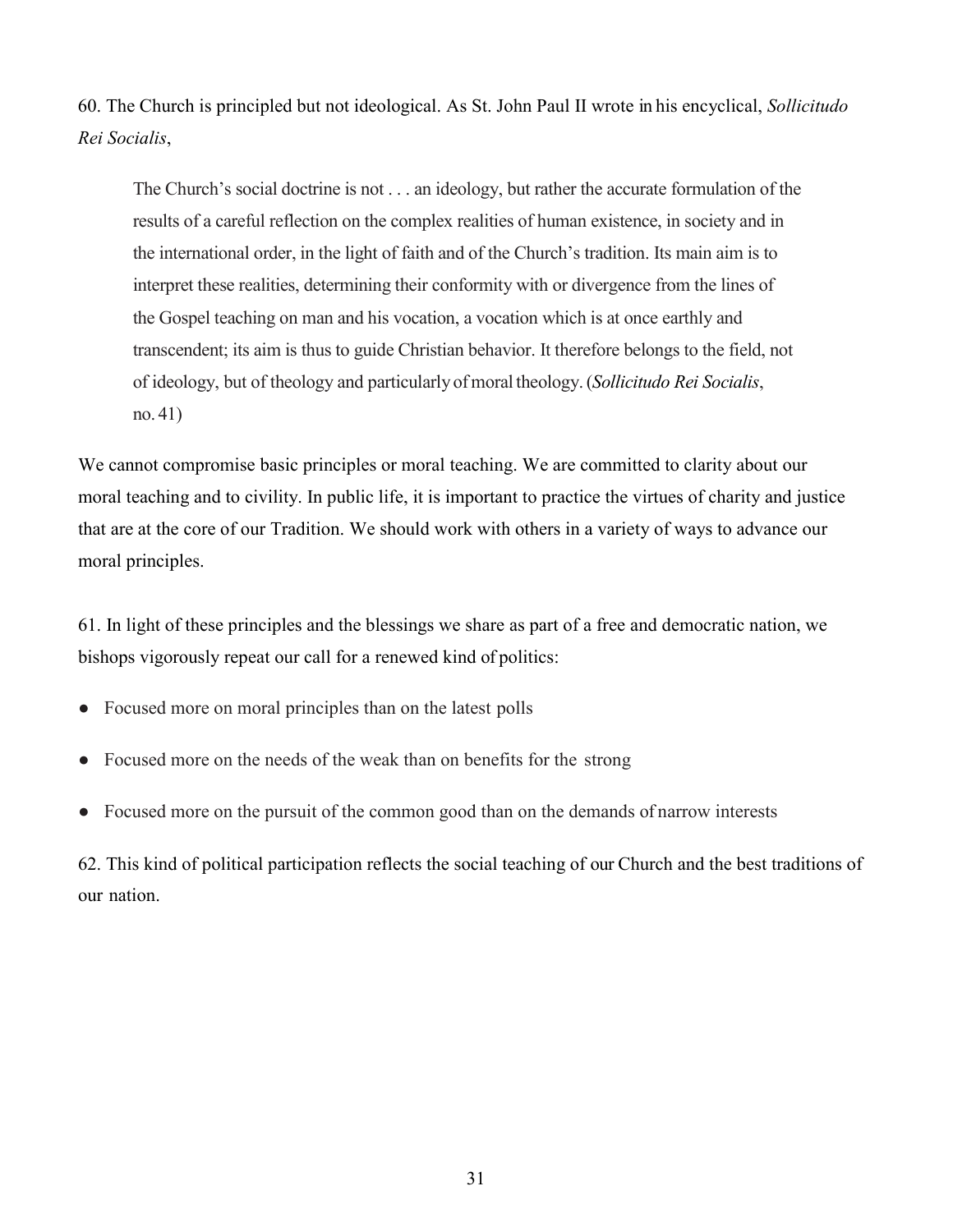# PART II

## <span id="page-31-1"></span><span id="page-31-0"></span>Applying Catholic Teaching to Major Issues: A Summary of Policy Positions of the United States Conference of Catholic Bishops

63. Politics is a noble mission to promote the common good. As such, it is about ethics and principles as well as issues, candidates, and officeholders. To engage in "politics," then, is more than getting involved in current polemics and debates; it is about acting with others and through institutions for the benefit of all. The fact that much of our political rhetoric has become very negative and that political polarization seems to have grown should not dissuade us from the high calling to work for a world that allows everyone to thrive, a world in which all persons, all families, have what they need to fulfill their Godgiven destiny. In our democracy, one aspect of this task for all of us requires that we weigh issues and related policies. In this brief summary, we bishops call attention to issues with significant moral dimensions that should be carefully considered in each campaign and as policy decisions are made in the years to come. As the descriptions below indicate, some issues involve principles that can never be abandoned, such as the fundamental right to life and marriage as the union of one man and one woman. Others reflect our judgment about the best way to apply Catholic principles to policy issues. No summary could fully reflect the depth and details of the positions taken through the work of the United States Conference of Catholic Bishops (USCCB). While people of good will may sometimes choose different ways to apply and act on some of our principles, Catholics cannot ignore their inescapable moral challenges or simply dismiss the Church's guidance or policy directions that flow from these principles. For a more complete review of these policy directions and their moral foundations, see the statements listed at the end of this document.

#### <span id="page-31-2"></span>*Human Life*

64. Our 1998 statement, *Living the Gospel of Life*, declares, "**Abortion and euthanasia** have become preeminent threats to human life and dignity because they directly attack life itself, the most fundamental good and the condition for all others" (no. 5). **Abortion**, the deliberate killing of a human being before birth, is never morally acceptable and must always be opposed. **Cloning** and **destruction of human**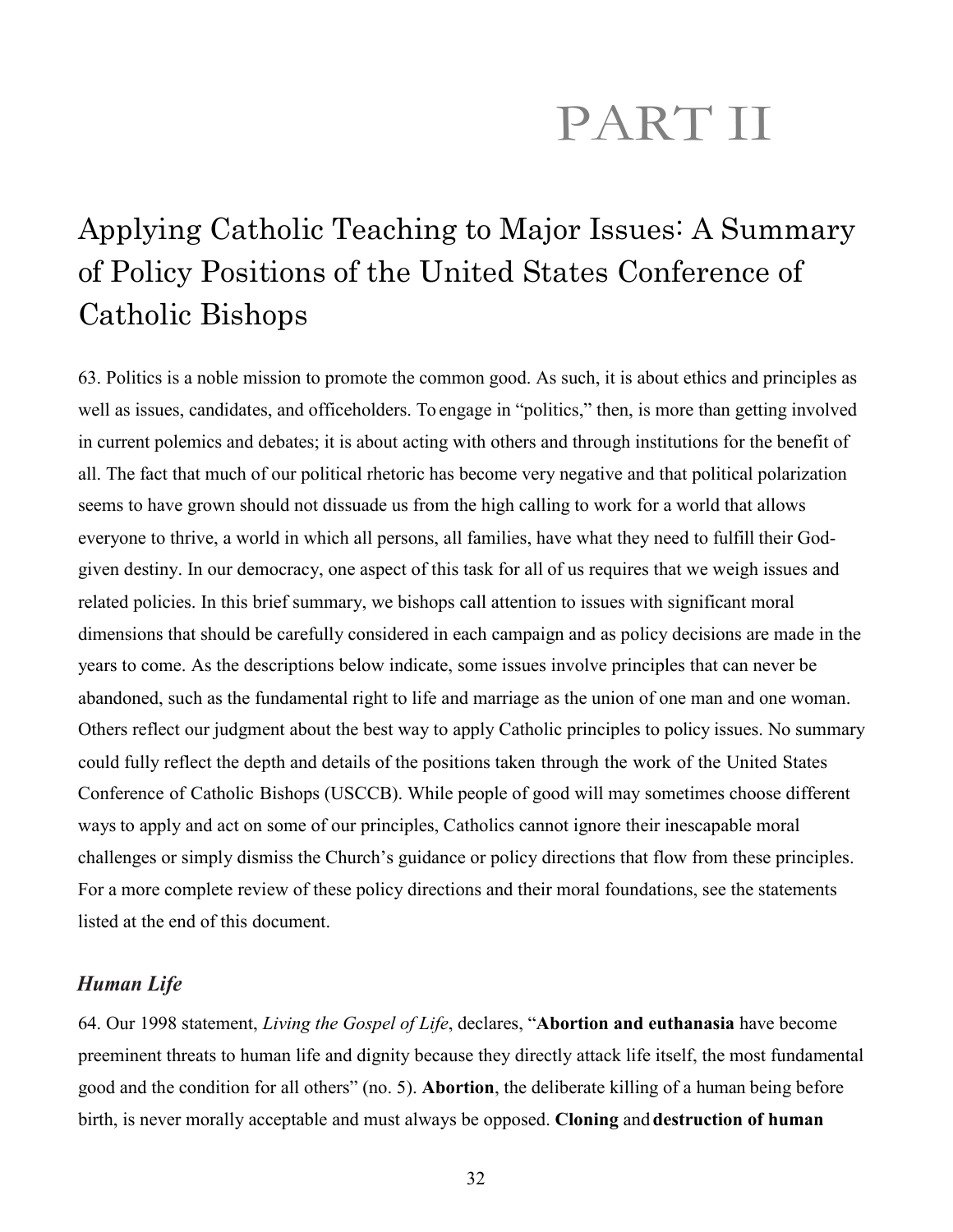**embryos** forresearch or even for potential cures are always wrong. The purposeful taking of human life by **assisted suicide and euthanasia** is not an act of mercy, but an unjustifiable assault on humanlife. **Genocide, torture,** and the**direct and intentional targeting of noncombatants in war or terrorist attacks** are always wrong.

65. Lawsthat legitimize any of these practices are profoundly unjust and immoral. Our Conference supports laws and policies to protect human life to the maximum degree possible, including constitutional protection for the unborn and legislative efforts to end abortion, assisted suicide, and euthanasia. We also promote a culture of life by supporting laws and programs that encourage childbirth and adoption over abortion and by addressing poverty, providing health care, and offering other assistance to pregnant women, children, and families.

66. The USCCB calls for greater assistance for those who are sick and dying, through health care for all and effective and compassionate palliative care and hospice care. The end of life is a holy moment, a moment that marks a preparation for life with God, and it is to be treated with reverence and accompaniment. The end of life is as sacred as the beginning of life and requires treatment that honorsthe true dignity of the human person as created in the image of the living God. We recognize that addressing this complex issue effectively will require collaborative efforts betweenthe public and private sectors andacrossparty lines. Policies and decisions regarding **biotechnology** and human experimentation should respect the inherent dignity of human life from its very beginning, regardless of the circumstances of its origin. Respect for human life and dignity is also the foundation for essential efforts to address and overcome the hunger, disease, poverty, and violence that take the lives of so many innocent people.

67. Society has a duty to defend life against violence and to reach out to victims of crime. The Catholic Church has accepted the death penalty in the past for particularly egregious crimes when there was a serious continuing threat to society and no alternative was available. But our nation's continued reliance on the **death penalty** cannot be justified. Because we have other ways to protect society that are more respectful of human life, the USCCB supports efforts to end the use of the death penalty and in the meantime to restrain its use through broader use of DNA evidence, access to effective counsel, and efforts to address unfairness and injustice related to application of the death penalty.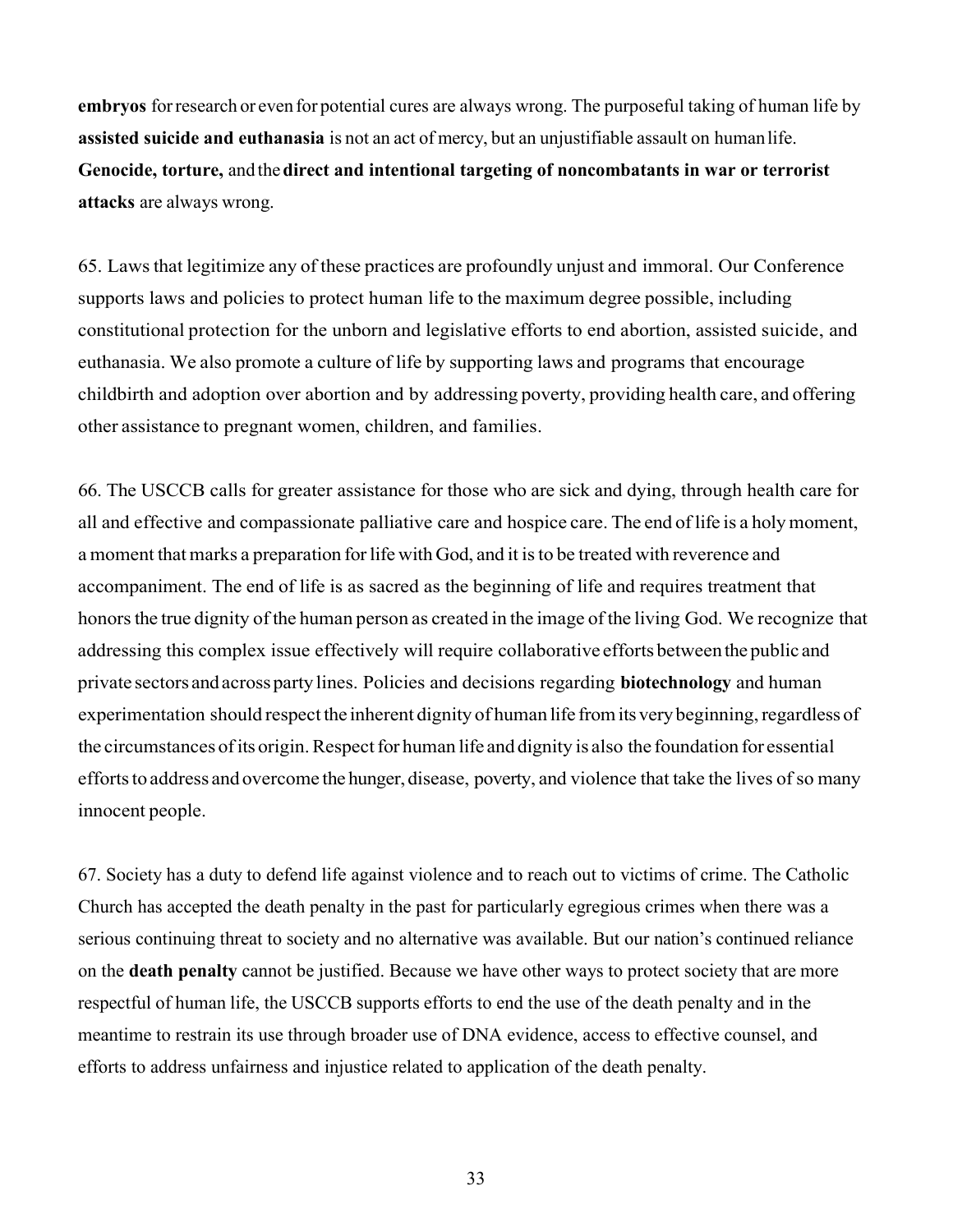#### <span id="page-33-0"></span>*Promoting Peace*

68. Catholicsmust also work **to avoid war and to promote peace**. Thisis of particular importance, as there is a danger in the present time of becoming indifferent to war because of the number of armed conflicts. War is never a reflection of what ought to be but a sign that something more true to human dignity has failed. The Catholic tradition recognizes the legitimacy of just war teaching when defending the innocent in the face of grave evil, but we must never lose sight of the cost of war and its harm to human life. Nations should protect the dignity of the human person and the right to life by finding more effective ways to prevent conflicts, to resolve them by peaceful means, and to promote reconstruction and reconciliation in the wake of conflicts. Nations have a right and obligation to defend human life and the common good against terrorism, aggression, and similar threats, such as the targeting of persons for persecution because of their religion, including Christians. In the words of Pope Francis, people are being killed "for the sole reason of being Christians" (Homily, Feb. 17, 2015), and there are "more martyrs in the Church today than there were in the first centuries" (Homily, June 30, 2014). "The blood of our Christian brothers and sisters is a testimony which cries out to be heard by everyone who can still distinguish between good and evil. All the more this cry must be heard by those who have the destiny of peoples in their hands" (Message of Pope Francis to Patriarch Abuna Matthias of the Ethiopian Tewahedo Orthodox Church, April 20, 2015). Indeed, the duty of nations to defend human life and the common good demands effective responses to terror, moral assessment of and restraint in the means used, respect for ethical limits on the use of force, a focus on the roots of terror, and fair distribution of the burdens of responding to terror. The use of **torture** must be rejected as fundamentally incompatible with the dignity of the human person and ultimately counterproductive in the effort to combat terrorism. The Church has raised fundamental moral concerns about **preventive use of military force**. <sup>7</sup> OurChurch honors the commitment and sacrifice of those who serve in our nation's armed forces and also recognizes the moral right to conscientious objection to war in general, a particular war, or a military procedure.

69. Even when military force can be justified as a last resort, it should not be indiscriminate or disproportionate. Direct and intentional attacks on noncombatants in war and terrorist acts are never morally acceptable. The use of weapons of mass destruction or other means of warfare that do not distinguish between civilians and soldiers is fundamentally immoral. The United Stateshasa responsibilitytoworktoreversethespreadof**nuclear, chemical, and biological weapons**,andtoreduce its own reliance on weapons of mass destruction by pursuing progressive nuclear disarmament. It also must end its use of anti-personnel landmines and reduce its predominant role in the global armstrade.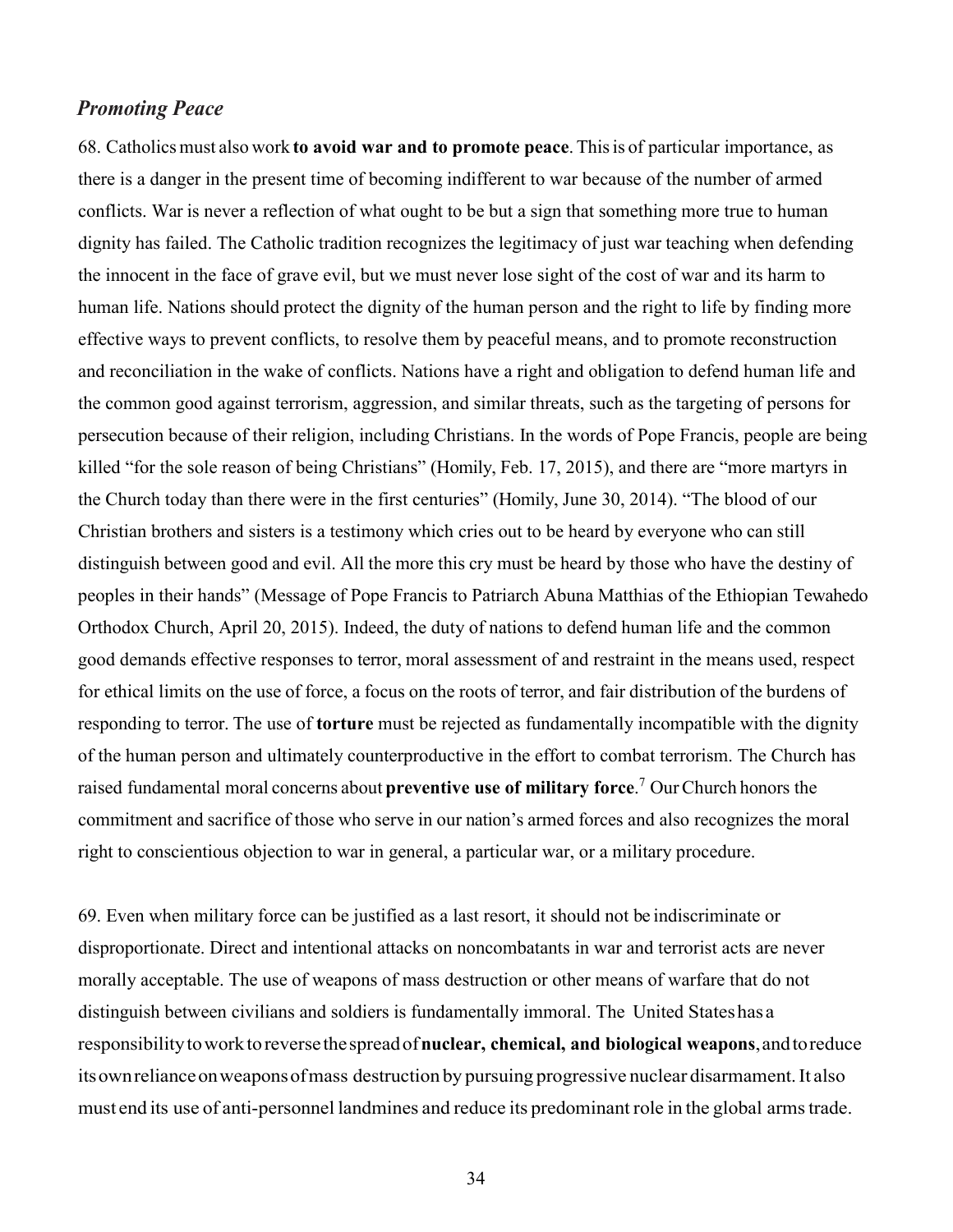The use of military force confronts us with urgent moral choices. We support the proportionate and discriminate use of military force to protect civilians in a way that recognizes the continuing threat of fanatical extremism and global terror, minimizes the loss of life, and addresses the humanitarian and refugee crisesin war-torn regions, and the need to protect human rights, especially religious freedom.

Though we recognize the justifiable use of military force, we encourage the reallocation of resources from armed conflict to the urgent needs of the poor and the root causes of violence. Further, we support policies and actions that protect refugees of war and violence, at home and abroad, and all people suffering religious persecution throughout the world, many of whom are our fellow Christians.

#### <span id="page-34-0"></span>*Marriage and Family Life*

70. The family founded upon marriage is the basic cell of human society. The role, responsibilities, and needs of families should be central national priorities. **Marriage** must be defined, recognized, and protected as a lifelong exclusive commitment between a man and a woman, and as the source of the next generation and the protective haven for children.<sup>8</sup> The institution of marriage is undermined by the ideology of "gender" that dismisses sexual difference and the complementarity of the sexes and falsely presents "gender" as nothing more than a social construct or psychological reality, which a person may choose at variance with his or her biological reality (see *Compendium of the Social Doctrine of the Church*, no. 224). As Pope Francis has taught, "the removal of [sexual] difference creates a problem, not a solution" (General Audience, April 15, 2015). "Thus the Church reaffirms . . . her no to 'gender' philosophies, because the reciprocity between male and female is an expression of the beauty of nature willed by the Creator" (Pope Benedict XVI Address to the Pontifical Council *Cor Unum*, Jan. 19, 2013). This affirmation in no way compromises the Church's opposition to unjust discrimination against those who experience "deep-seated homosexual tendencies," who "must be accepted with respect, compassion, and sensitivity" (*Catechism of the Catholic Church*, no. 2358).

Policies on taxes, work, divorce, immigration, and welfare should uphold the God-given meaning and value of marriage and family, help families stay together, and reward responsibility and sacrifice for children. **Wages** should allow workers to support their families, and public assistance should be available to help poor families to live in dignity. Such assistance should be provided in a manner that promotes eventual financial autonomy.

71. **Children**, in particular, are to be valued, protected, and nurtured. As a Church, we affirm our commitment to the protection and well-being of children in our own institutions and in all of society. Pope Francis has stressed, "Children have a right to grow up in a family with a father and a mother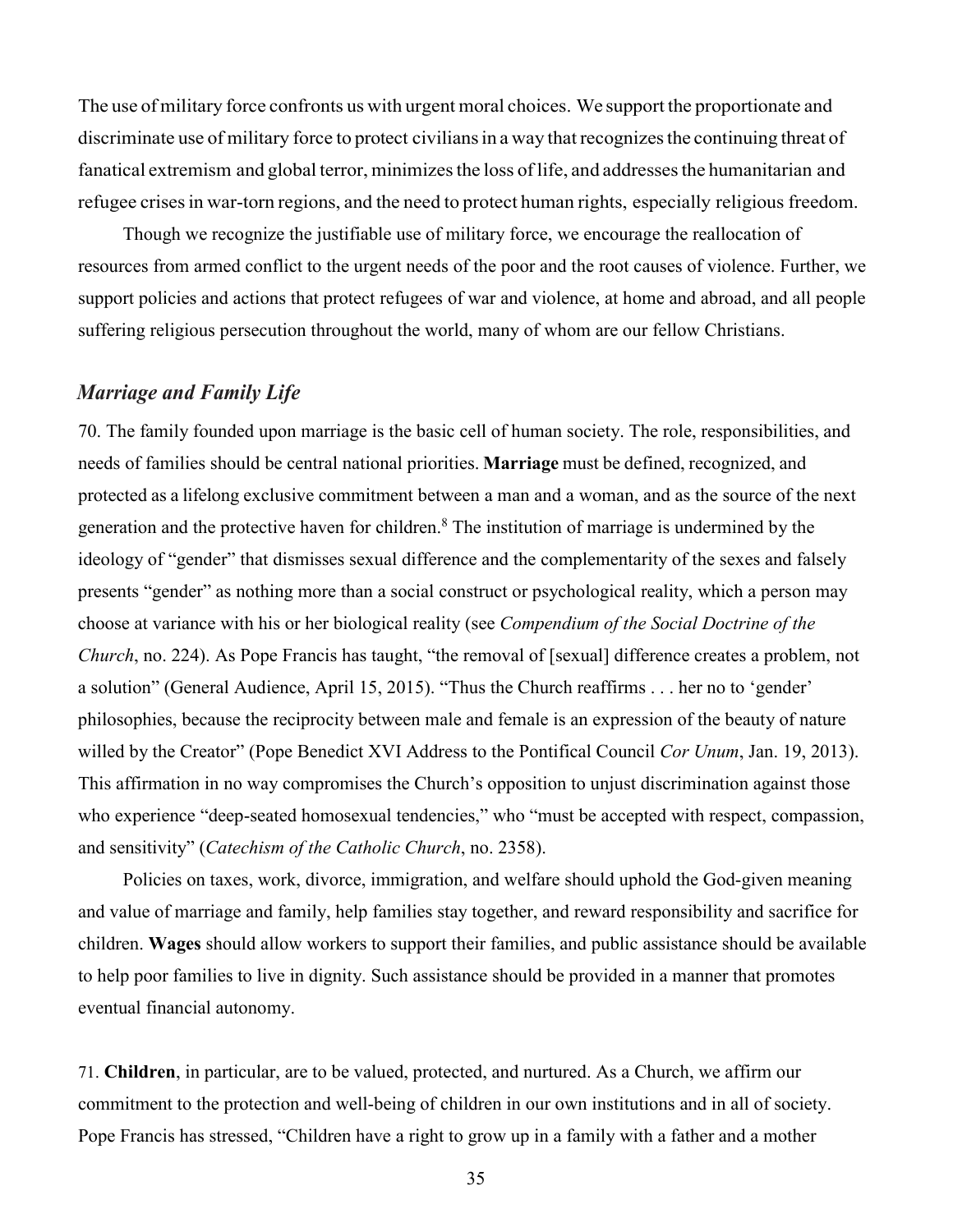capable of creating a suitable environment for the child's development and emotional maturity" (Address on the Complementarity Between Man and Woman, Nov. 17, 2014). Children who may be placed in foster care or with adoptive parents have a right to be placed in homes with a married man and woman, or if not possible, in environments that do not contradict the authentic meaning of marriage. Child welfare service providers, consistent with their religious beliefs, have a right to place children in such homes rather than in other environments. We oppose contraceptive and abortion mandates in public programs and health plans, which endanger rights of conscience and can interfere with parents' right to guide the moral formation of their children.

#### <span id="page-35-0"></span>*Religious Freedom*

72. US policy should promote **religious liberty** vigorously, both at home and abroad: our first and most cherished freedom is rooted in the very dignity of the human person, a fundamental human right that knows no geographical boundaries. In all contexts, its basic contours are the same: it is the "immun[ity] from coercion on the part of individuals or of social groups and of any human power, in such wise that no one is to be forced to act in a manner contrary to his own beliefs, whether privately or publicly, whether alone or in association with others, within due limits." (*Dignitatis Humanae*, no. 2). In the United States, religious freedom generally enjoys strong protection in our law and culture, but those protections are now in doubt. For example, the longstanding tax exemption of the Church has been explicitly called into question at the highest levels of government, precisely because of her teachings on marriage. Catholics have a particular duty to make sure that protections like these do not weaken but instead grow in strength. This is not only to secure the just freedom of the Church and the faithful here but also to offer hope and an encouraging witness to those who suffer direct and even violent religious persecution in countries where the protection is far weaker.

#### <span id="page-35-1"></span>*Preferential Option for the Poor and Economic Justice*

73. Economic decisions and institutions should be assessed according to whether they protect or undermine the dignity of the human person. Social and economic policies should foster the creation of **jobs for all who can work** with decent working conditions and **just wages**. Barriers to equal pay and employment for women and those facing unjust **discrimination must be overcome**. Catholic social teaching supportsthe **right of workers to choose whether to organize**, join a union, and bargain collectively, and to exercise these rightswithoutreprisal.It alsoaffirms **economic freedom, initiative, and the right to private property**. Workers, owners, employers, and unions have a corresponding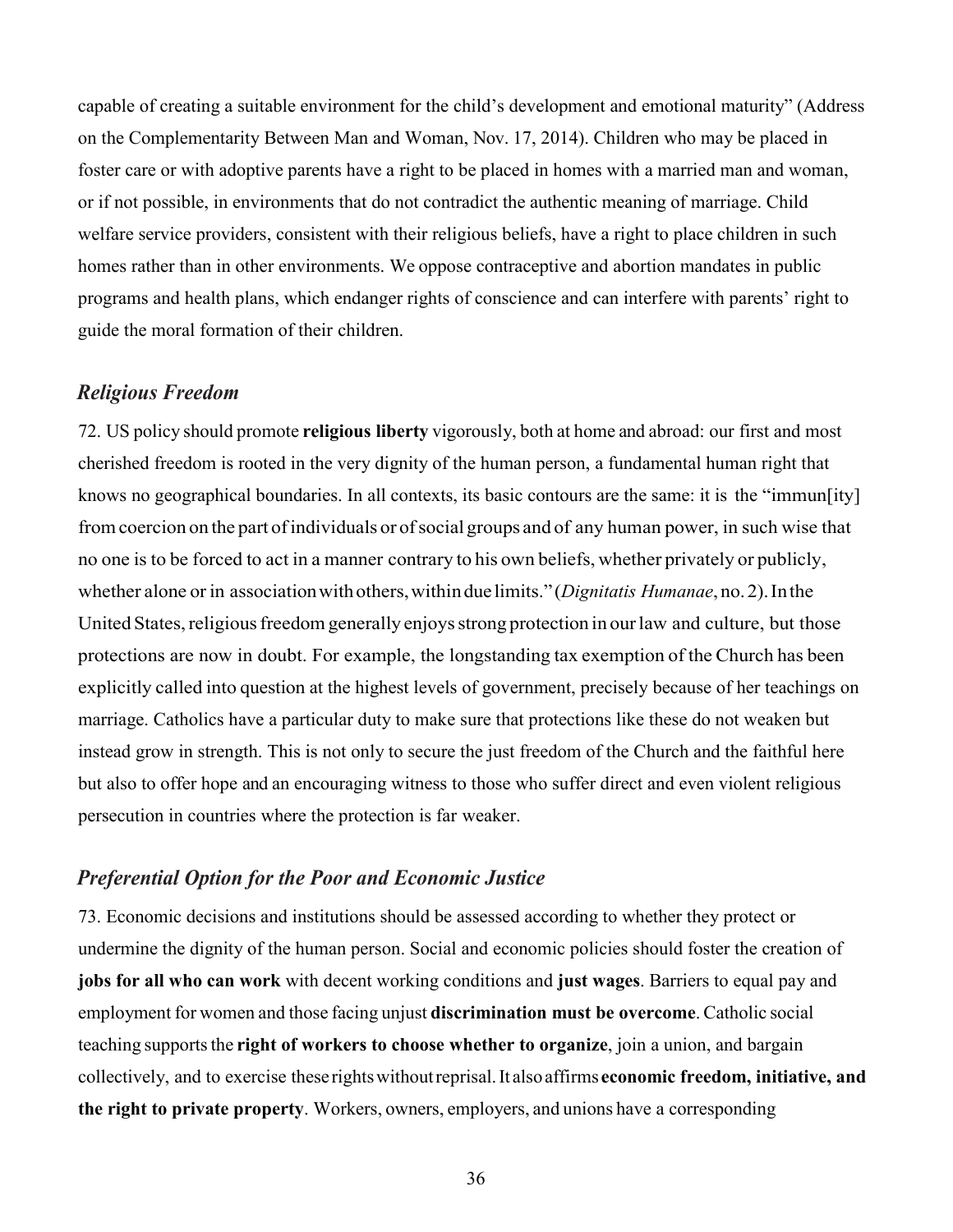responsibility to work together to create decent jobs, build a more just economy, and advance the common good. We also note with growing concern the increase in "excessive social and economic inequalities," as the *Catechism of the Catholic Church* refers to it, and the shrinking middle class.

74. We support legislation that protects consumers from the excessive and exploitative rates of interest charged by many payday lenders. "Although the quest for equitable profits is acceptable in economic and financial activity, recourse to usury is to be morally condemned" (*Compendium of the Social Doctrine of the Church*, no. 341).

75. **Welfare policy** should reduce **poverty** and dependency,strengthen family life, and help families leave poverty through work, training, and assistance with child care, health care, housing, and transportation. Given the link between family stability and economic success, welfare policy should address both the economic and cultural factors that contribute to family breakdown. It should also provide a safety net for those who cannot work. Improving the **Earned Income Tax Credit** and **child tax credits**, available as refunds to families in greatest need, will help lift low-income families out of poverty.

76. **Faith-based groups** deserve recognition and support, not as a substitute for government, but as responsive, effective partners, especially in the poorest communities and countries. The USCCB actively supports conscience clause and other religious freedom protections, opposes any effort to undermine the ability of faith-based groups to preserve their identity and integrity as partners with government, and is committed to protecting long-standing civil rights and other protections for both religious groups and the people they serve. Government bodies should not require Catholic institutions to compromise their moral or religious convictions to participate in government health or human service programs.

77. **Social Security** should provide adequate, continuing, and reliableincome in an equitable manner for low- and average-wage workers and their families when these workers retire or become disabled, and for the survivors when a wage-earner dies.

78. The lack of safe, affordable **housing** requires a renewed commitment to increase the supply of quality housing and to preserve, maintain, and improve existing housing through public/private partnerships, especially with religious groups and community organizations. The USCCB continues to oppose unjust housing discrimination and to support measures to meet the credit needs of low-income and

37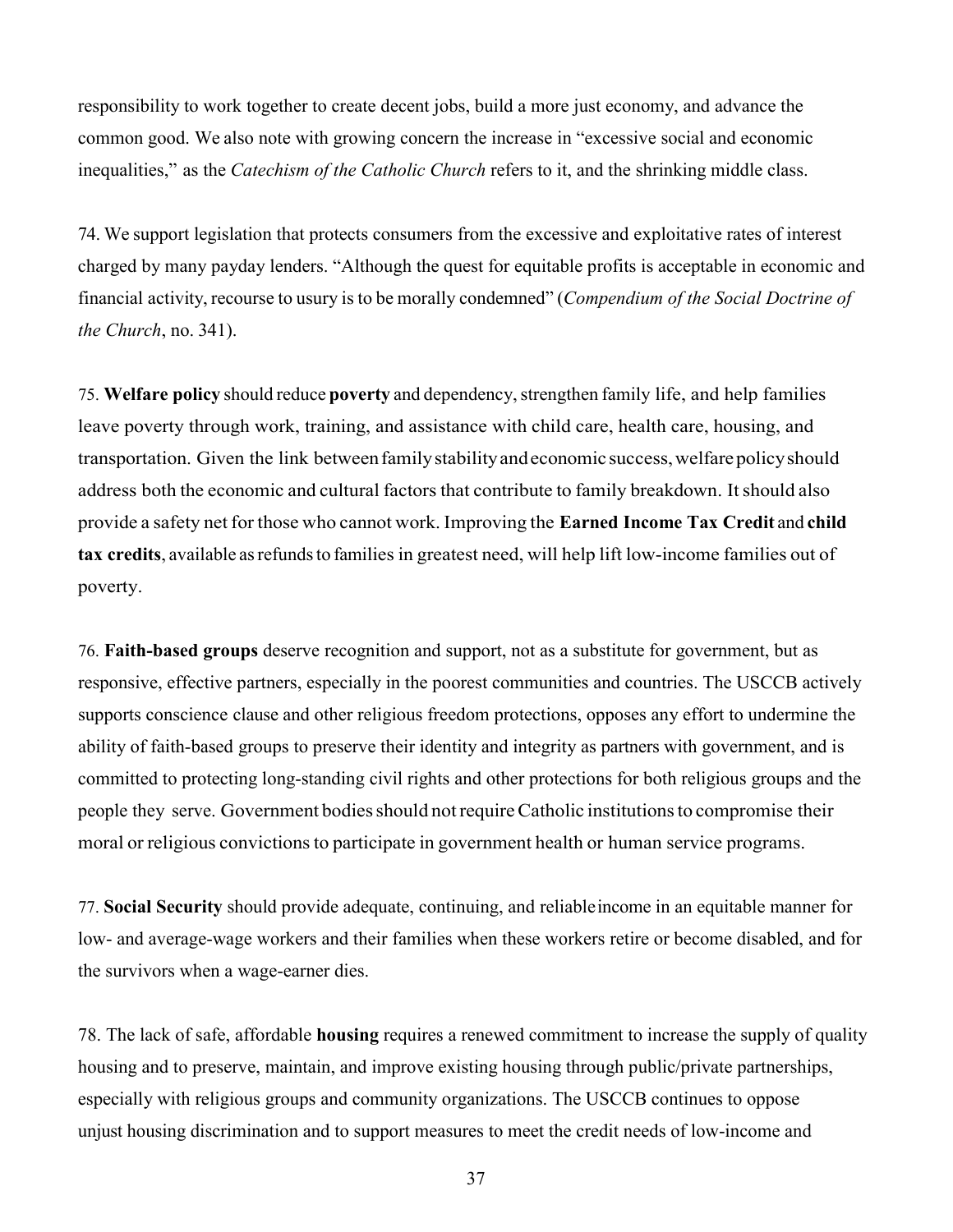minority communities.

79. A first priority for **agriculture** policy should be **food security for all**. Because no one should face **hunger** in a land of plenty, the Supplemental Nutrition Assistance Program (SNAP or Food Stamps), the Special Nutrition Program for Women, Infants, and Children (WIC), and other nutrition programs need to be strong and effective. Farmers and farm workers who grow, harvest, and process food deserve a just return for their labor, with safe and just working conditions and adequate housing. Supporting rural communities sustains a way of life that enriches our nation. Careful stewardship of the earth and its natural resources demands policies that support **sustainable agriculture** as vital elements of agricultural policy.

#### <span id="page-37-0"></span>*Health Care*

80. **Affordable and accessible health care** is an essentialsafeguard of human life and a fundamental human right. Despite an increase in the number of people insured, millions of Americans still lack health care coverage. Health care coverage remains an urgent national priority. The nation's health care system needs to be rooted in values that respect human dignity, protect human life, respect the principle of subsidiarity, and meet the needs of the poor and uninsured, especially born and unborn children, pregnant women, immigrants, and other vulnerable populations. Employers, including religious groups and familyowned businesses, should be able to provide health care without compromising their moral or religious convictions, and individuals should be able to purchase health care that accords with their faith. The USCCB supports measures to strengthen Medicare and Medicaid. Our conference also advocates effective, compassionate care that reflects Catholic moral values for those suffering from HIV/AIDS and those coping with addictions.

#### <span id="page-37-1"></span>*Migration*

81. The Gospel mandate to "welcome the stranger" requires Catholics to care for and stand with **newcomers**, authorized and unauthorized, including unaccompanied immigrant children, refugees and asylum-seekers, those unnecessarily detained, and victims of human trafficking. Comprehensive reform is urgently necessary to fix a broken immigration system and should include a broad and fair legalization program with a path to citizenship; a work program with worker protections and just wages; family reunification policies; access to legal protections, which include due process procedures; refuge for those fleeing persecution and violence; and policies to address the root causes of migration. The right and

38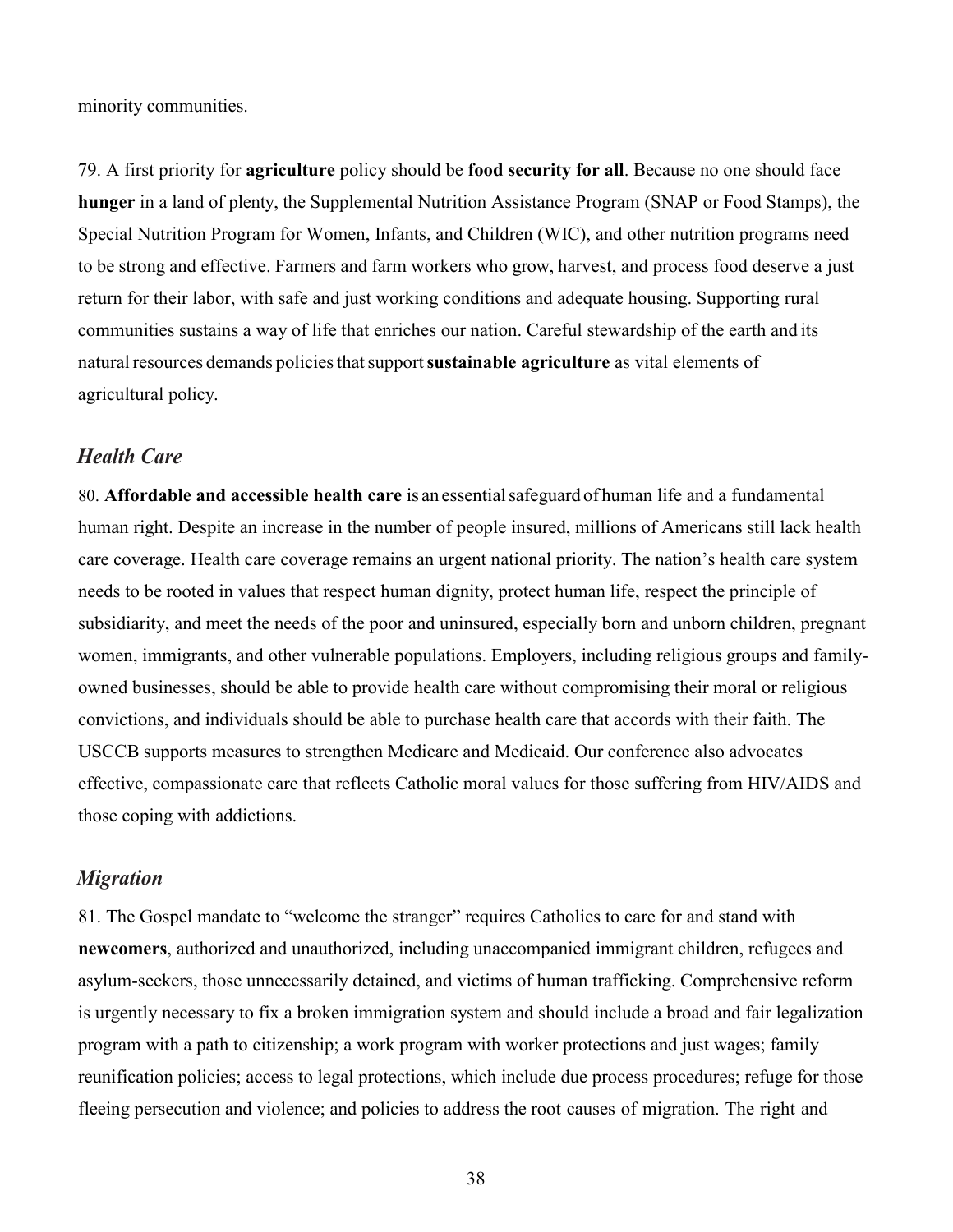responsibility of nations to control their borders and to maintain the rule of law should be recognized but pursued in a just and humane manner. The detention of immigrants should be used to protect public safety and not for purposes of deterrence or punishment; alternatives to detention, including communitybased programs, should be emphasized.

As Pope Francis has said, human trafficking is a "crime against humanity" (Address, Dec. 12, 2013, and April 10, 2014) and should be eradicated from the earth. Trafficking victims, most especially children, should receive care and protection, including special consideration for permanent legal status. Additional education and mobilization efforts are needed to address the root causes of human trafficking—poverty, conflict, and the breakdown of judicial process in source countries.

#### <span id="page-38-0"></span>*Catholic Education*

82. Parents—the first and most important educators—have a fundamental **right to choose the education**  best suited to the needs of their children, including public, private, and religious schools. Government, through such means as tax credits and publicly funded scholarships, should help provide resources for parents, especially those of modest means, to exercise this basic right without discrimination. Students in all educational settings should have opportunities for moral and character formation consistent with the beliefs and responsibilities of their parents.

83. All persons have a right to receive a quality **education**. Young people, including those who are poor and those with disabilities, need to have the opportunity to develop intellectually, morally, spiritually, and physically, allowing them to become good citizens who make socially and morally responsible decisions. This requires parental choice in education. It also requires educational institutions to have orderly, just, respectful, and non-violent environments where adequate professional and material resources are available. The USCCB strongly supports adequate funding, including scholarships, tax credits, and other means, to educate all persons no matter what their personal condition or what school they attend—public, private, or religious. All teachers and administrators deserve salaries and benefits that reflect principles of economic justice, as well as access to resources necessary for teachers to prepare for their important tasks. Services aimed at improving education— especially for those most at risk—that are available to students and teachers in public schools should also be available to students and teachers in **private and religious schools** as a matter of justice.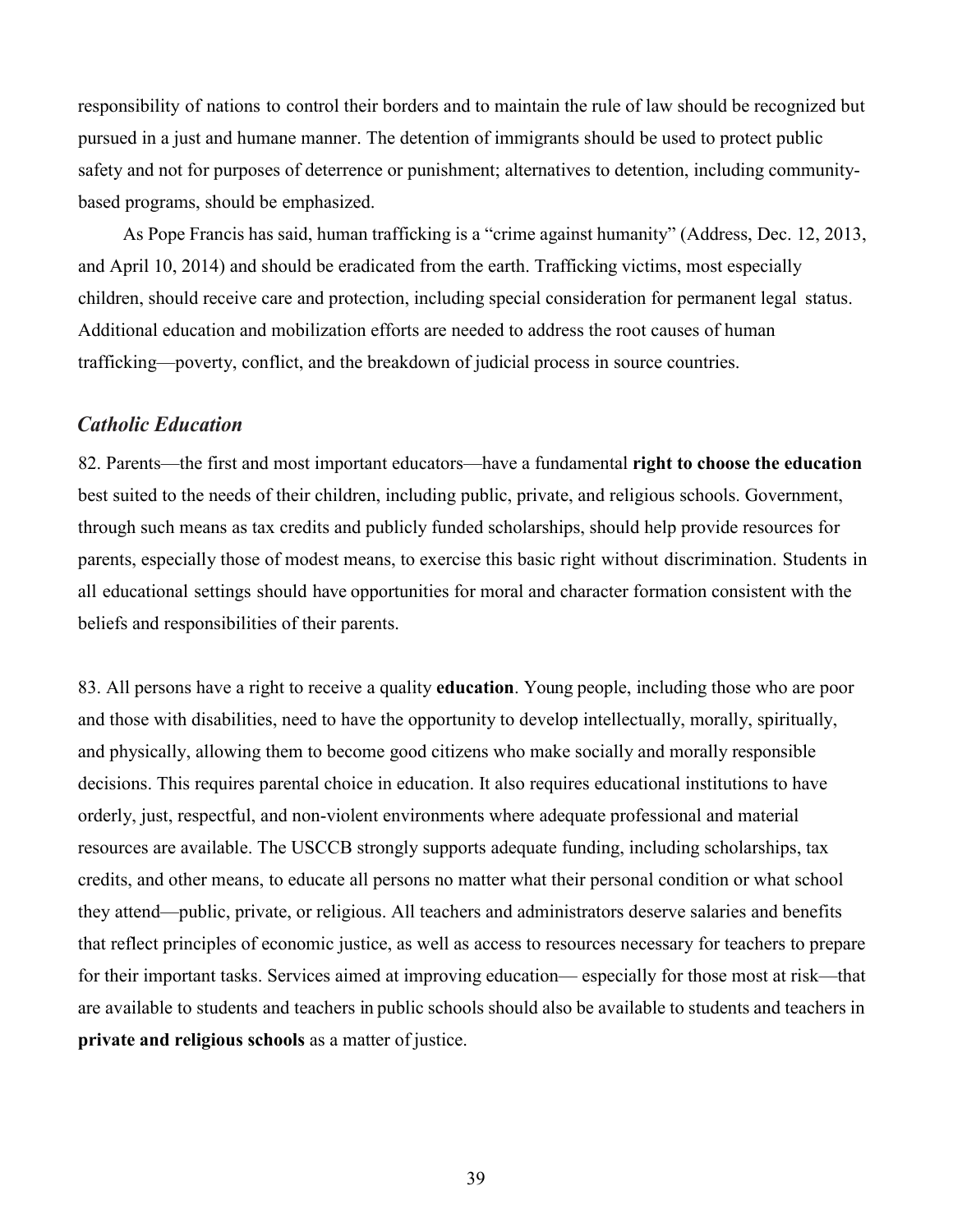#### <span id="page-39-0"></span>*Promoting Justice and Countering Violence*

84. Promoting moral responsibility and effective responses to violent crime, curbing violence in media, supporting reasonable restrictions on access to assault weapons and handguns, and opposing the use of the **death penalty** are particularly important in light of a growing "culture of violence." An ethic of responsibility, rehabilitation, and restoration should be a foundation for the reform of our broken **criminal justice system**. A humane and remedial rather than a strictly punitive approach to offenders should be developed. Such an approach includes supporting efforts that justly reduce the prison population, help people leaving prison to reintegrate into their communities, combat recidivism, promote just sentencing reform, and strengthen relationships between the police and the communities they serve.

#### <span id="page-39-1"></span>*Combatting Unjust Discrimination*

85. It is important for our society to continue to combat any unjust **discrimination**, **whether** based on race, religion, sex, ethnicity, disabling condition, or age, as these are grave injustices and affronts to human dignity. Where the effects of past discrimination persist, society has the obligation to take positive steps to overcome the legacy of injustice, including vigorous action to remove barriers to education, protect voting rights, support good policing in our communities, and ensure equal employment for women and minorities.

#### <span id="page-39-2"></span>*Care for Our Common Home*

86. **Care for Creation** is a moral issue. Protecting the land, water, and air we share is a religious duty of stewardship and reflects our responsibility to born and unborn children, who are most vulnerable to environmental assault. We must answer the question that Pope Francis posed to the world: "What kind of world do we want to leave to those who come after us, to children who are now growing up?" (*Laudato Si'*, no. 160). There are many concrete steps we can take to assure justice and solidarity between the generations. Effective initiatives are required for energy conservation and the development of alternate, renewable, and clean-energy resources. Our Conference offers a distinctive call to seriously address **global climate change**, focusing on the virtue of prudence, pursuit of the common good, and the impact on the poor, particularly on vulnerable workers and the poorest nations. The United States should lead in contributing to the sustainable development of poorer nations and promoting greater justice in sharing the burden of environmental blight, neglect, and recovery. It is important that we address the rising number of migrants who are uprooted from their homeland as a consequence of environmental degradation and climate change.They are not currently recognized asrefugees under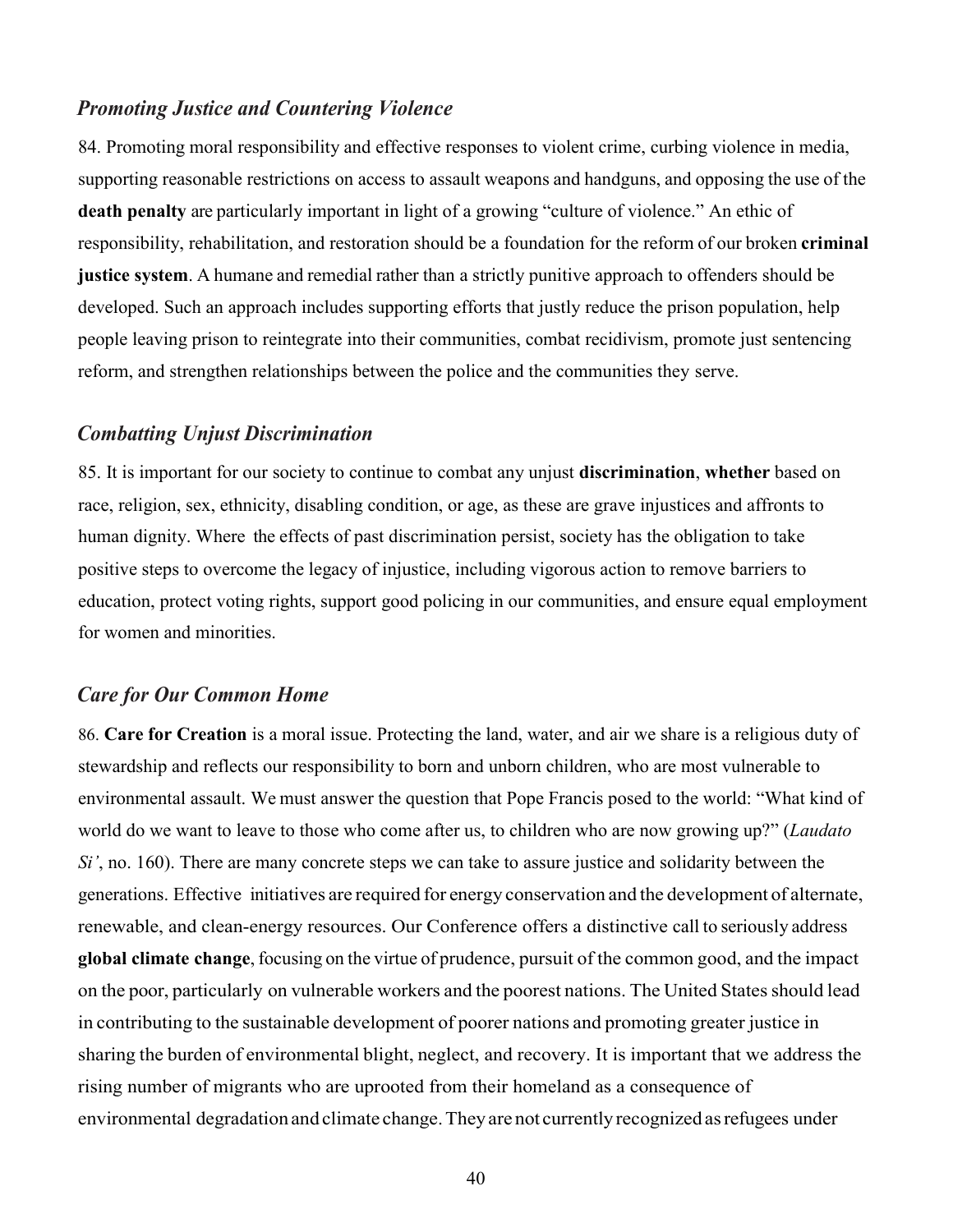any existing international convention and are thus not afforded legal protections that ought to be due to them.

Our nation's efforts to reduce poverty should not be associated with demeaning and sometimes coercive population control programs. Such an approach is condemned by Pope Francis:

Instead of resolving the problems of the poor and thinking of how the world can be different, some can only propose a reduction in the birth rate. At times, developing countries face forms of international pressure which make economic assistance contingent on certain policies of "reproductive health." Yet "while it is true that an unequal distribution of the population and of available resources creates obstacles to development and a sustainable use of the environment, it must nonetheless be recognized that demographic growth is fully compatible with an integral and shared development" (*Compendium of the Social Doctrine of the Church*, no. 483). To blame population growth, instead of an extreme and selective consumerism on the part of some, is one way of refusing to face the issues. It is an attempt to legitimize the present model of distribution, where a minority believes that it has the right to consume in a way which can never be universalized, since the planet could not even contain the waste products of such consumption. Besides, we know that approximately a third of all food produced is discarded, and "whenever food is thrown out it is as if were stolen from the table of the poor" (Catechesis, June 5, 2013). (*Laudato Si'*, no. 50)

Our efforts should, instead, focus on working with the poor to help them build a future of hope and opportunity for themselves and their children.

#### <span id="page-40-0"></span>*Communications, Media, and Culture*

87. Print, broadcast, and electronic **media** shape the culture. To protect children and families, responsible regulation is needed that respects freedom of speech yet also addresses policies that have lowered standards, permitted increasingly offensive material, and reduced opportunities for non-commercial religious programming.

88. Regulation should limit concentration of media control, resist management that is primarily focused on profit, and encourage a variety of program sources, including religious programming. TV rating systems and appropriate technology can assist parents in supervising what their children view.

89. The Internet offers both great benefits and significant problems. The benefits should be available to

41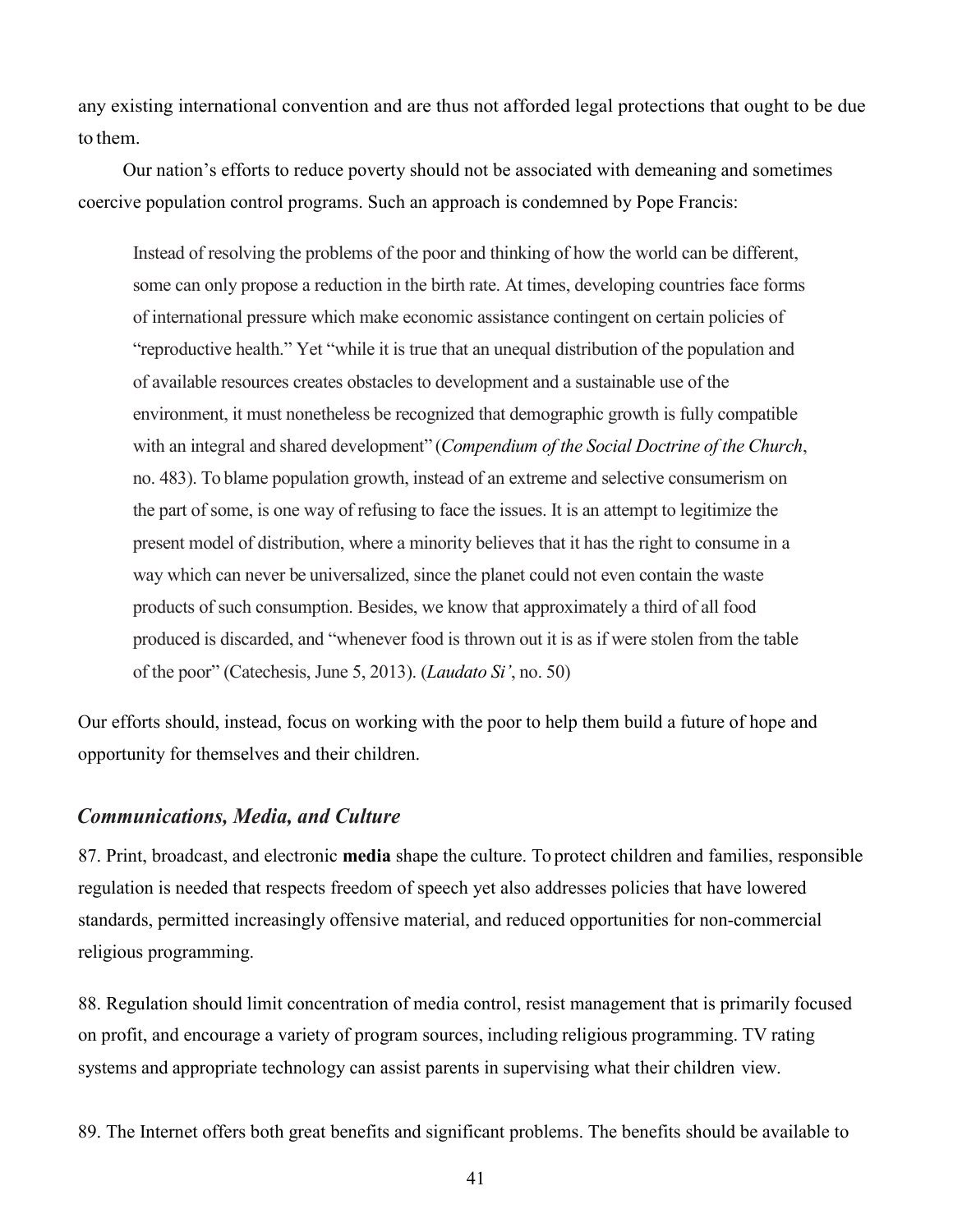all students regardless of income. Because access to pornographic and violent material is becoming easier, vigorous enforcement of obscenity and child pornography laws is necessary, as well as technology that assists parents, schools, and libraries in blocking unwanted or undesirable materials.

#### <span id="page-41-0"></span>*Global Solidarity*

90. The increasing interconnectedness of our world calls for a moral response, the virtue of solidarity. In the words of St. John Paul II, "Solidarity is a firm and persevering determination to commit oneself to the common good" (*Sollicitudo Rei Socialis*, no. 38). A more just world will likely be a more peaceful world, a world less vulnerable to terrorism and other violence. The United States has the responsibility to take the lead in addressing the scandal of **poverty and underdevelopment**. Our nation should help to**humanize globalization**, addressing its negative consequences and spreading its benefits, especially among the world's poor. The United States also has a unique opportunity to use its power in partnership with others to build a more just and peaceful world.

- The United States should take a leading role in helping to **alleviate global poverty** through substantially increased development aid for the poorest countries, more equitable trade policies, and continuing efforts to relieve the crushing burdens of debt and disease.
- US policyshould promote **religious liberty** and other basic **human rights**. In particular, US policy should promote and defend the rights of religious minorities throughout the world, especially in regions where people of faith are threatened by violence simply because of their faith.
- The United States should provide political and financial support for beneficial**United Nations**  programs and reforms,for other**international bodies**, and for international law, so that together these institutions may become more responsible and responsive agents for addressing global problems.
- Asylum should be afforded to refugees who hold a well-founded fear of persecution in their homelands. Our country should support protection for persons fleeing persecution through safe haven in other countries, including the United States, especially for unaccompanied children, women, victims of human trafficking, and religious minorities.
- Our country should be a leader—in collaboration with the international community—in addressing **regional conflicts**.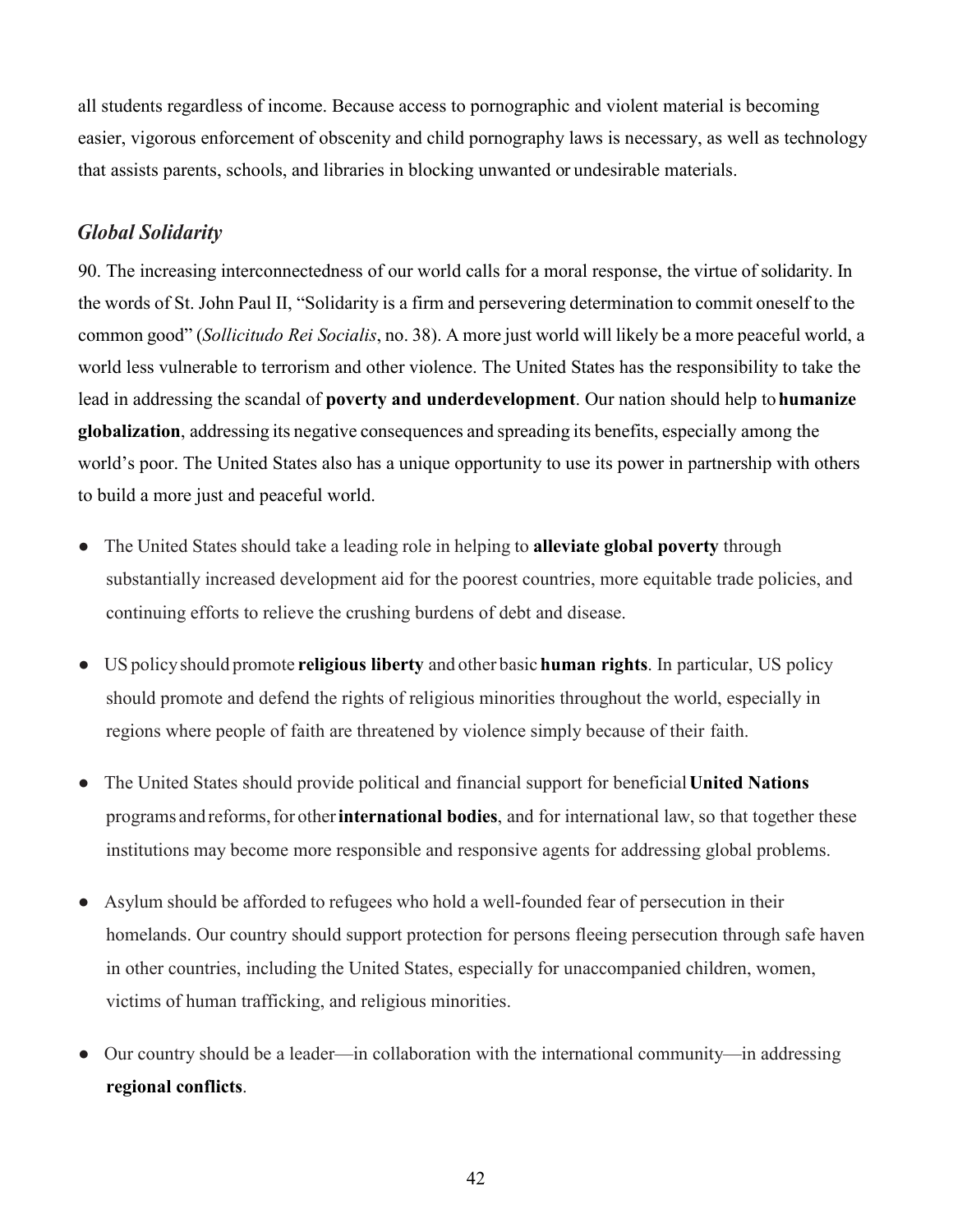● Leadership on the **Israeli-Palestinian conflict** is an especially urgent priority. The United States should actively pursue comprehensive negotiations leading to a just and peaceful resolution that respects the legitimate claims and aspirations of both Israelis and Palestinians, ensuring security for Israel, a viable state for Palestinians, respect for Lebanon's sovereignty, and peace in the region. Defending human life, building peace, combating poverty and despair, and protecting freedom and human rights are not only moral imperatives—they are wise national priorities that will make our nation and world safer.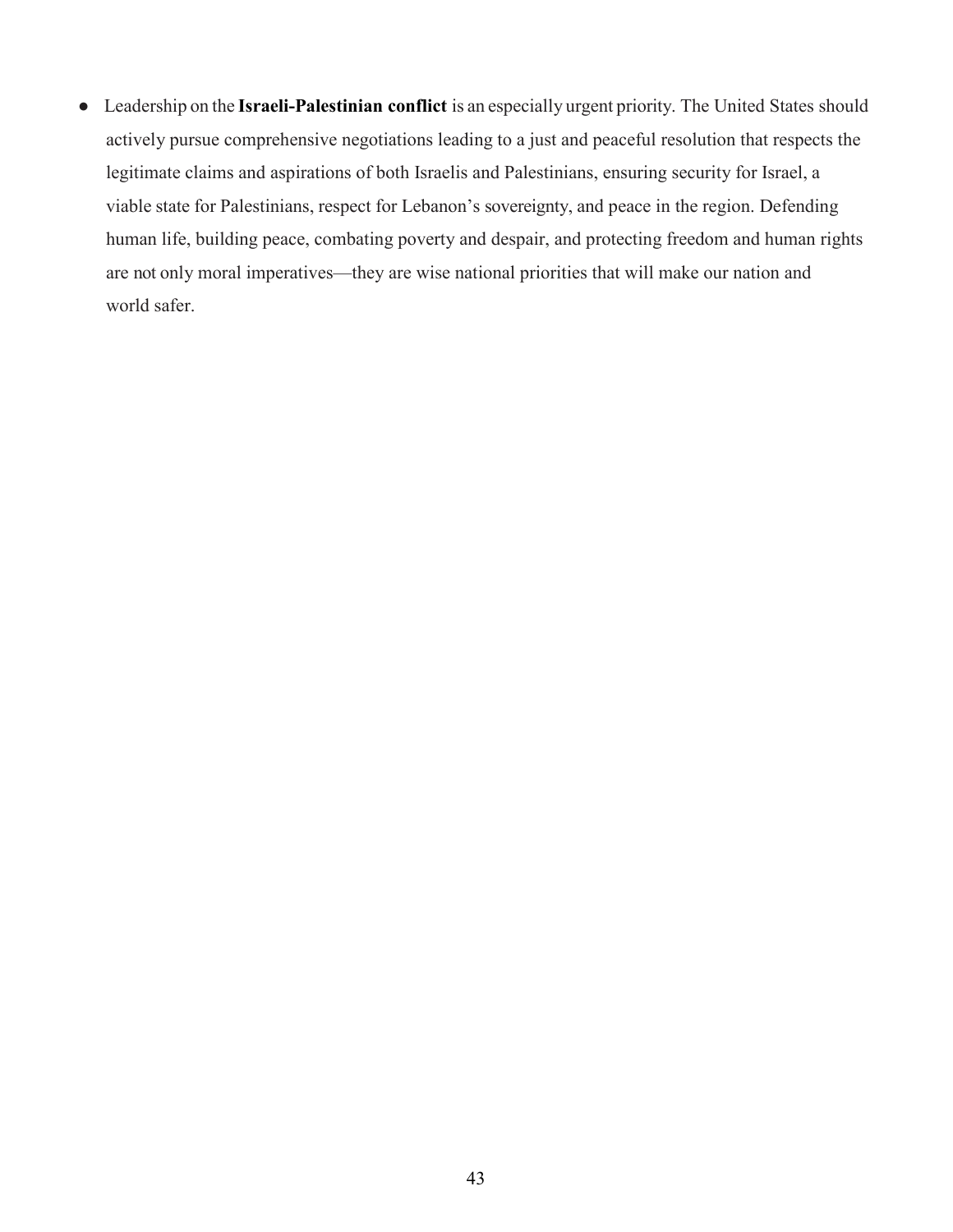# PART III

# <span id="page-43-1"></span><span id="page-43-0"></span>Goals for Political Life: Challenges for Citizens, Candidates, and Public Officials

91. As Catholics, we are led to raise questions for political life other than those that concentrate on individual, material well-being. Our focus is not on party affiliation, ideology, economics, or even competence and capacity to perform duties, as important as such issues are. Rather, we focus on what protects or threatens the dignity of every human life.

92. Catholic teaching challenges voters and candidates, citizens and elected officials, to consider the moral and ethical dimensions of public policy issues. In light of ethical principles, we bishops offer the following policy goals that we hope will guide Catholics as they form their consciences and reflect on the moral dimensions of their public choices. Not all issues are equal; these ten goals address matters of different moral weight and urgency. Some involve intrinsically evil acts, which can never be approved. Others involve affirmative obligations to seek the common good. These and similar goals can help voters and candidates act on ethical principles rather than particular interests and partisan allegiances. We hope Catholics will ask candidates how they intend to help our nation pursue these important goals:

Address the preeminent requirement to protect the weakest in our midst— innocent unborn children by restricting and bringing to an end the destruction of unborn children through abortion and providing women in crisis pregnancies the supports they need to make a decision for life.

- Keep our nation from turning to violence to address fundamental problems—a million abortions each year to deal with unwanted pregnancies, euthanasia and assisted suicide to deal with the burdens of illness and disability, the destruction of human embryos in the name of research, the use of the death penalty to combat crime, and imprudent resort to war to address international disputes.
- Protect the fundamental understanding of marriage as the life-long and faithful union of one man and one woman and as the central institution of society; promote the complementarity of the sexes and reject false "gender" ideologies; and provide better support for family life morally, socially, and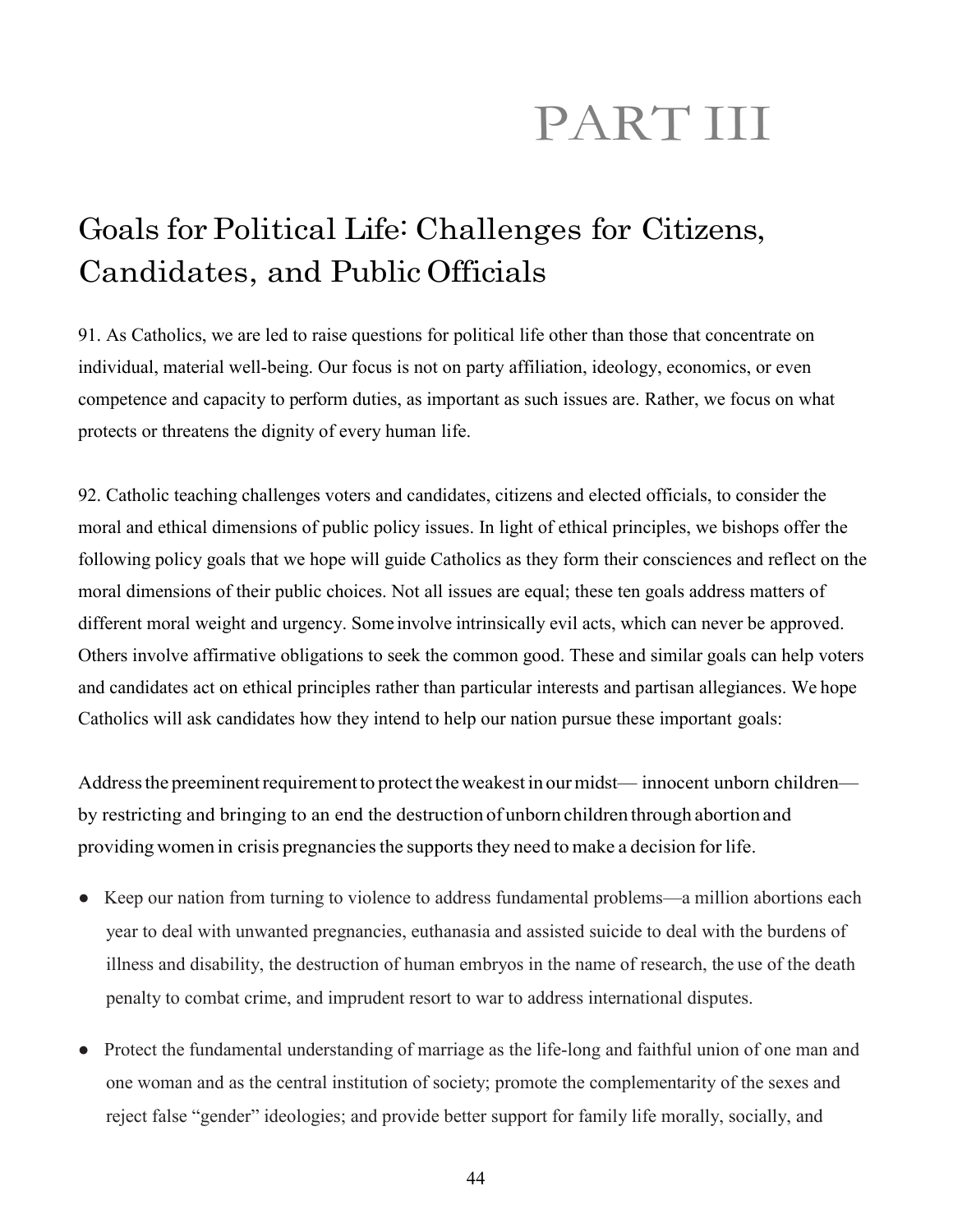economically, so that our nation helps parents raise their children with respect for life, sound moral values, and an ethic of stewardship and responsibility.

- Achieve comprehensive immigration reform that offers a path to citizenship, treats immigrant workers fairly, prevents the separation of families, maintains the integrity of our borders, respects the rule of law, and addresses the factors that compel people to leave their own countries.
- Help families and children overcome poverty: ensuring access to and choice in education, as well as decent work at fair, living wages and adequate assistance for the vulnerable in our nation, while also helping to overcome widespread hunger and poverty around the world, especially in the areas of development assistance, debt relief, and international trade.
- Provide health care while respecting human life, human dignity, and religious freedom in our health care system.
- Continue to oppose policies that reflect prejudice, hostility toward immigrants, religious bigotry, and other forms of unjust discrimination.
- Encourage families, community groups, economic structures, and government to work together to overcome poverty, pursue the common good, and care for creation, with full respect for individuals and groups and their right to address social needs in accord with their basic moral and religious convictions.
- Establish and comply with moral limits on the use of military force— examining for what purposes it may be used, under what authority, and at what human cost—with a special view to seeking a responsible and effective response for ending the persecution of Christians and other religious minorities in the Middle East and other parts of the world.
- Join with others around the world to pursue peace, protect human rights and religious liberty, and advance economic justice and care for creation.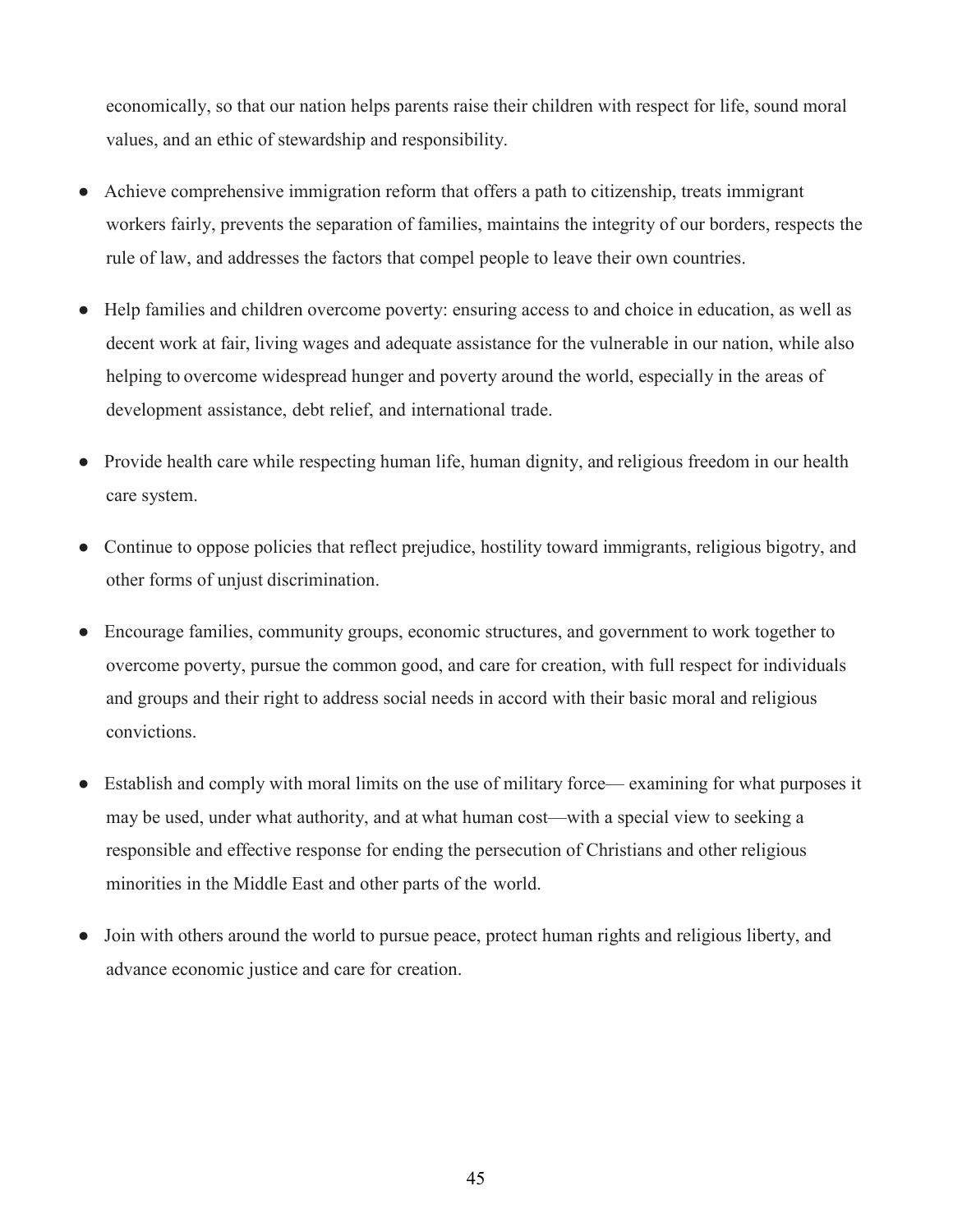## <span id="page-45-0"></span>Notes

- 1 The common good is "the sum total of social conditions which allow people, either as groups or as individuals, to reach their fulfillment more fully and more easily" (*Catechism of the Catholic Church*, no. 1906).
- 2 "Ignorance of Christ and his Gospel, bad example given by others, enslavement to one's passions, assertion of a mistaken notion of autonomy of conscience, rejection of the Church's authority and her teaching, lack of conversion and charity: these can be at the source of errors of judgment in moral conduct" (*Catechism of the Catholic Church*, no. 1792).
- 3 "When political activity comes up against moral principles that do not admit of exception, compromise, or derogation, the Catholic commitment becomes more evident and laden with responsibility. In the face of *fundamental and inalienable ethical demands*, Christians must recognize that what is at stake is the essence of the moral law, which concerns the integral good of the human person. This is the case with laws concerning *abortion* and *euthanasia*. . . . Such laws must defend the basic right to life from conception to natural death" (*Doctrinal Note on Some Questions Regarding the Participation of Catholics in Political Life*, no. 4).
- 4 See *Catechism of the Catholic Church*, no. 2297.
- 5 These themes are drawn from a rich tradition of principles and ideas that are more fully described in the *Compendium of the Social Doctrine of the Church* from the Pontifical Council for Justice and Peace (Washington, DC: United States Conference of Catholic Bishops, 2005).
- 6 See *Catechism of the Catholic Church*, no. 2297.
- 7 See *Compendium of the Social Doctrine of the Church*, no. 501.
- 8 See *Considerations Regarding Proposals to Give Legal Recognition to Unions Between Homosexual Persons*.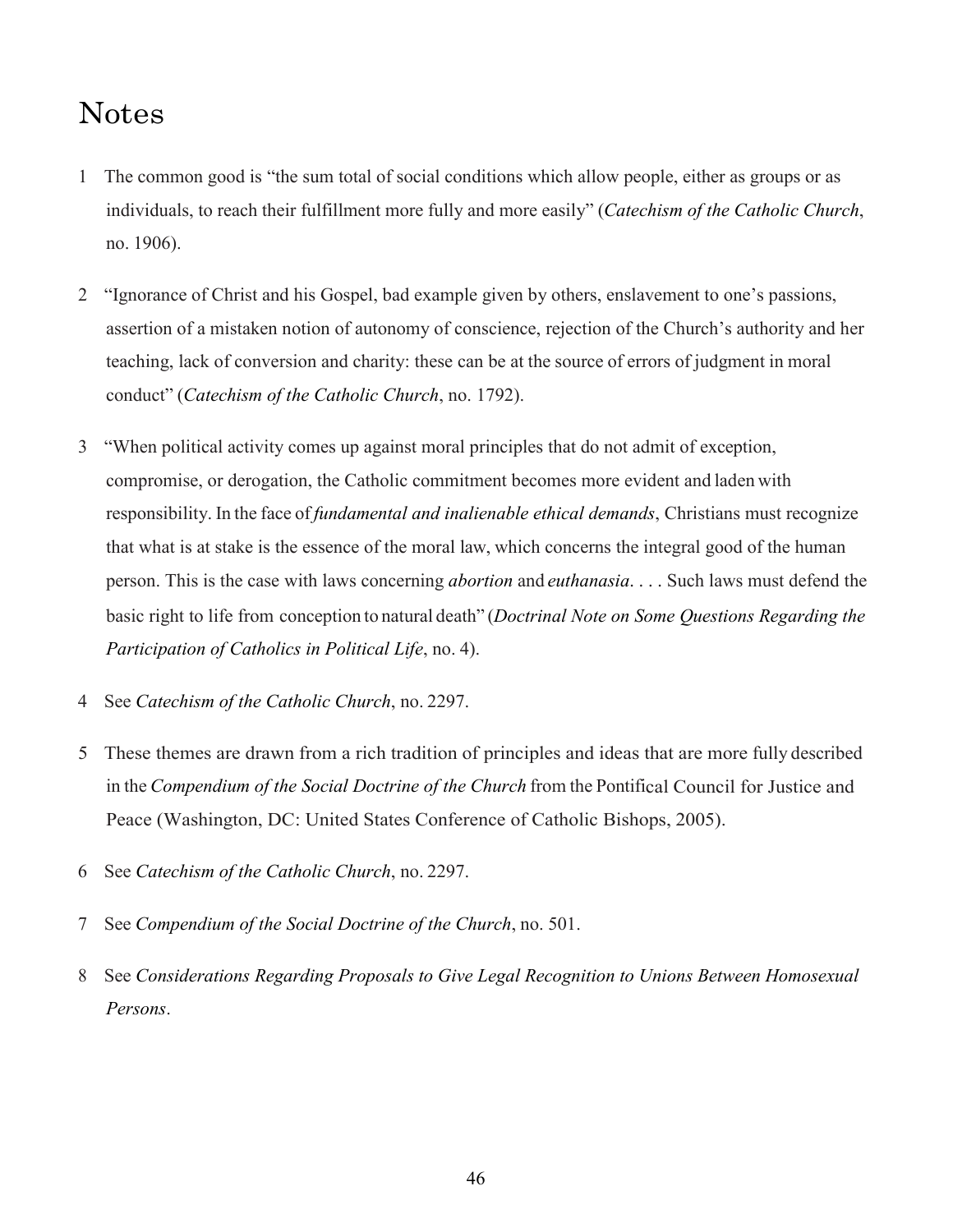### <span id="page-46-0"></span>References

*Catechism of the Catholic Church (2nded.).* Washington, DC: Libreria Editrice Vaticana–United States Conference of Catholic Bishops (USCCB), 2000.

Pope Francis, *Gaudete et Exsultate* (*Rejoice and Be Glad*). Washington, DC: USCCB, 2018.

Pope Francis. *Laudato Si'* (*On Care for Our Common Home*). Washington, DC: USCCB, 2015.

Pope Francis. *Evangelii Gaudium* (*The Joy of the Gospel*). Washington, DC: USCCB, 2013.

PopeBenedict XVI. *Caritas in Veritate* (*Charity in Truth*). Washington, DC: USCCB, 2009.

- Congregation for the Doctrine of the Faith. *Doctrinal Note on Some Questions Regarding the Participation of Catholics in Political Life. In Readings on Catholics in Political Life*. Washington, DC: USCCB, 2006.
- Congregation forthe Doctrine ofthe Faith.*Considerations Regarding Proposals to Give Legal Recognition to Unions Between Homosexual Persons*, 2003.

Pope Benedict XVI. *Deus Caritas Est* (*God Is Love*). Washington, DC: USCCB, 2006.

- Pope Benedict XVI. *Sacramentum Caritatis* (*The Sacrament of Charity*). Washington, DC: USCCB, 2007.
- Pope John XXIII. *Pacem in Terris* (*Peace on Earth*). Washington, DC: USCCB, 1963.
- Pope John PaulII.*Christifideles Laici*(*On the Vocation and the Mission of the Lay Faithful in the Church and in the World*). Washington, DC: USCCB, 1989.

Pope John Paul II. *Evangelium Vitae* (*The Gospel of Life*). Washington, DC: USCCB, 1995.

Pope John Paul II. *Veritatis Splendor*(*The Splendor of Truth*).Washington, DC: USCCB, 1993.

SecondVaticanCouncil.*Dignitatis Humanae* (*Declaration on Religious Liberty*). Vatican website.

Second VaticanCouncil. *Gaudium et Spes*(*Pastoral Constitution on the Church in the Modern World*). Vatican website.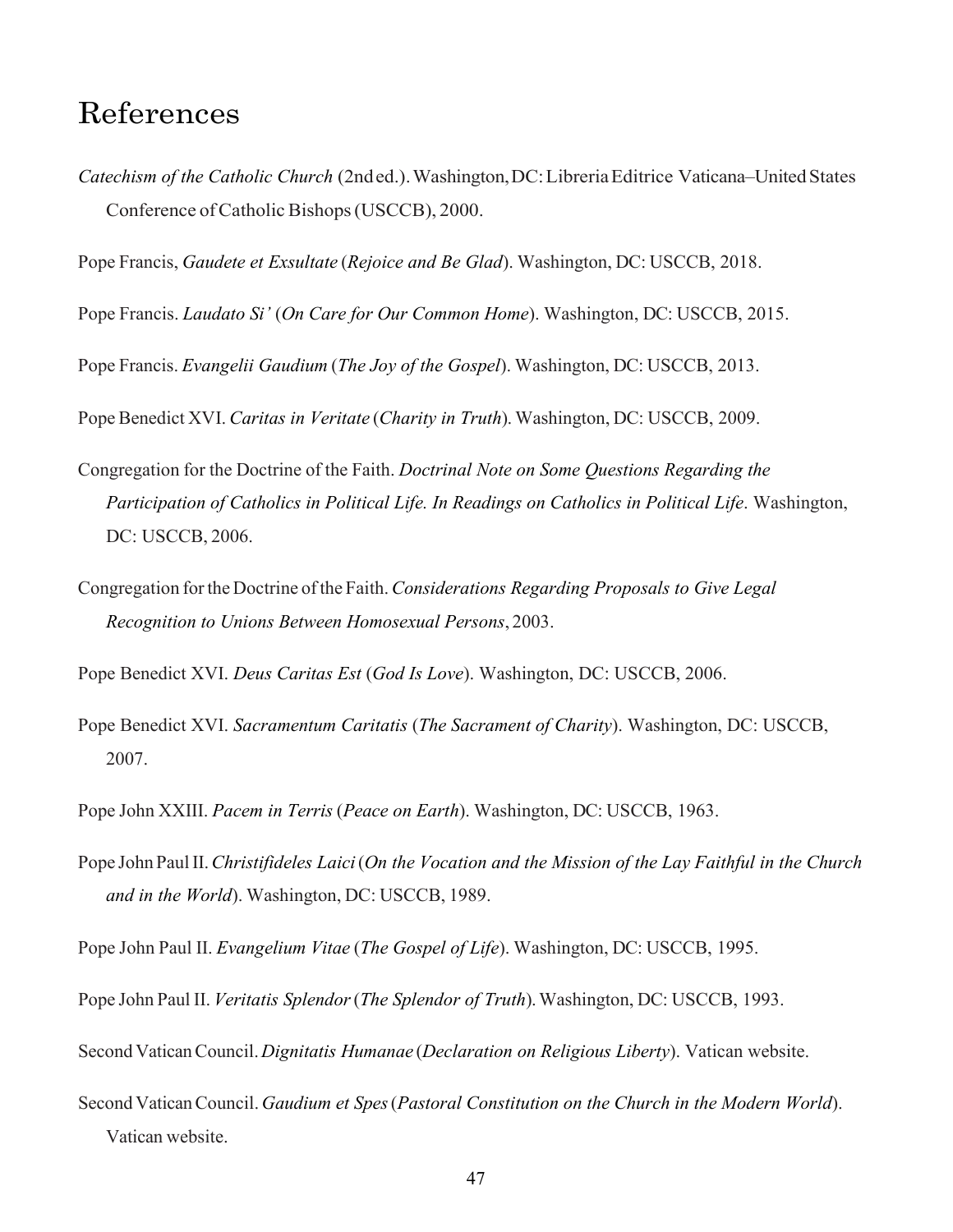<span id="page-47-0"></span>USCCB. *Living the Gospel of Life: A Challenge to American Catholics*. Washington, DC: USCCB, 1998.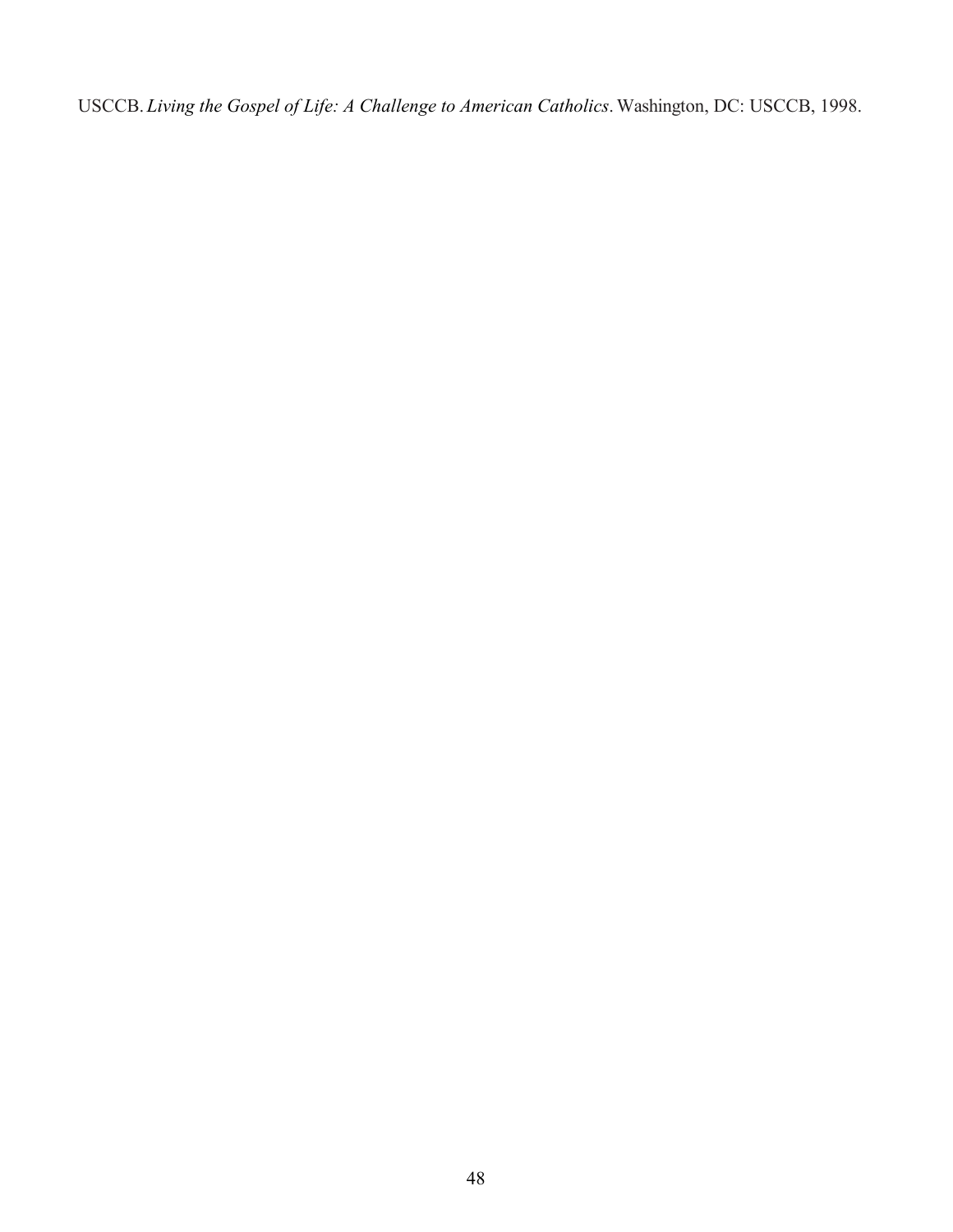## Major Catholic Statements on Public Life and Moral Issues

The following documents from the United States Conference of Catholic Bishops (USCCB) explore in greater detail the public policy issues discussed in *Forming Consciences for Faithful Citizenship*. The documents are listed chronologically, except for under the first heading, where they are grouped generally by topic and then by year.

For more information on these and other documents, visit the USCCB website: *[www.usccb.org](http://www.usccb.org/)*. Documents marked with an asterisk are not available online.

#### <span id="page-48-0"></span>*Protecting Human Life*

*Life-Giving Love in an Age of Technology*, 2009 *Married Love and the Gift of Life*, 2006 *On Embryonic Stem Cell Research*, 2008 *Pastoral Plan for Pro-Life Activities: A Campaign in Support of Life*, 2001 *Living the Gospel of Life: A Challenge to American Catholics*, 1998 *Faithful for Life: A Moral Reflection*, 1995 *A Matter of the Heart: A Statement on the Thirtieth Anniversary of Roe v. Wade*, 2002 *Resolution on Abortion*, 1989 *Documentation on the Right to Life and Abortion*, 1974, 1976, 1981\* *A Call for Bipartisan Cooperation on Responsible Transition in Iraq*, 2007 *Statement on Iraq*, 2002 *A Pastoral Message: Living with Faith and Hope After September 11*, 2001 *Sowing the Weapons of War*, 1995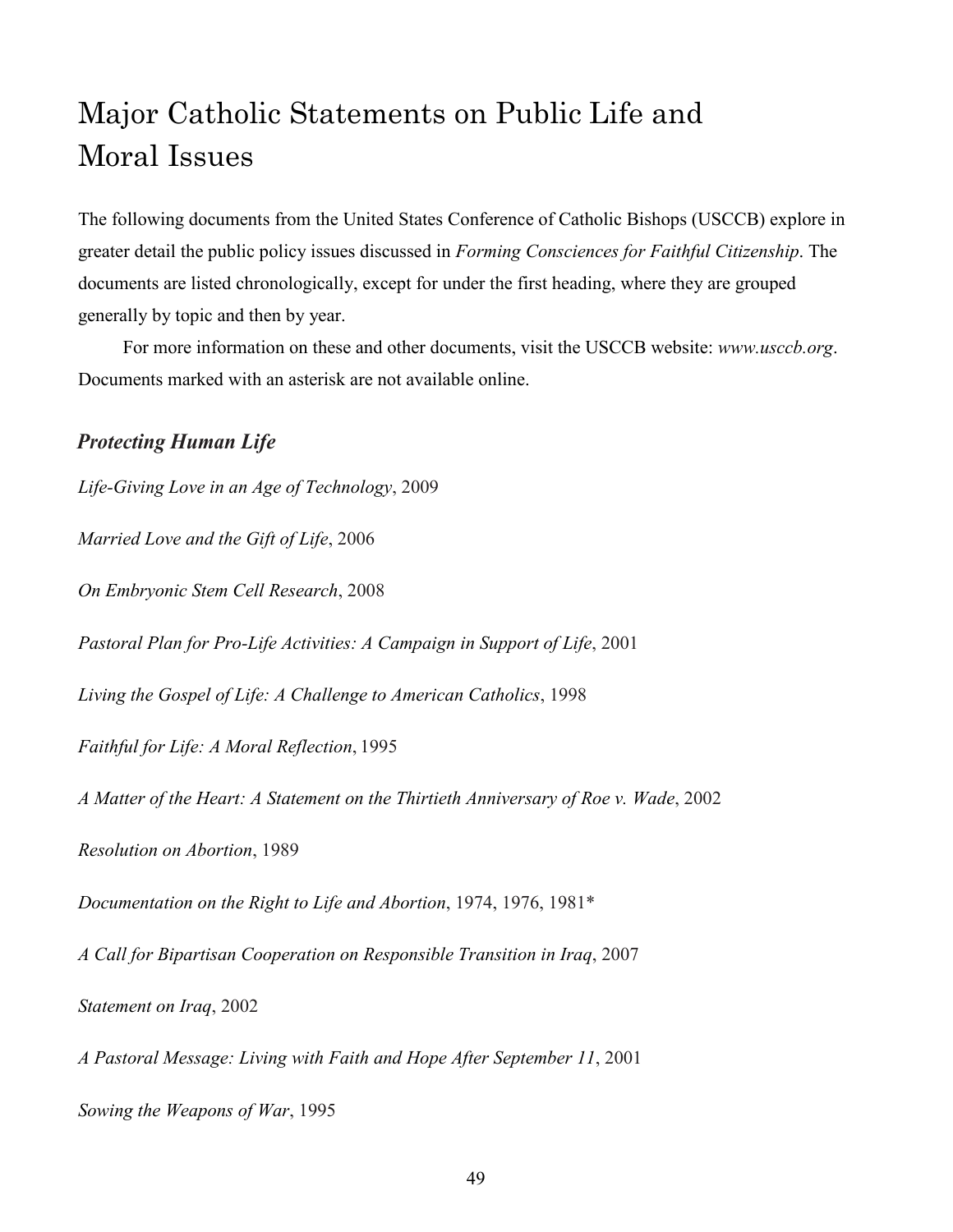*The Harvest of Justice Is Sown in Peace*, 1993

*A Report on the Challenge of Peace and Policy Developments*, 1983-1888, 1989\* *The Challenge of Peace: God's Promise and Our Response*, 1983 *To Live Each Day with Dignity: A Statement on Physician-Assisted Suicide*, 2011 *Nutrition and Hydration: Moral and Pastoral Reflections*, 1992\* *Statement on Euthanasia*, 1991 *Welcome and Justice for Persons with Disabilities*, 1999\* *Pastoral Statement of United States Catholic Bishops on Persons with Disabilities*, 1984\* *Confronting a Culture of Violence*, 1995 *A Culture of Life and the Penalty of Death*, 2005 *Statement on Capital Punishment*, 1980

*Ethical and Religious Directives for Catholic Health Care Services* (Fifth Edition), 2009

#### <span id="page-49-0"></span>*Promoting Family Life*

*Marriage: Love and Life in the Divine Plan*, 2009

*National Directory for Catechesis*, 2005\*

*Renewing Our Commitment to Catholic Elementary and Secondary Schools in the Third Millennium*, 2005

*Sharing Catholic Social Teaching: Challenges and Directions*, 1998

*Principles for Educational Reform in the United States*, 1995\*

*To Teach as Jesus Did: A Pastoral Message on Catholic Education*, 1972\*

*When I Call for Help: A Pastoral Response to Domestic Violence Against Women*, 2002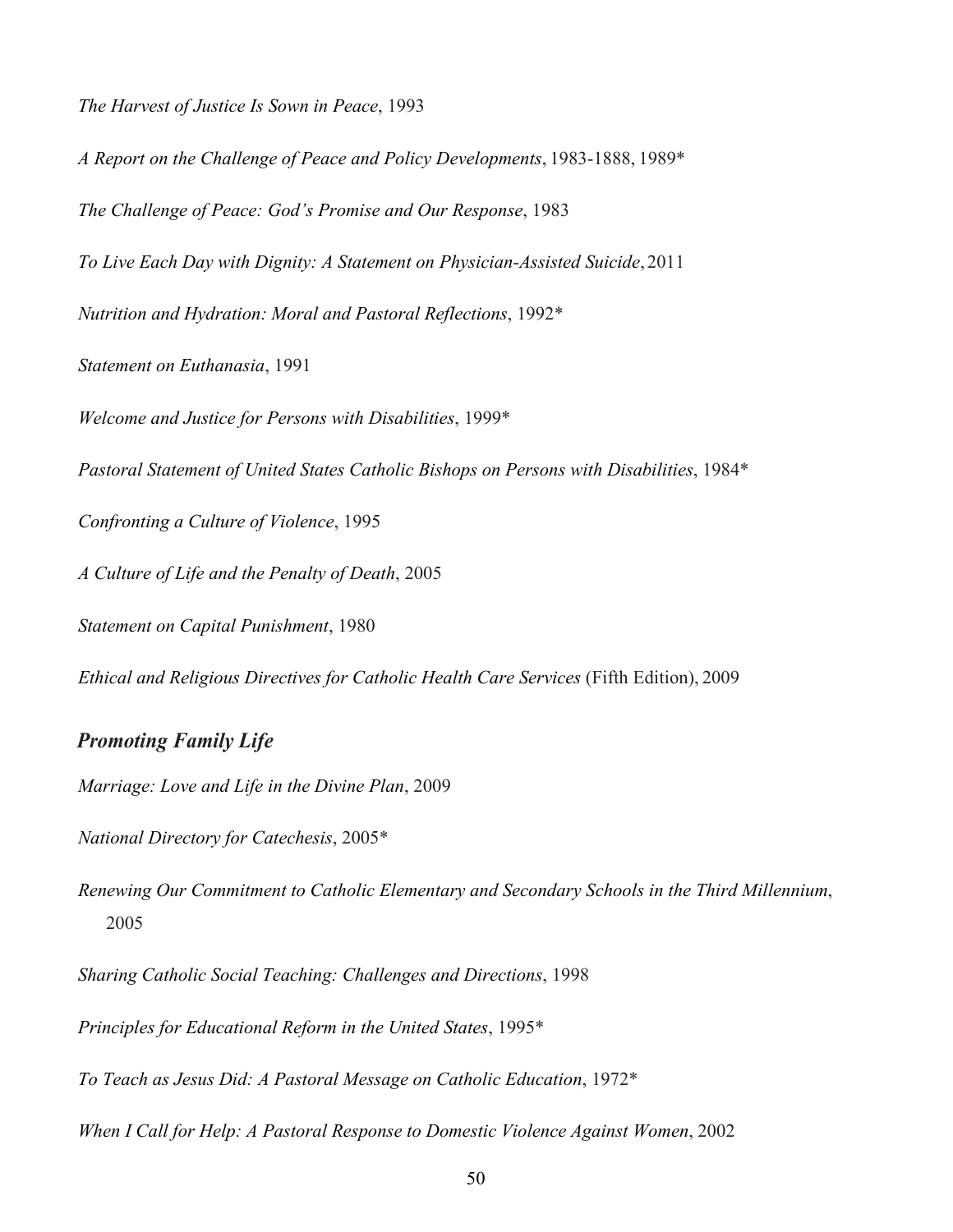*A Family Perspective in Church and Society*, 1998

*Blessings of Age*, 1999

*Between Man and Woman: Questions and Answers About Marriage and Same-Sex Unions*, 2003 *Walk in the Light: A Pastoral Response to Child Sexual Abuse*, 1995 *Follow the Way of Love: A Pastoral Message to Families*, 1993

*Putting Children and Families First: A Challenge for Our Church, Nation and World*, 1992\*

#### <span id="page-50-0"></span>*Pursuing Social Justice*

*Open Wide Our Hearts: The Enduring Call to Love—A Pastoral Letter Against Racism*, 2018

*Ethical and Religious Directives for Catholic Health Care Services* (Fifth Edition), 2009

*For I Was Hungry and You Gave Me Food: Catholic Reflections on Food, Farmers and Farmworkers*, 2003

*Strangers No Longer: Together on the Journey of Hope*, 2003

*A Place at the Table: A Catholic Recommitment to Overcome Poverty and to Respect the Dignity of All God's Children*,2002

*Global Climate Change: A Plea for Dialogue, Prudence, and the Common Good*, 2001

*Responsibility, Rehabilitation, and Restoration: A Catholic Perspective on Crime and Criminal Justice*, 2000

*A Commitment to All Generations: Social Security and the Common Good*, 1999

*In All Things Charity: A Pastoral Challenge for the New Millennium*, 1999

*One Family Under God*, 1995\*

*Confronting a Culture of Violence: A Catholic Framework for Action*, 1995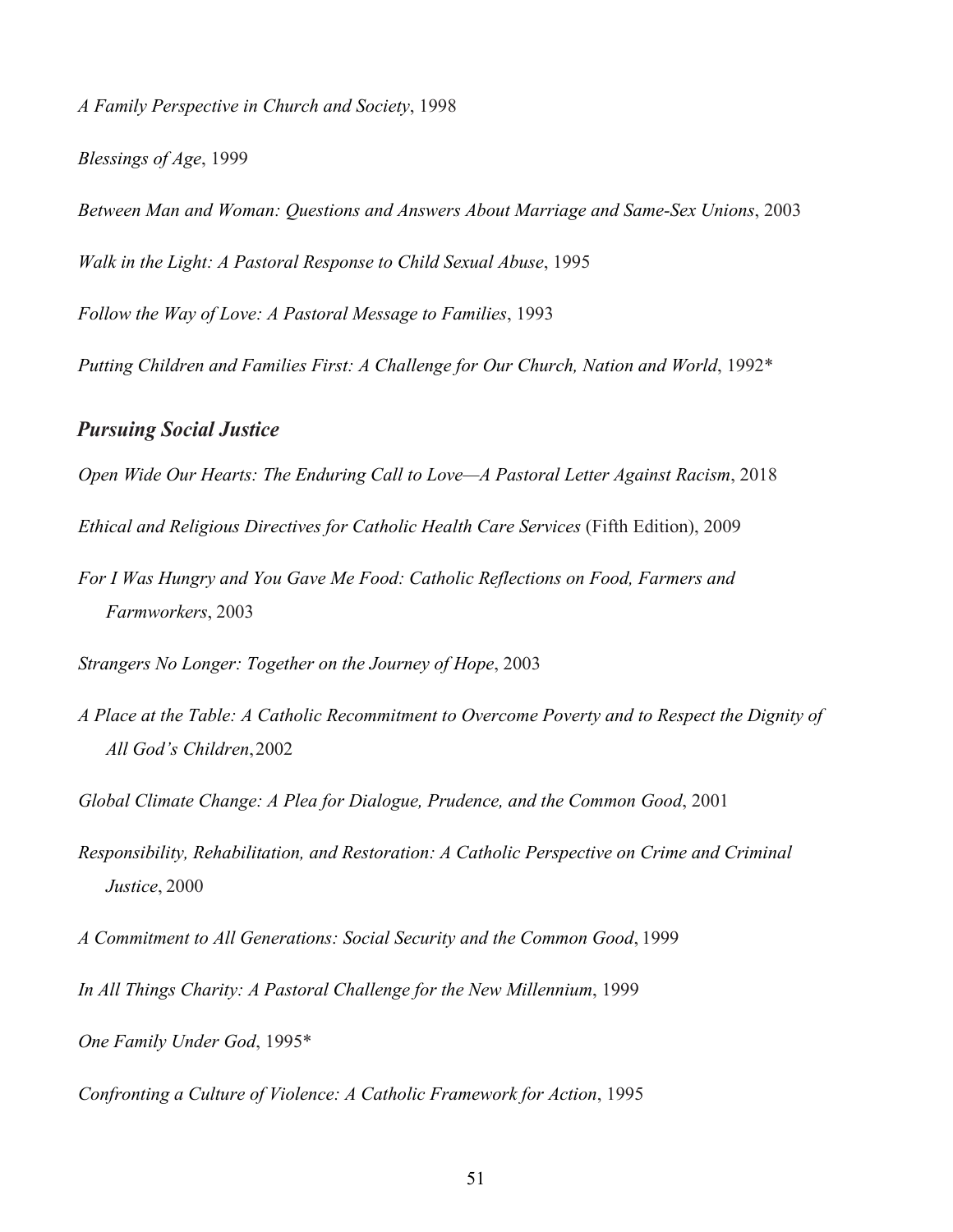*Moral Principles and Policy Priorities for Welfare Reform*, 1995\*

*The Harvest of Justice Is Sown in Peace*, 1993

*A Framework for Comprehensive Health Care Reform*, 1993\*

*Renewing the Earth: An Invitation to Reflection and Action on the Environment in Light of Catholic Social Teaching*, 1992

*Putting Children and Families First: A Challenge for Our Church, Nation and World*, 1992\* *New Slavery, New Freedom: A Pastoral Message on Substance Abuse*, 1990\* *Brothers and Sisters to Us: Pastoral Letter on Racism in Our Day*, 1989 *Called to Compassion and Responsibility: A Response to the HIV/AIDS Crisis*, 1989 *Homelessness and Housing: A Human Tragedy, A Moral Challenge*, 1988\*

#### <span id="page-51-0"></span>*Practicing Global Solidarity*

*A Call for Bipartisan Cooperation on Responsible Transition in Iraq*, 2007 *A Call to Solidarity with Africa*, 2001 *A Jubilee Call for Debt Forgiveness*, 1999 *Called to Global Solidarity: International Challenges for US Parishes*, 1998 *Sowing the Weapons of War*, 1995 *One Family Under God*, 1995\* *The Harvest of Justice Is Sown in Peace*, 1993 *The New Moment in Eastern and Central Europe*, 1990\* *Toward Peace in the Middle East*, 1989 *Statement on Central America*, 1987